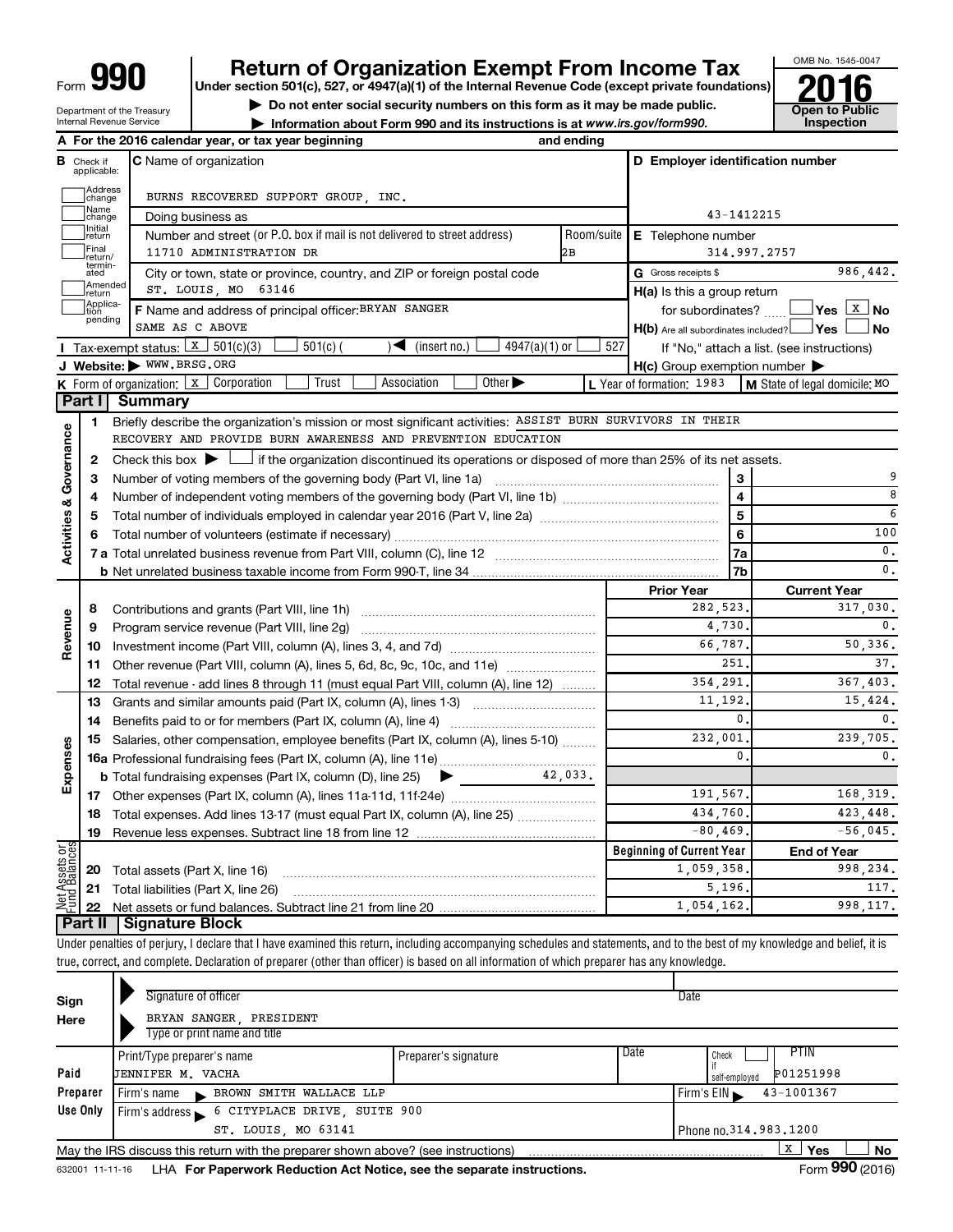|              | Form 990 (2016)<br>43-1412215<br>BURNS RECOVERED SUPPORT GROUP, INC.<br>Page 2                                                                          |
|--------------|---------------------------------------------------------------------------------------------------------------------------------------------------------|
|              | <b>Part III Statement of Program Service Accomplishments</b>                                                                                            |
|              |                                                                                                                                                         |
| $\mathbf{1}$ | Briefly describe the organization's mission:                                                                                                            |
|              | BURNS RECOVERED SUPPORT GROUP'S MISSION IS TO ASSIST BURN SURVIVORS IN                                                                                  |
|              | THEIR RECOVERY, SUPPORT MEDICAL FACILITIES IN MISSOURI IN THE CARE OF                                                                                   |
|              | BURNS, AND EDUCATE THE PUBLIC IN BURN AWARENESS AND PREVENTION.                                                                                         |
| $\mathbf{2}$ | Did the organization undertake any significant program services during the year which were not listed on the                                            |
|              |                                                                                                                                                         |
|              | If "Yes," describe these new services on Schedule O.                                                                                                    |
| 3            | $\frac{1}{2}$ Yes $\boxed{\text{x}}$ No<br>Did the organization cease conducting, or make significant changes in how it conducts, any program services? |
|              | If "Yes," describe these changes on Schedule O.                                                                                                         |
| 4            | Describe the organization's program service accomplishments for each of its three largest program services, as measured by expenses.                    |
|              | Section 501(c)(3) and 501(c)(4) organizations are required to report the amount of grants and allocations to others, the total expenses, and            |
|              | revenue, if any, for each program service reported.                                                                                                     |
| 4a           | $2,000.$ (Revenue \$<br>263, 384. including grants of \$<br>(Code: ) (Expenses \$                                                                       |
|              | MISSOURI CHILDREN'S BURN CAMP - SUMMER CAMP OPERATED FOR CHILDREN AND                                                                                   |
|              | TEENAGERS WHO HAVE EXPERIENCED INJURIES FROM BURNS.<br>IN 2016, 54                                                                                      |
|              | CAMPERS ATTENDED. EMPHASIS IS PLACED ON THE PERSON INSIDE. CAMP HAS A                                                                                   |
|              | POSITVE EFFECT ON THE CAMPER'S ATTITUDE AND SELF IMAGE.                                                                                                 |
|              |                                                                                                                                                         |
|              |                                                                                                                                                         |
|              |                                                                                                                                                         |
|              |                                                                                                                                                         |
|              |                                                                                                                                                         |
|              |                                                                                                                                                         |
|              |                                                                                                                                                         |
|              |                                                                                                                                                         |
| 4b           | 41,733. including grants of \$<br>$(Ex)$ (Expenses \$<br>) (Revenue \$<br>(Code:                                                                        |
|              | PREVENTION AND EDUCATION - BURNS RECOVERED SUPPORT GROUP'S YOUTH FIRE                                                                                   |
|              | PREVENTION TEAM (YFPT) CREATED THE JUVENILE FIRE SETTER INTERVENTION                                                                                    |
|              | PROGRAM TO WORK WITH CHILDREN WHO DISPLAY A RISK FOR FIRE-SETTING                                                                                       |
|              | AND/OR FIRE-PLAY. BASED ON THE UNIQUE NEEDS OF EACH CHILD, YFPT                                                                                         |
|              | CREATES A CUSTOMIZED EDUCATIONAL PROGRAM FOR THE CHILD AND HIS/HER                                                                                      |
|              | FAMILY/SIGNIFICANT OTHERS TO PREVENT FURTHER EXPERIMENTATION WITH FIRE.                                                                                 |
|              | IN 2016 15 FAMILIES COMPLETED THE PROGRAM.                                                                                                              |
|              |                                                                                                                                                         |
|              |                                                                                                                                                         |
|              |                                                                                                                                                         |
|              | OTHER PUBLIC OUTREACH FOR PREVENTION AND EDUCATION IN 2016 INCLUDED                                                                                     |
|              | HOSTING 207 PRESENTATIONS FOCUSED ON PREVENTION AND EDUCATION FOR THE                                                                                   |
|              | PUBLIC. THESE SESSIONS REACHED 6,963 ATTENDEES.                                                                                                         |
|              |                                                                                                                                                         |
|              | $(\text{Code:})$ (Expenses \$ 1, 266. including grants of \$ 13, 424.) (Revenue \$                                                                      |
|              | BURN SURVIVOR ASSISTANCE PROGRAM - YOU ARE NOT ALONE! WE ARE HERE TO                                                                                    |
|              | HELP. AT BURNS RECOVERED, WE KNOW BURN SURVIVORS GO THROUGH AN                                                                                          |
|              | INCREDIBLY CHALLENGING TIME. OUR SURVIVOR ASSISTANCE PROGRAM CONNECTS                                                                                   |
|              | BURN SURVIORS WITH OTHERS TO PROVIDE SUPPORT AND UNDERSTANDING SHARE                                                                                    |
|              | COPING STRATEGIES, AND EASE THE TRANSITION AFTER INJURY. MONTHLY                                                                                        |
|              | SELF-HELP SUPPORT MEETINGS ARE HELD. IN 2016, TOTAL SUPPORT GROUP                                                                                       |
|              | ATTENDANCE WAS 216, AN AVERAGE OF 18 PEOPLE PER MEETING. ATTENDANCE                                                                                     |
|              | INCLUDED 99 UNIQUE INDIVIDUALS, INCLUDING BURN SURVIVORS, CO-SURVIVORS,                                                                                 |
|              | PROFESSIONALS, VOLUNTEERS AND STAFF.                                                                                                                    |
|              |                                                                                                                                                         |
|              |                                                                                                                                                         |
| 4c           |                                                                                                                                                         |
|              | 4d Other program services (Describe in Schedule O.)                                                                                                     |
|              | (Expenses \$<br>(Revenue \$<br>including grants of \$<br>306,383.<br><b>4e</b> Total program service expenses $\blacktriangleright$                     |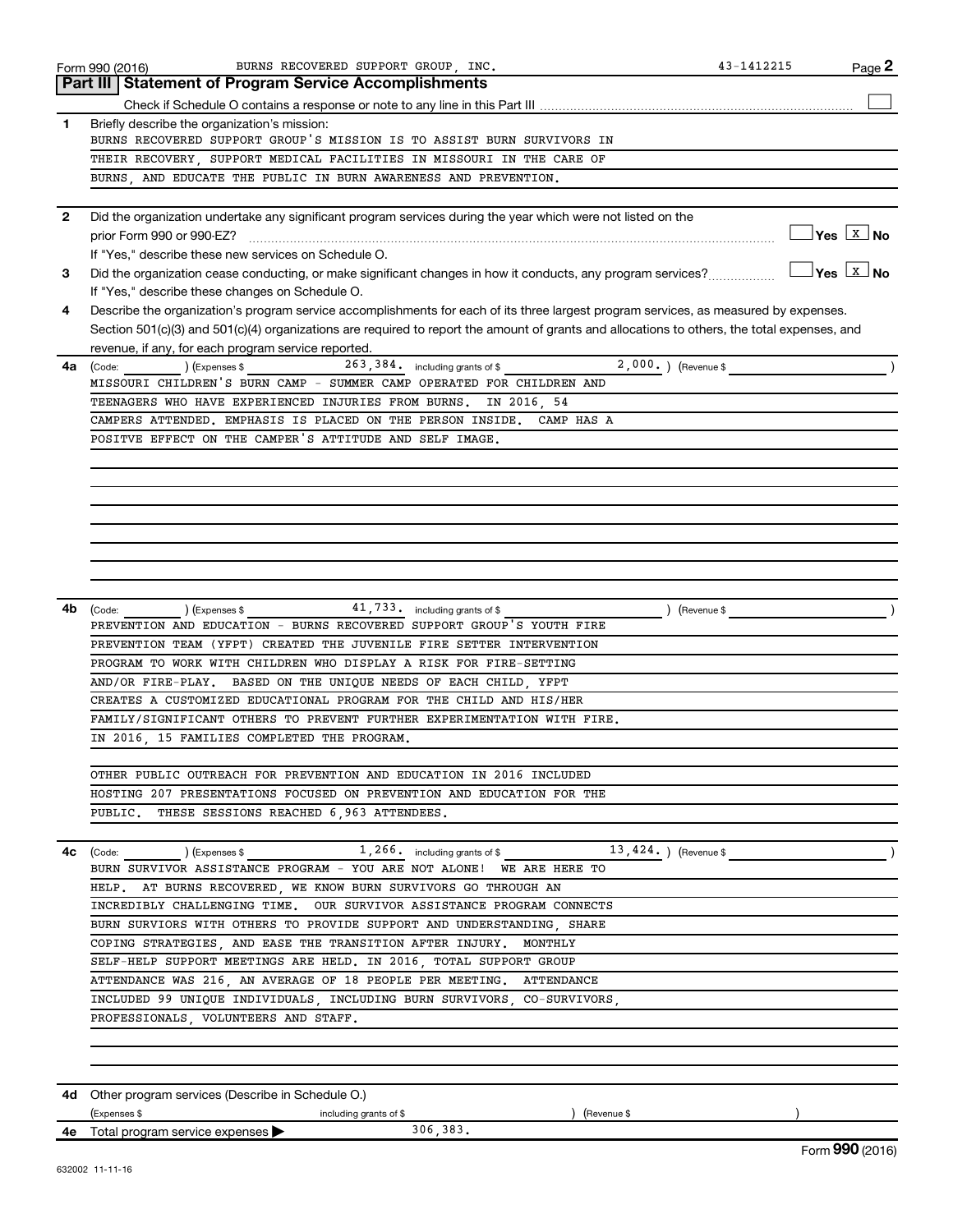|     | BURNS RECOVERED SUPPORT GROUP . INC.<br>43-1412215<br>Form 990 (2016)                                                                                                                                                                |                 |     | Page 3      |
|-----|--------------------------------------------------------------------------------------------------------------------------------------------------------------------------------------------------------------------------------------|-----------------|-----|-------------|
|     | <b>Part IV   Checklist of Required Schedules</b>                                                                                                                                                                                     |                 |     |             |
|     |                                                                                                                                                                                                                                      |                 | Yes | No          |
| 1.  | Is the organization described in section $501(c)(3)$ or $4947(a)(1)$ (other than a private foundation)?                                                                                                                              |                 |     |             |
|     | If "Yes," complete Schedule A                                                                                                                                                                                                        | 1               | х   |             |
| 2   |                                                                                                                                                                                                                                      | $\mathbf{2}$    | X   |             |
| 3   | Did the organization engage in direct or indirect political campaign activities on behalf of or in opposition to candidates for                                                                                                      |                 |     |             |
|     |                                                                                                                                                                                                                                      | 3               |     | х           |
| 4   | Section 501(c)(3) organizations. Did the organization engage in lobbying activities, or have a section 501(h) election in effect                                                                                                     |                 |     |             |
|     |                                                                                                                                                                                                                                      | 4               |     | х           |
| 5   | Is the organization a section 501(c)(4), 501(c)(5), or 501(c)(6) organization that receives membership dues, assessments, or                                                                                                         |                 |     |             |
|     |                                                                                                                                                                                                                                      | 5               |     | х           |
| 6   | Did the organization maintain any donor advised funds or any similar funds or accounts for which donors have the right to                                                                                                            |                 |     |             |
|     | provide advice on the distribution or investment of amounts in such funds or accounts? If "Yes," complete Schedule D, Part I                                                                                                         | 6               |     | х           |
| 7   | Did the organization receive or hold a conservation easement, including easements to preserve open space,                                                                                                                            |                 |     |             |
|     | the environment, historic land areas, or historic structures? If "Yes," complete Schedule D, Part II                                                                                                                                 | $\overline{7}$  |     | х           |
| 8   | Did the organization maintain collections of works of art, historical treasures, or other similar assets? If "Yes," complete                                                                                                         |                 |     |             |
|     |                                                                                                                                                                                                                                      | 8               |     | х           |
| 9   | Did the organization report an amount in Part X, line 21, for escrow or custodial account liability, serve as a custodian for                                                                                                        |                 |     |             |
|     | amounts not listed in Part X; or provide credit counseling, debt management, credit repair, or debt negotiation services?                                                                                                            |                 |     |             |
|     | If "Yes," complete Schedule D, Part IV                                                                                                                                                                                               | 9               |     | x           |
| 10  | Did the organization, directly or through a related organization, hold assets in temporarily restricted endowments, permanent                                                                                                        |                 |     |             |
|     |                                                                                                                                                                                                                                      | 10              |     | х           |
| 11  | If the organization's answer to any of the following questions is "Yes," then complete Schedule D, Parts VI, VII, VIII, IX, or X                                                                                                     |                 |     |             |
|     | as applicable.                                                                                                                                                                                                                       |                 |     |             |
|     | a Did the organization report an amount for land, buildings, and equipment in Part X, line 10? If "Yes," complete Schedule D,                                                                                                        |                 |     |             |
|     | Part VI                                                                                                                                                                                                                              | 11a             | х   |             |
|     | <b>b</b> Did the organization report an amount for investments - other securities in Part X, line 12 that is 5% or more of its total                                                                                                 |                 |     |             |
|     |                                                                                                                                                                                                                                      | 11b             |     | x           |
|     | c Did the organization report an amount for investments - program related in Part X, line 13 that is 5% or more of its total                                                                                                         |                 |     |             |
|     |                                                                                                                                                                                                                                      | 11c             |     | х           |
|     | d Did the organization report an amount for other assets in Part X, line 15 that is 5% or more of its total assets reported in                                                                                                       |                 |     |             |
|     |                                                                                                                                                                                                                                      | 11d             |     | х           |
|     | e Did the organization report an amount for other liabilities in Part X, line 25? If "Yes," complete Schedule D, Part X                                                                                                              | 11 <sub>e</sub> |     | x           |
| f   | Did the organization's separate or consolidated financial statements for the tax year include a footnote that addresses                                                                                                              |                 |     |             |
|     | the organization's liability for uncertain tax positions under FIN 48 (ASC 740)? If "Yes," complete Schedule D, Part X                                                                                                               | 11f             |     | x           |
|     | 12a Did the organization obtain separate, independent audited financial statements for the tax year? If "Yes," complete                                                                                                              |                 |     |             |
|     | Schedule D, Parts XI and XII <b>construents and Construents and Construents and Construents and Construents and Construents and Construents and Construents and Construents and Construents and Construents and Construents and </b> | 12a             |     | $\mathbf X$ |
|     | <b>b</b> Was the organization included in consolidated, independent audited financial statements for the tax year?                                                                                                                   |                 |     |             |
|     | If "Yes," and if the organization answered "No" to line 12a, then completing Schedule D, Parts XI and XII is optional <i>manumum</i>                                                                                                 | 12 <sub>b</sub> |     | х           |
| 13  | Is the organization a school described in section 170(b)(1)(A)(ii)? If "Yes," complete Schedule E [[[[[[[[[[[[                                                                                                                       | 13              |     | x           |
| 14a |                                                                                                                                                                                                                                      | 14a             |     | х           |
| b   | Did the organization have aggregate revenues or expenses of more than \$10,000 from grantmaking, fundraising, business,                                                                                                              |                 |     |             |
|     | investment, and program service activities outside the United States, or aggregate foreign investments valued at \$100,000                                                                                                           |                 |     |             |
|     |                                                                                                                                                                                                                                      | 14b             |     | х           |
| 15  | Did the organization report on Part IX, column (A), line 3, more than \$5,000 of grants or other assistance to or for any                                                                                                            |                 |     |             |
|     |                                                                                                                                                                                                                                      | 15              |     | х           |
| 16  | Did the organization report on Part IX, column (A), line 3, more than \$5,000 of aggregate grants or other assistance to                                                                                                             |                 |     |             |
|     |                                                                                                                                                                                                                                      | 16              |     | х           |
| 17  | Did the organization report a total of more than \$15,000 of expenses for professional fundraising services on Part IX,                                                                                                              |                 |     |             |
|     |                                                                                                                                                                                                                                      | 17              |     | X           |
| 18  | Did the organization report more than \$15,000 total of fundraising event gross income and contributions on Part VIII, lines                                                                                                         |                 |     |             |
|     |                                                                                                                                                                                                                                      | 18              | х   |             |
| 19  | Did the organization report more than \$15,000 of gross income from gaming activities on Part VIII, line 9a? If "Yes,"                                                                                                               |                 |     |             |
|     |                                                                                                                                                                                                                                      | 19              |     | x           |

Form (2016) **990**

**3**

 $\overline{a}$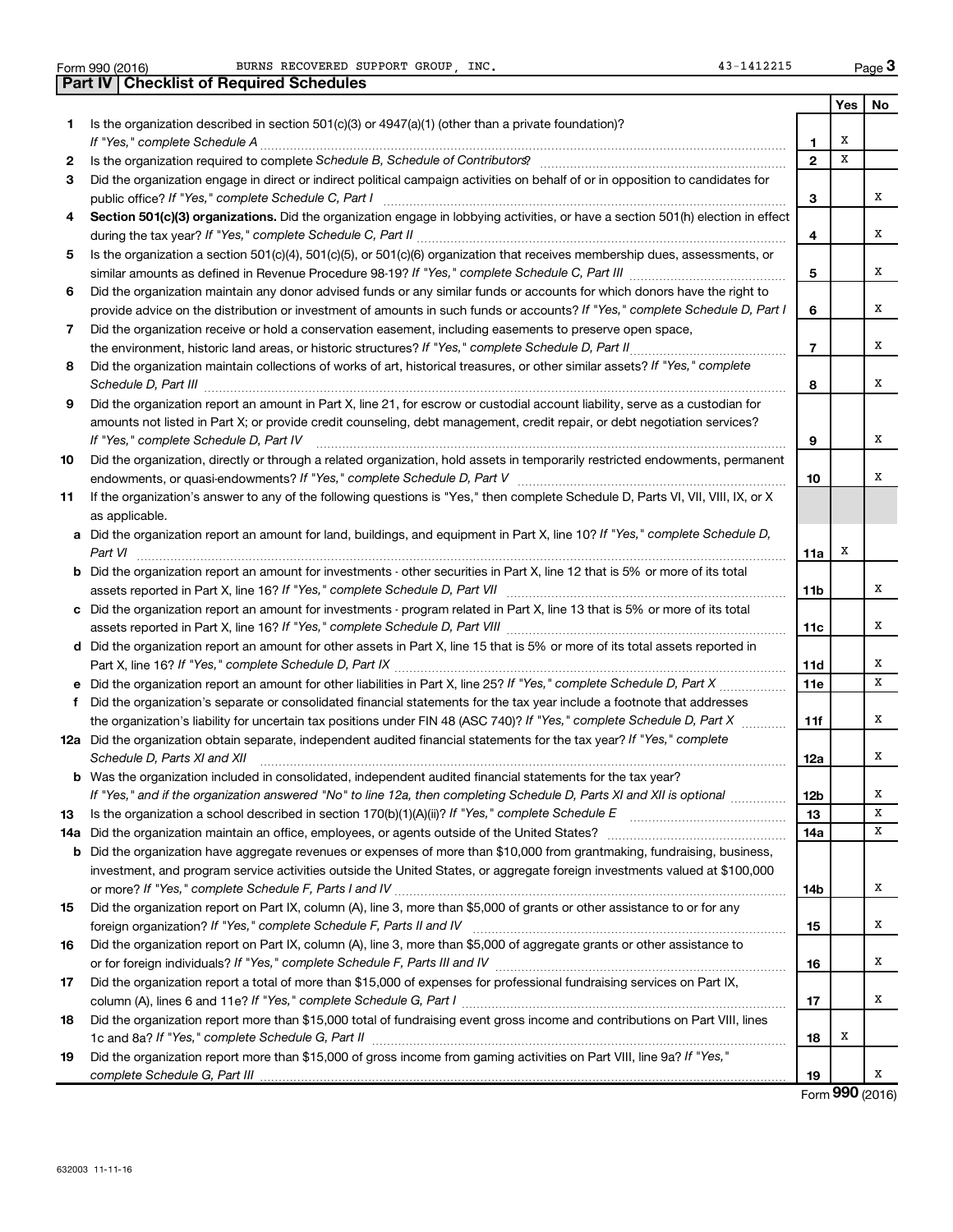|  | Form 990 (2016) |  |
|--|-----------------|--|

**20 a**

**21**

**22**

**23**

**24 a**

**25 a**

**26**

**27**

**28**

**29 30**

**31**

**32**

**33**

**34**

**35 a**

**36**

**37**

|     | Part IV   Checklist of Required Schedules (continued)                                                                                                                                                                          |     |     |    |
|-----|--------------------------------------------------------------------------------------------------------------------------------------------------------------------------------------------------------------------------------|-----|-----|----|
|     |                                                                                                                                                                                                                                |     | Yes | No |
|     | 20a Did the organization operate one or more hospital facilities? If "Yes," complete Schedule H                                                                                                                                | 20a |     | x  |
|     | b If "Yes" to line 20a, did the organization attach a copy of its audited financial statements to this return?                                                                                                                 | 20b |     |    |
| 21. | Did the organization report more than \$5,000 of grants or other assistance to any domestic organization or                                                                                                                    |     |     |    |
|     |                                                                                                                                                                                                                                | 21  |     | x  |
| 22  | Did the organization report more than \$5,000 of grants or other assistance to or for domestic individuals on                                                                                                                  |     |     |    |
|     |                                                                                                                                                                                                                                | 22  | Х   |    |
| 23  | Did the organization answer "Yes" to Part VII, Section A, line 3, 4, or 5 about compensation of the organization's current                                                                                                     |     |     |    |
|     | and former officers, directors, trustees, key employees, and highest compensated employees? If "Yes," complete                                                                                                                 |     |     |    |
|     |                                                                                                                                                                                                                                | 23  |     | х  |
|     | 24a Did the organization have a tax-exempt bond issue with an outstanding principal amount of more than \$100,000 as of the                                                                                                    |     |     |    |
|     | last day of the year, that was issued after December 31, 2002? If "Yes," answer lines 24b through 24d and complete                                                                                                             |     |     |    |
|     | Schedule K. If "No", go to line 25a                                                                                                                                                                                            | 24a |     | х  |
| b   |                                                                                                                                                                                                                                | 24b |     |    |
|     | c Did the organization maintain an escrow account other than a refunding escrow at any time during the year to defease                                                                                                         |     |     |    |
|     |                                                                                                                                                                                                                                | 24с |     |    |
|     | d Did the organization act as an "on behalf of" issuer for bonds outstanding at any time during the year?                                                                                                                      | 24d |     |    |
|     | 25a Section 501(c)(3), 501(c)(4), and 501(c)(29) organizations. Did the organization engage in an excess benefit                                                                                                               |     |     |    |
|     | transaction with a disqualified person during the year? If "Yes," complete Schedule L, Part I manual manual manual manual manual manual manual manual manual manual manual manual manual manual manual manual manual manual ma | 25a |     | х  |
|     | b Is the organization aware that it engaged in an excess benefit transaction with a disqualified person in a prior year, and                                                                                                   |     |     |    |
|     | that the transaction has not been reported on any of the organization's prior Forms 990 or 990-EZ? If "Yes," complete                                                                                                          |     |     |    |
|     | Schedule L, Part I                                                                                                                                                                                                             | 25b |     | х  |
| 26  | Did the organization report any amount on Part X, line 5, 6, or 22 for receivables from or payables to any current or                                                                                                          |     |     |    |
|     | former officers, directors, trustees, key employees, highest compensated employees, or disqualified persons? If "Yes,"                                                                                                         |     |     |    |
|     | complete Schedule L, Part II                                                                                                                                                                                                   | 26  |     | х  |
| 27  | Did the organization provide a grant or other assistance to an officer, director, trustee, key employee, substantial                                                                                                           |     |     |    |
|     | contributor or employee thereof, a grant selection committee member, or to a 35% controlled entity or family member                                                                                                            |     |     |    |
|     |                                                                                                                                                                                                                                | 27  |     | х  |
| 28  | Was the organization a party to a business transaction with one of the following parties (see Schedule L, Part IV                                                                                                              |     |     |    |
|     | instructions for applicable filing thresholds, conditions, and exceptions):                                                                                                                                                    |     |     |    |
| а   | A current or former officer, director, trustee, or key employee? If "Yes," complete Schedule L, Part IV                                                                                                                        | 28a | X   |    |
| b   | A family member of a current or former officer, director, trustee, or key employee? If "Yes," complete Schedule L, Part IV                                                                                                     | 28b |     | х  |
|     | c An entity of which a current or former officer, director, trustee, or key employee (or a family member thereof) was an officer,                                                                                              |     |     |    |
|     | director, trustee, or direct or indirect owner? If "Yes," complete Schedule L, Part IV                                                                                                                                         | 28c |     | x  |
| 29  |                                                                                                                                                                                                                                | 29  |     | x  |
| 30  | Did the organization receive contributions of art, historical treasures, or other similar assets, or qualified conservation                                                                                                    |     |     |    |
|     |                                                                                                                                                                                                                                | 30  |     | x  |
| 31  | Did the organization liquidate, terminate, or dissolve and cease operations?                                                                                                                                                   |     |     |    |
|     |                                                                                                                                                                                                                                | 31  |     | x  |
| 32. | Did the organization sell, exchange, dispose of, or transfer more than 25% of its net assets?/f "Yes," complete                                                                                                                |     |     |    |
|     | Schedule N, Part II                                                                                                                                                                                                            | 32  |     | x  |
| 33  | Did the organization own 100% of an entity disregarded as separate from the organization under Regulations                                                                                                                     |     |     |    |
|     |                                                                                                                                                                                                                                | 33  |     | x  |
| 34  | Was the organization related to any tax-exempt or taxable entity? If "Yes," complete Schedule R, Part II, III, or IV, and                                                                                                      |     |     |    |
|     | Part V, line 1                                                                                                                                                                                                                 | 34  |     | x  |
|     |                                                                                                                                                                                                                                | 35а |     | х  |
|     | b If "Yes" to line 35a, did the organization receive any payment from or engage in any transaction with a controlled entity                                                                                                    |     |     |    |
|     |                                                                                                                                                                                                                                | 35b |     |    |
| 36  | Section 501(c)(3) organizations. Did the organization make any transfers to an exempt non-charitable related organization?                                                                                                     |     |     |    |
|     |                                                                                                                                                                                                                                | 36  |     | x  |
| 37  | Did the organization conduct more than 5% of its activities through an entity that is not a related organization                                                                                                               |     |     |    |
|     |                                                                                                                                                                                                                                | 37  |     | x  |
|     |                                                                                                                                                                                                                                |     |     |    |

**38 Note.**  All Form 990 filers are required to complete Schedule O Did the organization complete Schedule O and provide explanations in Schedule O for Part VI, lines 11b and 19?

Form (2016) **990** X

**38**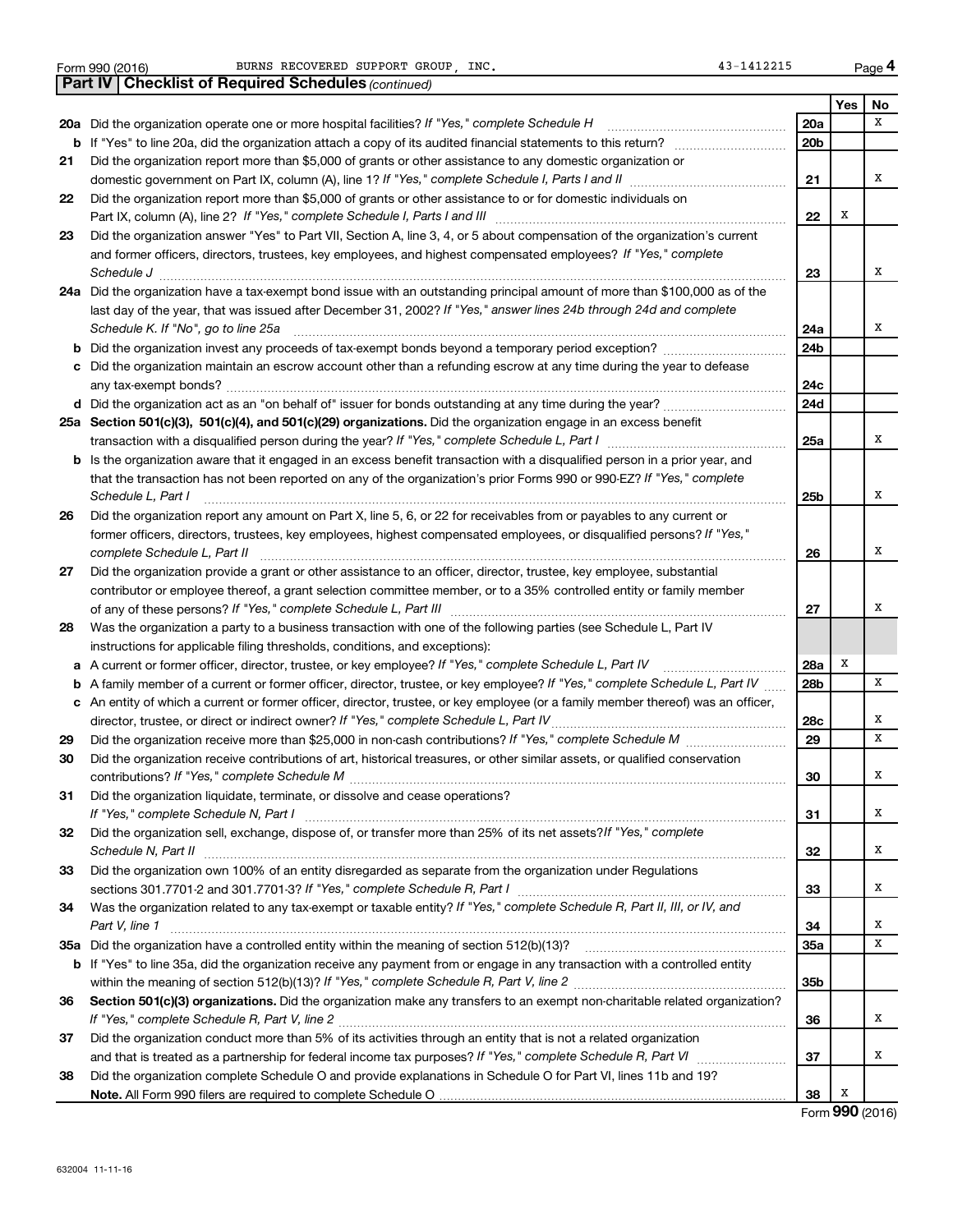|               | BURNS RECOVERED SUPPORT GROUP . INC.<br>43-1412215<br>Form 990 (2016)                                                                                                                                                            |                |     | Page 5 |
|---------------|----------------------------------------------------------------------------------------------------------------------------------------------------------------------------------------------------------------------------------|----------------|-----|--------|
| <b>Part V</b> | <b>Statements Regarding Other IRS Filings and Tax Compliance</b>                                                                                                                                                                 |                |     |        |
|               | Check if Schedule O contains a response or note to any line in this Part V                                                                                                                                                       |                |     |        |
|               |                                                                                                                                                                                                                                  |                | Yes | No     |
|               | 1a                                                                                                                                                                                                                               |                |     |        |
| b             | 1 <sub>b</sub><br>Enter the number of Forms W-2G included in line 1a. Enter -0- if not applicable                                                                                                                                |                |     |        |
| с             | Did the organization comply with backup withholding rules for reportable payments to vendors and reportable gaming                                                                                                               |                |     |        |
|               |                                                                                                                                                                                                                                  | 1c             | x   |        |
|               | 2a Enter the number of employees reported on Form W-3, Transmittal of Wage and Tax Statements,                                                                                                                                   |                |     |        |
|               | 6<br>filed for the calendar year ending with or within the year covered by this return<br>2a                                                                                                                                     |                |     |        |
|               |                                                                                                                                                                                                                                  | 2 <sub>b</sub> | Х   |        |
|               |                                                                                                                                                                                                                                  |                |     |        |
|               | 3a Did the organization have unrelated business gross income of \$1,000 or more during the year?                                                                                                                                 | За             |     | х      |
|               |                                                                                                                                                                                                                                  | 3b             |     |        |
|               | 4a At any time during the calendar year, did the organization have an interest in, or a signature or other authority over, a                                                                                                     |                |     |        |
|               | financial account in a foreign country (such as a bank account, securities account, or other financial account)?                                                                                                                 | 4a             |     | х      |
|               | <b>b</b> If "Yes," enter the name of the foreign country: $\blacktriangleright$                                                                                                                                                  |                |     |        |
|               | See instructions for filing requirements for FinCEN Form 114, Report of Foreign Bank and Financial Accounts (FBAR).                                                                                                              |                |     |        |
|               |                                                                                                                                                                                                                                  | 5a             |     | Χ      |
| b             |                                                                                                                                                                                                                                  | 5b             |     | x      |
|               |                                                                                                                                                                                                                                  | 5c             |     |        |
|               | 6a Does the organization have annual gross receipts that are normally greater than \$100,000, and did the organization solicit                                                                                                   |                |     |        |
|               |                                                                                                                                                                                                                                  | 6a             |     | x      |
|               | <b>b</b> If "Yes," did the organization include with every solicitation an express statement that such contributions or gifts                                                                                                    |                |     |        |
|               |                                                                                                                                                                                                                                  | 6b             |     |        |
| 7             | Organizations that may receive deductible contributions under section 170(c).<br>Did the organization receive a payment in excess of \$75 made partly as a contribution and partly for goods and services provided to the payor? |                |     | Χ      |
| а             |                                                                                                                                                                                                                                  | 7a<br>7b       |     |        |
| b             | c Did the organization sell, exchange, or otherwise dispose of tangible personal property for which it was required                                                                                                              |                |     |        |
|               |                                                                                                                                                                                                                                  | 7c             |     | х      |
|               |                                                                                                                                                                                                                                  |                |     |        |
| е             | Did the organization receive any funds, directly or indirectly, to pay premiums on a personal benefit contract?                                                                                                                  | 7e             |     | Χ      |
| f.            |                                                                                                                                                                                                                                  | 7f             |     | х      |
|               | If the organization received a contribution of qualified intellectual property, did the organization file Form 8899 as required?                                                                                                 | 7g             |     |        |
|               | h If the organization received a contribution of cars, boats, airplanes, or other vehicles, did the organization file a Form 1098-C?                                                                                             | 7h             |     |        |
| 8             | Sponsoring organizations maintaining donor advised funds. Did a donor advised fund maintained by the                                                                                                                             |                |     |        |
|               |                                                                                                                                                                                                                                  | 8              |     |        |
|               | Sponsoring organizations maintaining donor advised funds.                                                                                                                                                                        |                |     |        |
| а             | Did the sponsoring organization make any taxable distributions under section 4966?                                                                                                                                               | 9а             |     |        |
| b             |                                                                                                                                                                                                                                  | 9b             |     |        |
| 10            | Section 501(c)(7) organizations. Enter:                                                                                                                                                                                          |                |     |        |
| а             | 10a                                                                                                                                                                                                                              |                |     |        |
| b             | 10 <sub>b</sub><br>Gross receipts, included on Form 990, Part VIII, line 12, for public use of club facilities                                                                                                                   |                |     |        |
| 11            | Section 501(c)(12) organizations. Enter:                                                                                                                                                                                         |                |     |        |
| а             | 11a                                                                                                                                                                                                                              |                |     |        |
| b             | Gross income from other sources (Do not net amounts due or paid to other sources against                                                                                                                                         |                |     |        |
|               | amounts due or received from them.)<br>11b                                                                                                                                                                                       |                |     |        |
|               | 12a Section 4947(a)(1) non-exempt charitable trusts. Is the organization filing Form 990 in lieu of Form 1041?                                                                                                                   | 12a            |     |        |
|               | <b>b</b> If "Yes," enter the amount of tax-exempt interest received or accrued during the year<br>  12b                                                                                                                          |                |     |        |
| 13            | Section 501(c)(29) qualified nonprofit health insurance issuers.                                                                                                                                                                 |                |     |        |
|               | a Is the organization licensed to issue qualified health plans in more than one state?                                                                                                                                           | 13a            |     |        |
|               | Note. See the instructions for additional information the organization must report on Schedule O.                                                                                                                                |                |     |        |
|               | <b>b</b> Enter the amount of reserves the organization is required to maintain by the states in which the                                                                                                                        |                |     |        |
|               | 13b                                                                                                                                                                                                                              |                |     |        |
|               | 13 <sub>c</sub>                                                                                                                                                                                                                  |                |     |        |
|               | 14a Did the organization receive any payments for indoor tanning services during the tax year?                                                                                                                                   | 14a            |     | x      |
|               |                                                                                                                                                                                                                                  | 14b            |     |        |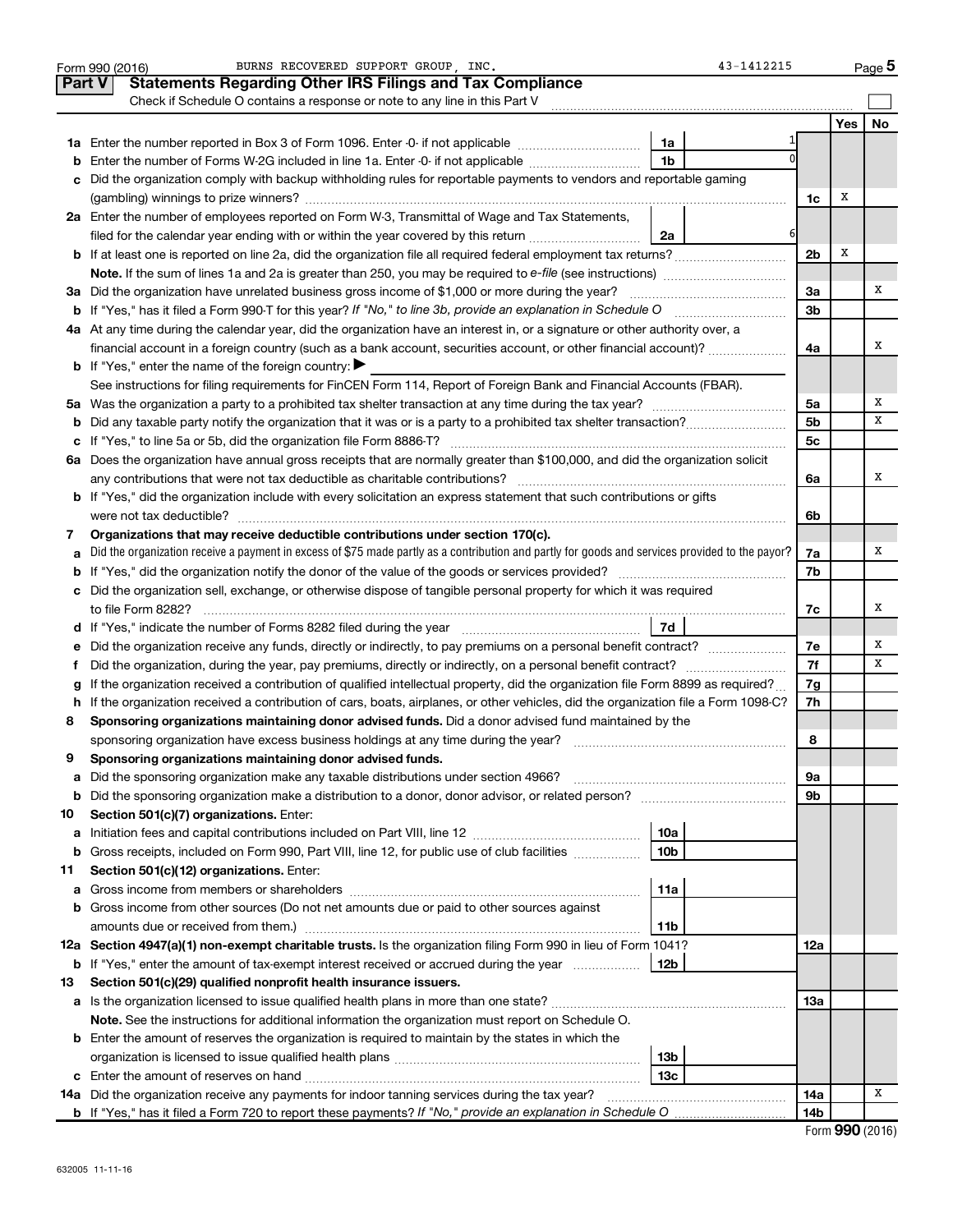|        | BURNS RECOVERED SUPPORT GROUP, INC.<br>Form 990 (2016)                                                                                                                                                                                 |    | 43-1412215 |                 |             | Page $6$     |
|--------|----------------------------------------------------------------------------------------------------------------------------------------------------------------------------------------------------------------------------------------|----|------------|-----------------|-------------|--------------|
|        | Governance, Management, and Disclosure For each "Yes" response to lines 2 through 7b below, and for a "No" response<br><b>Part VI</b>                                                                                                  |    |            |                 |             |              |
|        | to line 8a, 8b, or 10b below, describe the circumstances, processes, or changes in Schedule O. See instructions.                                                                                                                       |    |            |                 |             |              |
|        |                                                                                                                                                                                                                                        |    |            |                 |             | $\mathbf{x}$ |
|        | <b>Section A. Governing Body and Management</b>                                                                                                                                                                                        |    |            |                 |             |              |
|        |                                                                                                                                                                                                                                        |    |            |                 | Yes         | No           |
|        | <b>1a</b> Enter the number of voting members of the governing body at the end of the tax year                                                                                                                                          | 1a |            |                 |             |              |
|        | If there are material differences in voting rights among members of the governing body, or if the governing                                                                                                                            |    |            |                 |             |              |
|        | body delegated broad authority to an executive committee or similar committee, explain in Schedule O.                                                                                                                                  |    |            |                 |             |              |
| b      | Enter the number of voting members included in line 1a, above, who are independent                                                                                                                                                     | 1b |            |                 |             |              |
| 2      | Did any officer, director, trustee, or key employee have a family relationship or a business relationship with any other                                                                                                               |    |            |                 |             |              |
|        | officer, director, trustee, or key employee?                                                                                                                                                                                           |    |            | $\mathbf{2}$    |             | х            |
| 3      | Did the organization delegate control over management duties customarily performed by or under the direct supervision                                                                                                                  |    |            |                 |             |              |
|        |                                                                                                                                                                                                                                        |    |            | З               |             | X            |
| 4      | Did the organization make any significant changes to its governing documents since the prior Form 990 was filed?                                                                                                                       |    |            | 4               |             | x            |
| 5      |                                                                                                                                                                                                                                        |    |            | 5               |             | x            |
| 6      | Did the organization have members or stockholders?                                                                                                                                                                                     |    |            | 6               |             | х            |
| 7a     | Did the organization have members, stockholders, or other persons who had the power to elect or appoint one or                                                                                                                         |    |            |                 |             |              |
|        |                                                                                                                                                                                                                                        |    |            | 7a              |             | х            |
|        | more members of the governing body?                                                                                                                                                                                                    |    |            |                 |             |              |
|        | <b>b</b> Are any governance decisions of the organization reserved to (or subject to approval by) members, stockholders, or                                                                                                            |    |            |                 |             | х            |
|        | persons other than the governing body?<br>Did the organization contemporaneously document the meetings held or written actions undertaken during the year by the following:                                                            |    |            | 7b              |             |              |
| 8      |                                                                                                                                                                                                                                        |    |            |                 | х           |              |
| a      | Each committee with authority to act on behalf of the governing body?                                                                                                                                                                  |    |            | 8a<br>8b        | X           |              |
| b<br>9 | Is there any officer, director, trustee, or key employee listed in Part VII, Section A, who cannot be reached at the                                                                                                                   |    |            |                 |             |              |
|        |                                                                                                                                                                                                                                        |    |            | 9               |             | х            |
|        | <b>Section B. Policies</b> (This Section B requests information about policies not required by the Internal Revenue Code.)                                                                                                             |    |            |                 |             |              |
|        |                                                                                                                                                                                                                                        |    |            |                 | Yes         | No           |
|        |                                                                                                                                                                                                                                        |    |            | 10a             |             | x            |
|        |                                                                                                                                                                                                                                        |    |            |                 |             |              |
|        | <b>b</b> If "Yes," did the organization have written policies and procedures governing the activities of such chapters, affiliates,<br>and branches to ensure their operations are consistent with the organization's exempt purposes? |    |            | 10b             |             |              |
|        | 11a Has the organization provided a complete copy of this Form 990 to all members of its governing body before filing the form?                                                                                                        |    |            | 11a             |             | x            |
| b      | Describe in Schedule O the process, if any, used by the organization to review this Form 990.                                                                                                                                          |    |            |                 |             |              |
|        | 12a Did the organization have a written conflict of interest policy? If "No," go to line 13                                                                                                                                            |    |            | 12a             | X           |              |
| b      | Were officers, directors, or trustees, and key employees required to disclose annually interests that could give rise to conflicts?                                                                                                    |    |            | 12 <sub>b</sub> |             | x            |
| c      | Did the organization regularly and consistently monitor and enforce compliance with the policy? If "Yes," describe                                                                                                                     |    |            |                 |             |              |
|        |                                                                                                                                                                                                                                        |    |            | 12c             | x           |              |
| 13     | Did the organization have a written whistleblower policy?                                                                                                                                                                              |    |            | 13              | $\mathbf x$ |              |
| 14     | Did the organization have a written document retention and destruction policy? [11] manufaction in the organization have a written document retention and destruction policy?                                                          |    |            | 14              |             | X            |
| 15     | Did the process for determining compensation of the following persons include a review and approval by independent                                                                                                                     |    |            |                 |             |              |
|        | persons, comparability data, and contemporaneous substantiation of the deliberation and decision?                                                                                                                                      |    |            |                 |             |              |
| а      | The organization's CEO, Executive Director, or top management official manufactured content of the organization's CEO, Executive Director, or top management official manufactured content of the organization's                       |    |            | <b>15a</b>      | х           |              |
| b      | Other officers or key employees of the organization                                                                                                                                                                                    |    |            | <b>15b</b>      |             | X            |
|        | If "Yes" to line 15a or 15b, describe the process in Schedule O (see instructions).                                                                                                                                                    |    |            |                 |             |              |
|        | 16a Did the organization invest in, contribute assets to, or participate in a joint venture or similar arrangement with a                                                                                                              |    |            |                 |             |              |
|        | taxable entity during the year?                                                                                                                                                                                                        |    |            | 16a             |             | Х            |
|        | b If "Yes," did the organization follow a written policy or procedure requiring the organization to evaluate its participation                                                                                                         |    |            |                 |             |              |
|        | in joint venture arrangements under applicable federal tax law, and take steps to safeguard the organization's                                                                                                                         |    |            |                 |             |              |
|        | exempt status with respect to such arrangements?                                                                                                                                                                                       |    |            | 16 <sub>b</sub> |             |              |
|        | <b>Section C. Disclosure</b>                                                                                                                                                                                                           |    |            |                 |             |              |
| 17     | <b>NONE</b><br>List the states with which a copy of this Form 990 is required to be filed $\blacktriangleright$                                                                                                                        |    |            |                 |             |              |
| 18     | Section 6104 requires an organization to make its Forms 1023 (or 1024 if applicable), 990, and 990-T (Section 501(c)(3)s only) available                                                                                               |    |            |                 |             |              |
|        | for public inspection. Indicate how you made these available. Check all that apply.                                                                                                                                                    |    |            |                 |             |              |
|        | $x$ Own website<br>Another's website<br>Upon request<br>Other (explain in Schedule O)                                                                                                                                                  |    |            |                 |             |              |
| 19     | Describe in Schedule O whether (and if so, how) the organization made its governing documents, conflict of interest policy, and financial                                                                                              |    |            |                 |             |              |
|        | statements available to the public during the tax year.                                                                                                                                                                                |    |            |                 |             |              |
| 20     | State the name, address, and telephone number of the person who possesses the organization's books and records:                                                                                                                        |    |            |                 |             |              |
|        | THE ORGANIZATION - 314.997.2757                                                                                                                                                                                                        |    |            |                 |             |              |
|        | 11710 ADMINISTRATION DR, NO. 2B, ST LOUIS, MO<br>63146                                                                                                                                                                                 |    |            |                 |             |              |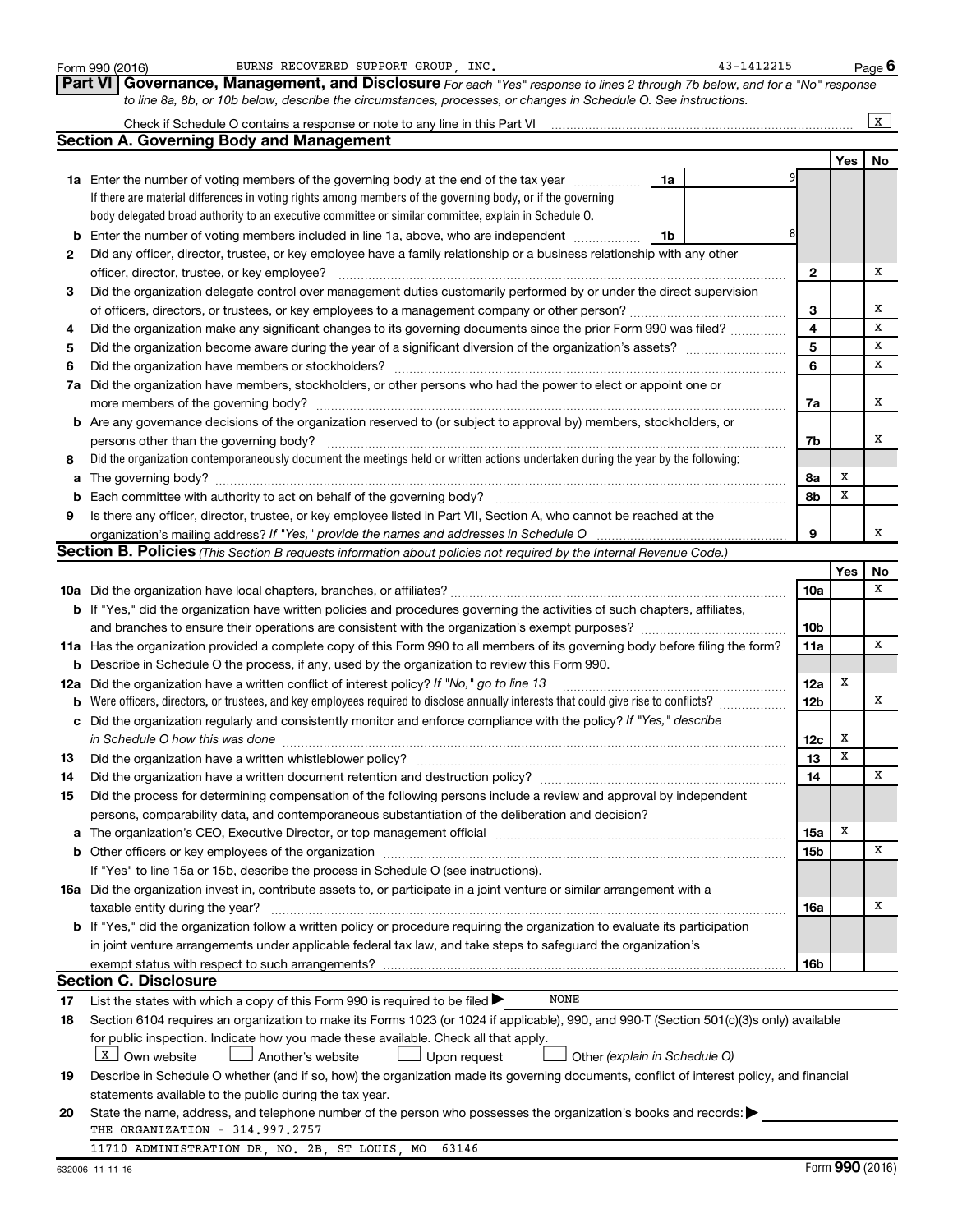| Form 990 (2016) | BURNS RECOVERED SUPPORT GROUP INC.                                                         | 43-1412215 | Page / |  |  |  |  |  |
|-----------------|--------------------------------------------------------------------------------------------|------------|--------|--|--|--|--|--|
|                 | Part VII Compensation of Officers, Directors, Trustees, Key Employees, Highest Compensated |            |        |  |  |  |  |  |
|                 | <b>Employees, and Independent Contractors</b>                                              |            |        |  |  |  |  |  |
|                 | Check if Schedule O contains a response or note to any line in this Part VII               |            |        |  |  |  |  |  |
|                 | Section A. Officers, Directors, Trustees, Key Employees, and Highest Compensated Employees |            |        |  |  |  |  |  |

**1a**  Complete this table for all persons required to be listed. Report compensation for the calendar year ending with or within the organization's tax year.

**•** List all of the organization's current officers, directors, trustees (whether individuals or organizations), regardless of amount of compensation. Enter -0- in columns (D), (E), and (F) if no compensation was paid.

**•** List all of the organization's **current** key employees, if any. See instructions for definition of "key employee."

**•** List the organization's five current highest compensated employees (other than an officer, director, trustee, or key employee) who received reportable compensation (Box 5 of Form W-2 and/or Box 7 of Form 1099-MISC) of more than \$100,000 from the organization and any related organizations.

**•** List all of the organization's former officers, key employees, and highest compensated employees who received more than \$100,000 of reportable compensation from the organization and any related organizations.

**•** List all of the organization's former directors or trustees that received, in the capacity as a former director or trustee of the organization, more than \$10,000 of reportable compensation from the organization and any related organizations.

List persons in the following order: individual trustees or directors; institutional trustees; officers; key employees; highest compensated employees; and former such persons.

Check this box if neither the organization nor any related organization compensated any current officer, director, or trustee. †

| (A)                                 | (B)                    | (C)                            |                                         |             |              |                                 |        | (D)             | (E)             | (F)           |
|-------------------------------------|------------------------|--------------------------------|-----------------------------------------|-------------|--------------|---------------------------------|--------|-----------------|-----------------|---------------|
| Name and Title                      | Average                |                                | Position<br>(do not check more than one |             |              |                                 |        | Reportable      | Reportable      | Estimated     |
|                                     | hours per              |                                | box, unless person is both an           |             |              |                                 |        | compensation    | compensation    | amount of     |
|                                     | week                   |                                | officer and a director/trustee)         |             |              |                                 | from   | from related    | other           |               |
|                                     | (list any              |                                |                                         |             |              |                                 |        | the             | organizations   | compensation  |
|                                     | hours for              |                                |                                         |             |              |                                 |        | organization    | (W-2/1099-MISC) | from the      |
|                                     | related                |                                |                                         |             |              |                                 |        | (W-2/1099-MISC) |                 | organization  |
|                                     | organizations<br>below |                                |                                         |             |              |                                 |        |                 |                 | and related   |
|                                     | line)                  | Individual trustee or director | Institutional trustee                   | Officer     | Key employee | Highest compensated<br>employee | Former |                 |                 | organizations |
| (1)<br><b>BRYAN SANGER</b>          | 0.20                   |                                |                                         |             |              |                                 |        |                 |                 |               |
| PRESIDENT                           |                        | X                              |                                         | X           |              |                                 |        | $\mathbf{0}$ .  | 0               | 0.            |
| (2)<br>REBECCA WILLIAMS             | 0.20                   |                                |                                         |             |              |                                 |        |                 |                 |               |
| SECRETARY                           |                        | X                              |                                         | X           |              |                                 |        | 0.              | 0               | 0.            |
| MICHAEL MAHLER<br>(3)               | 0, 20                  |                                |                                         |             |              |                                 |        |                 |                 |               |
| <b>TREASURER</b>                    |                        | $\mathbf x$                    |                                         | $\mathbf x$ |              |                                 |        | $\mathbf{0}$ .  | 0               | 0.            |
| ELI ABELES<br>(4)                   | 0.20                   |                                |                                         |             |              |                                 |        |                 |                 |               |
| <b>DIRECTOR</b>                     |                        | X                              |                                         |             |              |                                 |        | 0.              | 0               | $\mathbf 0$ . |
| (5)<br><b>FAITH BERGER</b>          | 0.20                   |                                |                                         |             |              |                                 |        |                 |                 |               |
| <b>DIRECTOR</b>                     |                        | X                              |                                         |             |              |                                 |        | 0.              | 0               | 0.            |
| (6)<br><b>GARY HANSEN</b>           | 0.20                   |                                |                                         |             |              |                                 |        |                 |                 |               |
| <b>DIRECTOR</b>                     |                        | X                              |                                         |             |              |                                 |        | 0.              | 0               | 0.            |
| CHRIS HOUSKA<br>(7)                 | 0, 20                  |                                |                                         |             |              |                                 |        |                 |                 |               |
| <b>DIRECTOR</b>                     |                        | X                              |                                         |             |              |                                 |        | $\mathbf{0}$ .  | 0               | 0.            |
| SHERI SHERMAN<br>(8)                | 0.20                   |                                |                                         |             |              |                                 |        |                 |                 |               |
| <b>DIRECTOR</b>                     |                        | X                              |                                         |             |              |                                 |        | 0.              | 0               | 0.            |
| DR. MICHAEL SMOCK<br>(9)            | 0.20                   |                                |                                         |             |              |                                 |        |                 |                 |               |
| <b>DIRECTOR</b>                     |                        | X                              |                                         |             |              |                                 |        | 0.              | 0               | 0.            |
| (10) LYNN HUELSMANN                 | 40.00                  |                                |                                         |             |              |                                 |        |                 |                 |               |
| DIR (TERM 4/16) EXEC DIR (EFF 9/16) |                        | х                              |                                         | X           |              |                                 |        | 20,750.         | 0               | 0.            |
| (11) JULIE PEETZ                    | 40.00                  |                                |                                         |             |              |                                 |        |                 |                 |               |
| EXECUTIVE DIRECTOR (RESIGN 9/16)    |                        |                                |                                         | X           |              |                                 |        | 62,019.         | 0               | 7,508.        |
|                                     |                        |                                |                                         |             |              |                                 |        |                 |                 |               |
|                                     |                        |                                |                                         |             |              |                                 |        |                 |                 |               |
|                                     |                        |                                |                                         |             |              |                                 |        |                 |                 |               |
|                                     |                        |                                |                                         |             |              |                                 |        |                 |                 |               |
|                                     |                        |                                |                                         |             |              |                                 |        |                 |                 |               |
|                                     |                        |                                |                                         |             |              |                                 |        |                 |                 |               |
|                                     |                        |                                |                                         |             |              |                                 |        |                 |                 |               |
|                                     |                        |                                |                                         |             |              |                                 |        |                 |                 |               |
|                                     |                        |                                |                                         |             |              |                                 |        |                 |                 |               |
|                                     |                        |                                |                                         |             |              |                                 |        |                 |                 |               |
|                                     |                        |                                |                                         |             |              |                                 |        |                 |                 |               |
|                                     |                        |                                |                                         |             |              |                                 |        |                 |                 |               |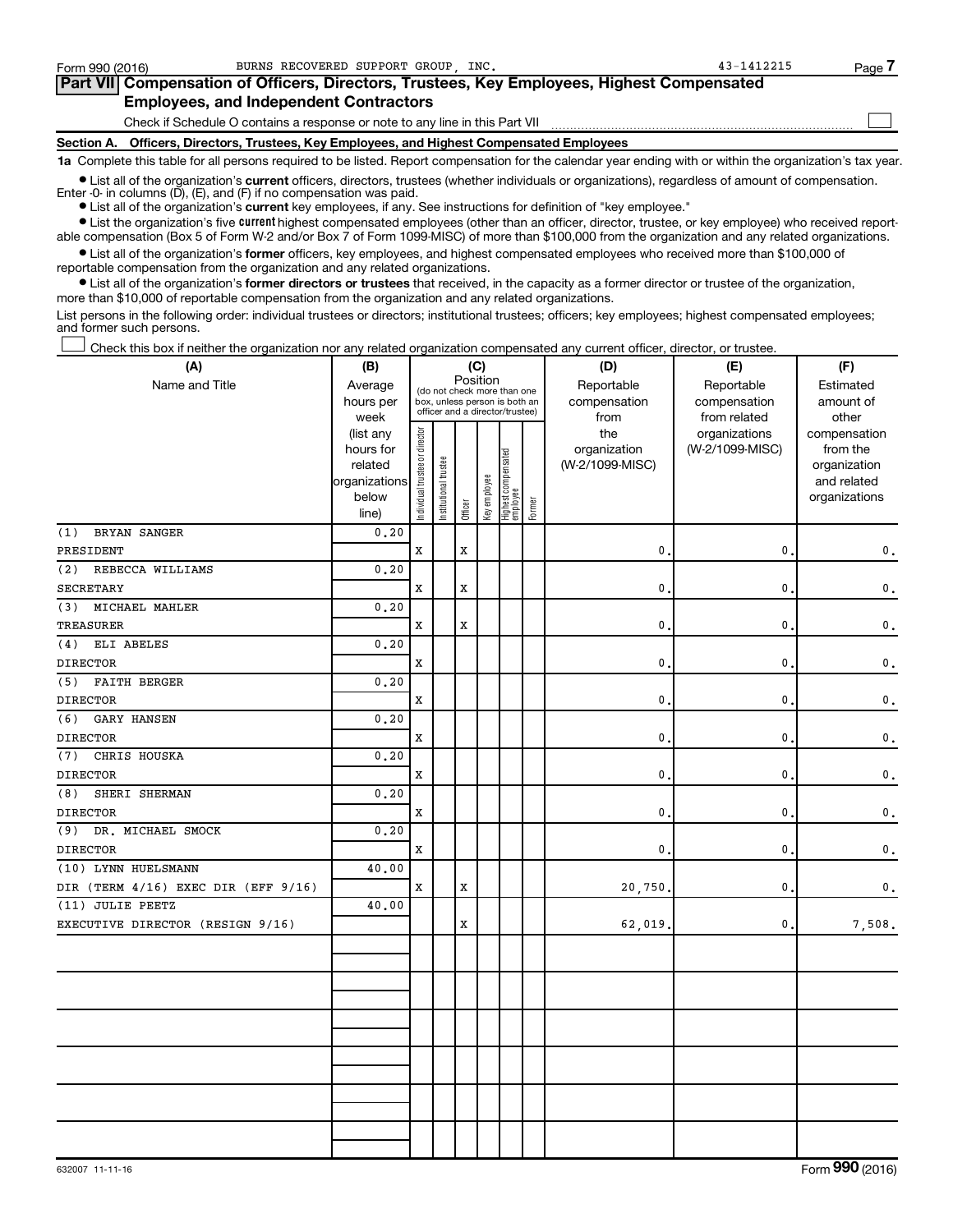|              | BURNS RECOVERED SUPPORT GROUP, INC.<br>Form 990 (2016)                                                                                                                                                                                  |                                                                                                                                                           |                                |                       |         |              |                                 |        |                                           | 43-1412215                                        |                     |                                        |                                                                          | Page 8                   |
|--------------|-----------------------------------------------------------------------------------------------------------------------------------------------------------------------------------------------------------------------------------------|-----------------------------------------------------------------------------------------------------------------------------------------------------------|--------------------------------|-----------------------|---------|--------------|---------------------------------|--------|-------------------------------------------|---------------------------------------------------|---------------------|----------------------------------------|--------------------------------------------------------------------------|--------------------------|
|              | <b>Part VII</b><br>Section A. Officers, Directors, Trustees, Key Employees, and Highest Compensated Employees (continued)                                                                                                               |                                                                                                                                                           |                                |                       |         |              |                                 |        |                                           |                                                   |                     |                                        |                                                                          |                          |
|              | (A)<br>Name and title                                                                                                                                                                                                                   | (B)<br>(C)<br>Position<br>Average<br>(do not check more than one<br>hours per<br>box, unless person is both an<br>officer and a director/trustee)<br>week |                                |                       |         |              |                                 |        | (D)<br>Reportable<br>compensation<br>from | (E)<br>Reportable<br>compensation<br>from related |                     | (F)<br>Estimated<br>amount of<br>other |                                                                          |                          |
|              |                                                                                                                                                                                                                                         | (list any<br>hours for<br>related<br>organizations<br>below<br>line)                                                                                      | Individual trustee or director | Institutional trustee | Officer | Key employee | Highest compensated<br>employee | Former | the<br>organization<br>(W-2/1099-MISC)    | organizations<br>(W-2/1099-MISC)                  |                     |                                        | compensation<br>from the<br>organization<br>and related<br>organizations |                          |
|              |                                                                                                                                                                                                                                         |                                                                                                                                                           |                                |                       |         |              |                                 |        |                                           |                                                   |                     |                                        |                                                                          |                          |
|              |                                                                                                                                                                                                                                         |                                                                                                                                                           |                                |                       |         |              |                                 |        |                                           |                                                   |                     |                                        |                                                                          |                          |
|              |                                                                                                                                                                                                                                         |                                                                                                                                                           |                                |                       |         |              |                                 |        |                                           |                                                   |                     |                                        |                                                                          |                          |
|              |                                                                                                                                                                                                                                         |                                                                                                                                                           |                                |                       |         |              |                                 |        |                                           |                                                   |                     |                                        |                                                                          |                          |
|              |                                                                                                                                                                                                                                         |                                                                                                                                                           |                                |                       |         |              |                                 |        |                                           |                                                   |                     |                                        |                                                                          |                          |
|              |                                                                                                                                                                                                                                         |                                                                                                                                                           |                                |                       |         |              |                                 |        |                                           |                                                   |                     |                                        |                                                                          |                          |
|              |                                                                                                                                                                                                                                         |                                                                                                                                                           |                                |                       |         |              |                                 |        |                                           |                                                   |                     |                                        |                                                                          |                          |
|              |                                                                                                                                                                                                                                         |                                                                                                                                                           |                                |                       |         |              |                                 |        |                                           |                                                   |                     |                                        |                                                                          |                          |
|              |                                                                                                                                                                                                                                         |                                                                                                                                                           |                                |                       |         |              |                                 |        |                                           |                                                   |                     |                                        |                                                                          |                          |
|              |                                                                                                                                                                                                                                         |                                                                                                                                                           |                                |                       |         |              |                                 |        | 82,769.                                   |                                                   | 0                   |                                        |                                                                          | 7,508.                   |
|              |                                                                                                                                                                                                                                         |                                                                                                                                                           |                                |                       |         |              |                                 |        | $\mathbf{0}$ .<br>82,769.                 |                                                   | 0<br>$\mathbf{0}$ . |                                        |                                                                          | $\mathbf{0}$ .<br>7,508. |
| $\mathbf{2}$ | Total number of individuals (including but not limited to those listed above) who received more than \$100,000 of reportable                                                                                                            |                                                                                                                                                           |                                |                       |         |              |                                 |        |                                           |                                                   |                     |                                        |                                                                          |                          |
|              | compensation from the organization                                                                                                                                                                                                      |                                                                                                                                                           |                                |                       |         |              |                                 |        |                                           |                                                   |                     |                                        | Yes                                                                      | No                       |
| 3            | Did the organization list any former officer, director, or trustee, key employee, or highest compensated employee on<br>line 1a? If "Yes," complete Schedule J for such individual [11] manufacture manufacture in the set of the set o |                                                                                                                                                           |                                |                       |         |              |                                 |        |                                           |                                                   |                     | 3                                      |                                                                          | x                        |
|              | For any individual listed on line 1a, is the sum of reportable compensation and other compensation from the organization                                                                                                                |                                                                                                                                                           |                                |                       |         |              |                                 |        |                                           |                                                   |                     |                                        |                                                                          |                          |
| 5            | and related organizations greater than \$150,000? If "Yes," complete Schedule J for such individual<br>Did any person listed on line 1a receive or accrue compensation from any unrelated organization or individual for services       |                                                                                                                                                           |                                |                       |         |              |                                 |        |                                           |                                                   |                     | 4                                      |                                                                          | х                        |
|              | rendered to the organization? If "Yes," complete Schedule J for such person<br><b>Section B. Independent Contractors</b>                                                                                                                |                                                                                                                                                           |                                |                       |         |              |                                 |        |                                           |                                                   |                     | 5                                      |                                                                          | х                        |
| 1            | Complete this table for your five highest compensated independent contractors that received more than \$100,000 of compensation from                                                                                                    |                                                                                                                                                           |                                |                       |         |              |                                 |        |                                           |                                                   |                     |                                        |                                                                          |                          |
|              | the organization. Report compensation for the calendar year ending with or within the organization's tax year.<br>(A)<br>Name and business address                                                                                      |                                                                                                                                                           |                                |                       |         |              |                                 |        | (B)<br>Description of services            |                                                   |                     | (C)                                    | Compensation                                                             |                          |
|              |                                                                                                                                                                                                                                         |                                                                                                                                                           | NONE                           |                       |         |              |                                 |        |                                           |                                                   |                     |                                        |                                                                          |                          |
|              |                                                                                                                                                                                                                                         |                                                                                                                                                           |                                |                       |         |              |                                 |        |                                           |                                                   |                     |                                        |                                                                          |                          |
|              |                                                                                                                                                                                                                                         |                                                                                                                                                           |                                |                       |         |              |                                 |        |                                           |                                                   |                     |                                        |                                                                          |                          |
|              |                                                                                                                                                                                                                                         |                                                                                                                                                           |                                |                       |         |              |                                 |        |                                           |                                                   |                     |                                        |                                                                          |                          |
|              |                                                                                                                                                                                                                                         |                                                                                                                                                           |                                |                       |         |              |                                 |        |                                           |                                                   |                     |                                        |                                                                          |                          |
| 2            | Total number of independent contractors (including but not limited to those listed above) who received more than                                                                                                                        |                                                                                                                                                           |                                |                       |         |              |                                 |        |                                           |                                                   |                     |                                        |                                                                          |                          |
|              | \$100,000 of compensation from the organization                                                                                                                                                                                         |                                                                                                                                                           |                                |                       |         |              | 0                               |        |                                           |                                                   |                     |                                        |                                                                          |                          |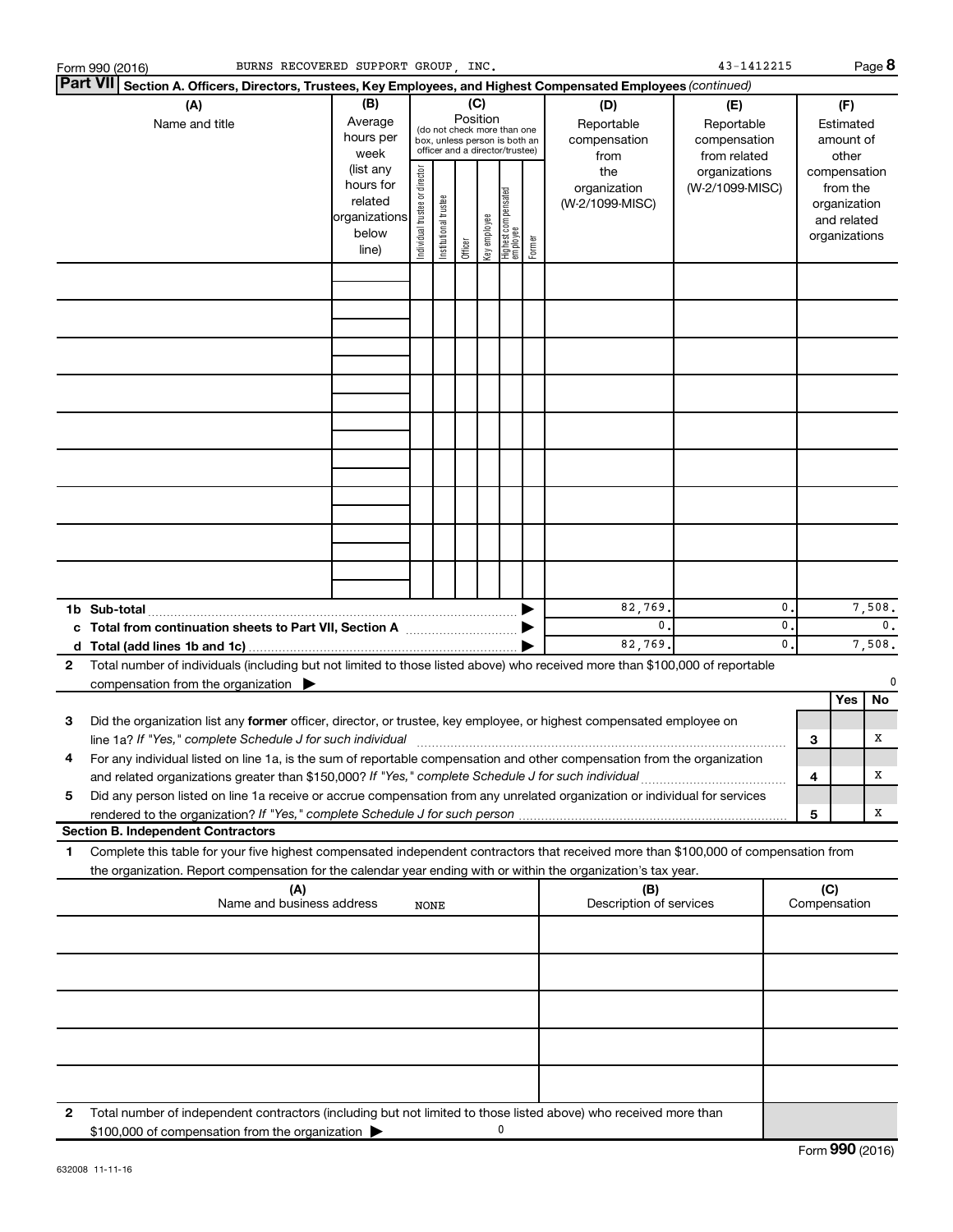|                                                           |                  | Form 990 (2016)                                                                           | BURNS RECOVERED SUPPORT GROUP, INC. |                       |               |                                          | 43-1412215                       | Page 9                                                      |
|-----------------------------------------------------------|------------------|-------------------------------------------------------------------------------------------|-------------------------------------|-----------------------|---------------|------------------------------------------|----------------------------------|-------------------------------------------------------------|
|                                                           | <b>Part VIII</b> | <b>Statement of Revenue</b>                                                               |                                     |                       |               |                                          |                                  |                                                             |
|                                                           |                  |                                                                                           |                                     |                       |               |                                          |                                  |                                                             |
|                                                           |                  |                                                                                           |                                     |                       | Total revenue | Related or<br>exempt function<br>revenue | Unrelated<br>business<br>revenue | Revenue excluded<br>from tax under<br>sections<br>512 - 514 |
|                                                           |                  | 1 a Federated campaigns                                                                   | 1a                                  |                       |               |                                          |                                  |                                                             |
| Contributions, Gifts, Grants<br>and Other Similar Amounts |                  |                                                                                           | 1b                                  |                       |               |                                          |                                  |                                                             |
|                                                           |                  | c Fundraising events                                                                      | 1 <sub>c</sub>                      | 28,895.               |               |                                          |                                  |                                                             |
|                                                           |                  | d Related organizations                                                                   | 1 <sub>d</sub>                      |                       |               |                                          |                                  |                                                             |
|                                                           |                  | e Government grants (contributions)                                                       | 1e                                  |                       |               |                                          |                                  |                                                             |
|                                                           |                  | f All other contributions, gifts, grants, and                                             |                                     |                       |               |                                          |                                  |                                                             |
|                                                           |                  | similar amounts not included above                                                        | 1f                                  | 288, 135.             |               |                                          |                                  |                                                             |
|                                                           |                  |                                                                                           |                                     |                       |               |                                          |                                  |                                                             |
|                                                           |                  | <b>g</b> Noncash contributions included in lines 1a-1f: \$                                |                                     |                       | 317,030.      |                                          |                                  |                                                             |
|                                                           |                  |                                                                                           |                                     | <b>Business Codel</b> |               |                                          |                                  |                                                             |
|                                                           |                  |                                                                                           |                                     |                       |               |                                          |                                  |                                                             |
|                                                           | 2a               | the control of the control of the control of the control of the control of                |                                     |                       |               |                                          |                                  |                                                             |
|                                                           | b                | <u> 1980 - Johann Barbara, martxa alemaniar arg</u>                                       |                                     |                       |               |                                          |                                  |                                                             |
|                                                           | c                | the control of the control of the control of the control of the control of the control of |                                     |                       |               |                                          |                                  |                                                             |
|                                                           | d                | <u> 1989 - Johann Barbara, martxa alemaniar arg</u>                                       |                                     |                       |               |                                          |                                  |                                                             |
| Program Service<br>Revenue                                | е                |                                                                                           |                                     |                       |               |                                          |                                  |                                                             |
|                                                           |                  |                                                                                           |                                     |                       |               |                                          |                                  |                                                             |
|                                                           |                  |                                                                                           |                                     |                       |               |                                          |                                  |                                                             |
|                                                           | З                | Investment income (including dividends, interest, and                                     |                                     |                       |               |                                          |                                  |                                                             |
|                                                           |                  |                                                                                           |                                     | ▶                     | 17,421.       |                                          |                                  | 17,421.                                                     |
|                                                           | 4                | Income from investment of tax-exempt bond proceeds                                        |                                     | ▶                     |               |                                          |                                  |                                                             |
|                                                           | 5                |                                                                                           |                                     |                       |               |                                          |                                  |                                                             |
|                                                           |                  |                                                                                           | (i) Real                            | (ii) Personal         |               |                                          |                                  |                                                             |
|                                                           |                  |                                                                                           |                                     |                       |               |                                          |                                  |                                                             |
|                                                           |                  | <b>b</b> Less: rental expenses                                                            |                                     |                       |               |                                          |                                  |                                                             |
|                                                           |                  | c Rental income or (loss)                                                                 |                                     |                       |               |                                          |                                  |                                                             |
|                                                           |                  |                                                                                           |                                     | ▶                     |               |                                          |                                  |                                                             |
|                                                           |                  | <b>7 a</b> Gross amount from sales of                                                     | (i) Securities                      | (ii) Other            |               |                                          |                                  |                                                             |
|                                                           |                  | assets other than inventory                                                               | 644,577.                            |                       |               |                                          |                                  |                                                             |
|                                                           |                  | <b>b</b> Less: cost or other basis                                                        |                                     |                       |               |                                          |                                  |                                                             |
|                                                           |                  | and sales expenses                                                                        | 611,662.                            |                       |               |                                          |                                  |                                                             |
|                                                           |                  | c Gain or (loss)                                                                          | 32.915.                             |                       |               |                                          |                                  |                                                             |
|                                                           |                  |                                                                                           |                                     | ▶                     | 32,915.       |                                          |                                  | 32,915.                                                     |
|                                                           |                  | 8 a Gross income from fundraising events (not                                             |                                     |                       |               |                                          |                                  |                                                             |
|                                                           |                  | $28,895.$ of<br>including \$                                                              |                                     |                       |               |                                          |                                  |                                                             |
|                                                           |                  | contributions reported on line 1c). See                                                   |                                     |                       |               |                                          |                                  |                                                             |
|                                                           |                  |                                                                                           |                                     | 6,025.                |               |                                          |                                  |                                                             |
| <b>Other Revenue</b>                                      |                  |                                                                                           |                                     | 7,377.                |               |                                          |                                  |                                                             |
|                                                           |                  | c Net income or (loss) from fundraising events                                            |                                     | ▶                     | $-1, 352.$    |                                          |                                  | $-1, 352.$                                                  |
|                                                           |                  | 9 a Gross income from gaming activities. See                                              |                                     |                       |               |                                          |                                  |                                                             |
|                                                           |                  |                                                                                           |                                     |                       |               |                                          |                                  |                                                             |
|                                                           |                  |                                                                                           |                                     |                       |               |                                          |                                  |                                                             |
|                                                           |                  | c Net income or (loss) from gaming activities                                             |                                     | ▶                     |               |                                          |                                  |                                                             |
|                                                           |                  | 10 a Gross sales of inventory, less returns                                               |                                     |                       |               |                                          |                                  |                                                             |
|                                                           |                  |                                                                                           |                                     |                       |               |                                          |                                  |                                                             |
|                                                           |                  |                                                                                           |                                     |                       |               |                                          |                                  |                                                             |
|                                                           |                  | c Net income or (loss) from sales of inventory                                            |                                     |                       |               |                                          |                                  |                                                             |
|                                                           |                  | Miscellaneous Revenue                                                                     |                                     | <b>Business Code</b>  |               |                                          |                                  |                                                             |
|                                                           |                  | 11 a MISCELLANEOUS INCOME                                                                 |                                     | 900099                | 1,389.        |                                          |                                  | 1,389.                                                      |
|                                                           | b                |                                                                                           |                                     |                       |               |                                          |                                  |                                                             |
|                                                           | c                |                                                                                           |                                     |                       |               |                                          |                                  |                                                             |
|                                                           | d                |                                                                                           |                                     |                       |               |                                          |                                  |                                                             |
|                                                           |                  |                                                                                           |                                     |                       | 1,389.        |                                          |                                  |                                                             |
|                                                           | 12               |                                                                                           |                                     |                       | 367,403.      | $\mathbf 0$ .                            | 0.                               | 50,373.                                                     |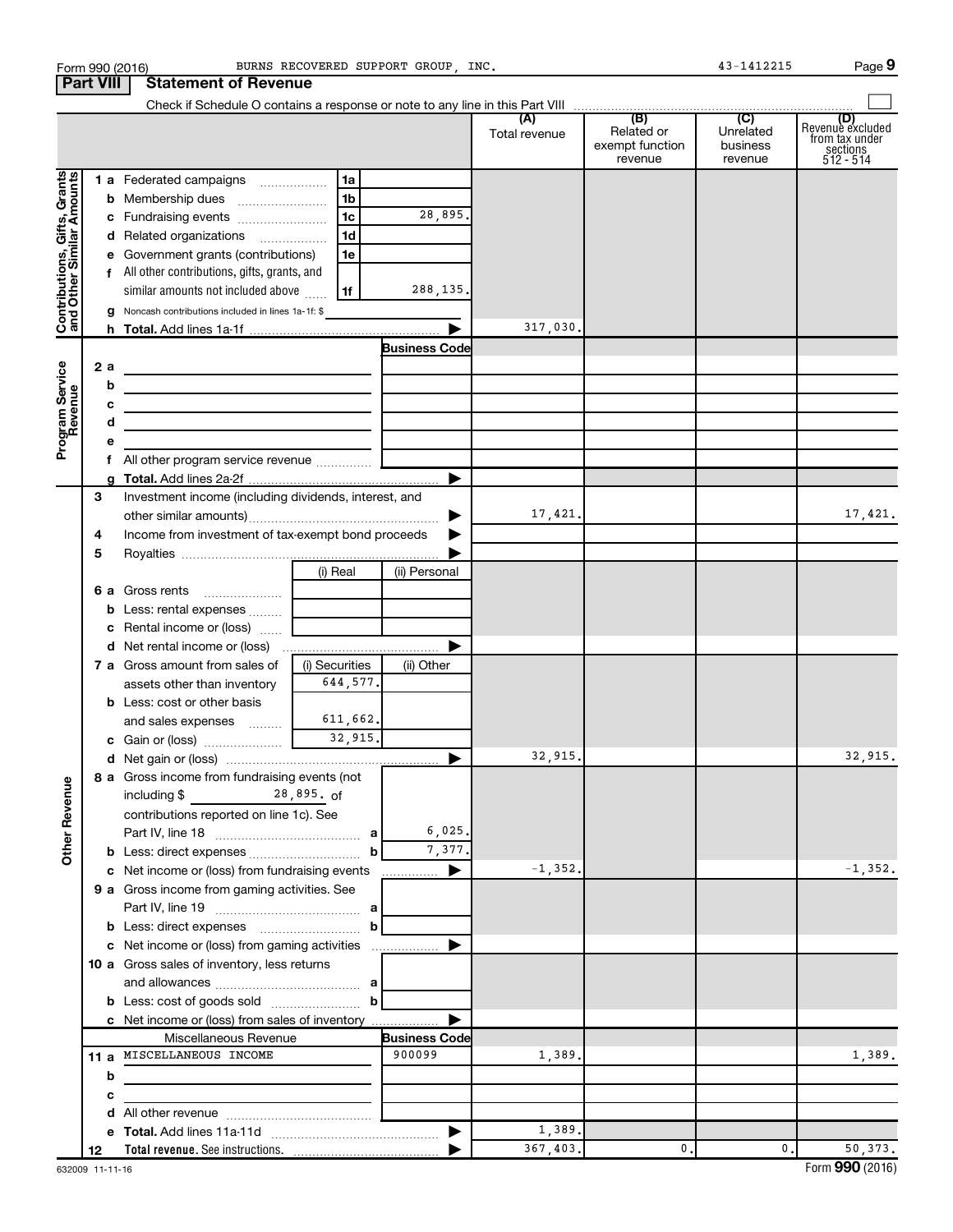**10**

|              | Check if Schedule O contains a response or note to any line in this Part IX                                                                                                                                 |                       |                                    |                                    |                                |
|--------------|-------------------------------------------------------------------------------------------------------------------------------------------------------------------------------------------------------------|-----------------------|------------------------------------|------------------------------------|--------------------------------|
|              | Do not include amounts reported on lines 6b,<br>7b, 8b, 9b, and 10b of Part VIII.                                                                                                                           | (A)<br>Total expenses | (B)<br>Program service<br>expenses | Management and<br>general expenses | (D)<br>Fundraising<br>expenses |
| 1.           | Grants and other assistance to domestic organizations                                                                                                                                                       |                       |                                    |                                    |                                |
|              | and domestic governments. See Part IV, line 21                                                                                                                                                              |                       |                                    |                                    |                                |
| $\mathbf{2}$ | Grants and other assistance to domestic                                                                                                                                                                     |                       |                                    |                                    |                                |
|              | individuals. See Part IV, line 22                                                                                                                                                                           | 15,424.               | 15,424.                            |                                    |                                |
| 3            | Grants and other assistance to foreign                                                                                                                                                                      |                       |                                    |                                    |                                |
|              | organizations, foreign governments, and foreign                                                                                                                                                             |                       |                                    |                                    |                                |
|              | individuals. See Part IV, lines 15 and 16                                                                                                                                                                   |                       |                                    |                                    |                                |
| 4            | Benefits paid to or for members                                                                                                                                                                             |                       |                                    |                                    |                                |
| 5            | Compensation of current officers, directors,                                                                                                                                                                |                       |                                    |                                    |                                |
|              | trustees, and key employees                                                                                                                                                                                 | 90,277.               | 45,139.                            | 27,083.                            | 18,055.                        |
| 6            | Compensation not included above, to disqualified                                                                                                                                                            |                       |                                    |                                    |                                |
|              | persons (as defined under section 4958(f)(1)) and                                                                                                                                                           |                       |                                    |                                    |                                |
|              | persons described in section 4958(c)(3)(B)                                                                                                                                                                  |                       |                                    |                                    |                                |
| 7            |                                                                                                                                                                                                             | 120,130.              | 96,228                             | 8,876                              | 15,026.                        |
| 8            | Pension plan accruals and contributions (include                                                                                                                                                            |                       |                                    |                                    |                                |
|              | section 401(k) and 403(b) employer contributions)                                                                                                                                                           |                       |                                    |                                    |                                |
| 9            |                                                                                                                                                                                                             | 12,143.               | 9,727                              | 897.                               | 1,519.                         |
| 10           |                                                                                                                                                                                                             | 17, 155.              | 11,526                             | 2,932.                             | 2,697.                         |
| 11           | Fees for services (non-employees):                                                                                                                                                                          |                       |                                    |                                    |                                |
| a            |                                                                                                                                                                                                             |                       |                                    |                                    |                                |
|              |                                                                                                                                                                                                             | 679.                  |                                    | 679                                |                                |
|              |                                                                                                                                                                                                             | 6,462,                |                                    | 6,462.                             |                                |
|              |                                                                                                                                                                                                             |                       |                                    |                                    |                                |
| е            | Professional fundraising services. See Part IV, line 17                                                                                                                                                     |                       |                                    |                                    |                                |
| f            | Investment management fees                                                                                                                                                                                  | 6,176.                |                                    | 6,176                              |                                |
|              | g Other. (If line 11g amount exceeds 10% of line 25,                                                                                                                                                        |                       |                                    |                                    |                                |
|              | column (A) amount, list line 11g expenses on Sch O.)                                                                                                                                                        | 21 <sub>1</sub>       |                                    | 21.                                |                                |
| 12           |                                                                                                                                                                                                             | 6,370.                | 6,370                              |                                    |                                |
| 13           |                                                                                                                                                                                                             | 35,519.               | 21,264                             | 10,740.                            | 3,515.                         |
| 14           |                                                                                                                                                                                                             | 2,447.                | 981                                | 1,466,                             |                                |
| 15           |                                                                                                                                                                                                             |                       |                                    |                                    |                                |
| 16           |                                                                                                                                                                                                             | 81,843.               | 74,675                             | 6,093.                             | 1,075.                         |
| 17           |                                                                                                                                                                                                             | 11,436.               | 10,999                             | 291                                | 146.                           |
| 18           | Payments of travel or entertainment expenses                                                                                                                                                                |                       |                                    |                                    |                                |
|              | for any federal, state, or local public officials                                                                                                                                                           |                       |                                    |                                    |                                |
| 19           | Conferences, conventions, and meetings                                                                                                                                                                      | 8,931.                | 8,895                              | 36.                                |                                |
| 20           | Interest                                                                                                                                                                                                    |                       |                                    |                                    |                                |
| 21           |                                                                                                                                                                                                             |                       |                                    |                                    |                                |
| 22           | Depreciation, depletion, and amortization                                                                                                                                                                   | 2,200.                | 2,200.                             |                                    |                                |
| 23           | Insurance                                                                                                                                                                                                   | 6,235.                | 2,955.                             | 3,280.                             |                                |
| 24           | Other expenses. Itemize expenses not covered<br>above. (List miscellaneous expenses in line 24e. If line<br>24e amount exceeds 10% of line 25, column (A)<br>amount, list line 24e expenses on Schedule O.) |                       |                                    |                                    |                                |
| a            |                                                                                                                                                                                                             |                       |                                    |                                    |                                |
| b            | the control of the control of the control of the control of the control of                                                                                                                                  |                       |                                    |                                    |                                |
| c            | the control of the control of the control of the control of the control of                                                                                                                                  |                       |                                    |                                    |                                |
| d            |                                                                                                                                                                                                             |                       |                                    |                                    |                                |
|              | e All other expenses                                                                                                                                                                                        |                       |                                    |                                    |                                |
| 25           | Total functional expenses. Add lines 1 through 24e                                                                                                                                                          | 423, 448.             | 306,383.                           | 75,032.                            | 42,033.                        |
| 26           | <b>Joint costs.</b> Complete this line only if the organization                                                                                                                                             |                       |                                    |                                    |                                |
|              | reported in column (B) joint costs from a combined                                                                                                                                                          |                       |                                    |                                    |                                |
|              | educational campaign and fundraising solicitation.                                                                                                                                                          |                       |                                    |                                    |                                |
|              | Check here       if following SOP 98-2 (ASC 958-720)                                                                                                                                                        |                       |                                    |                                    |                                |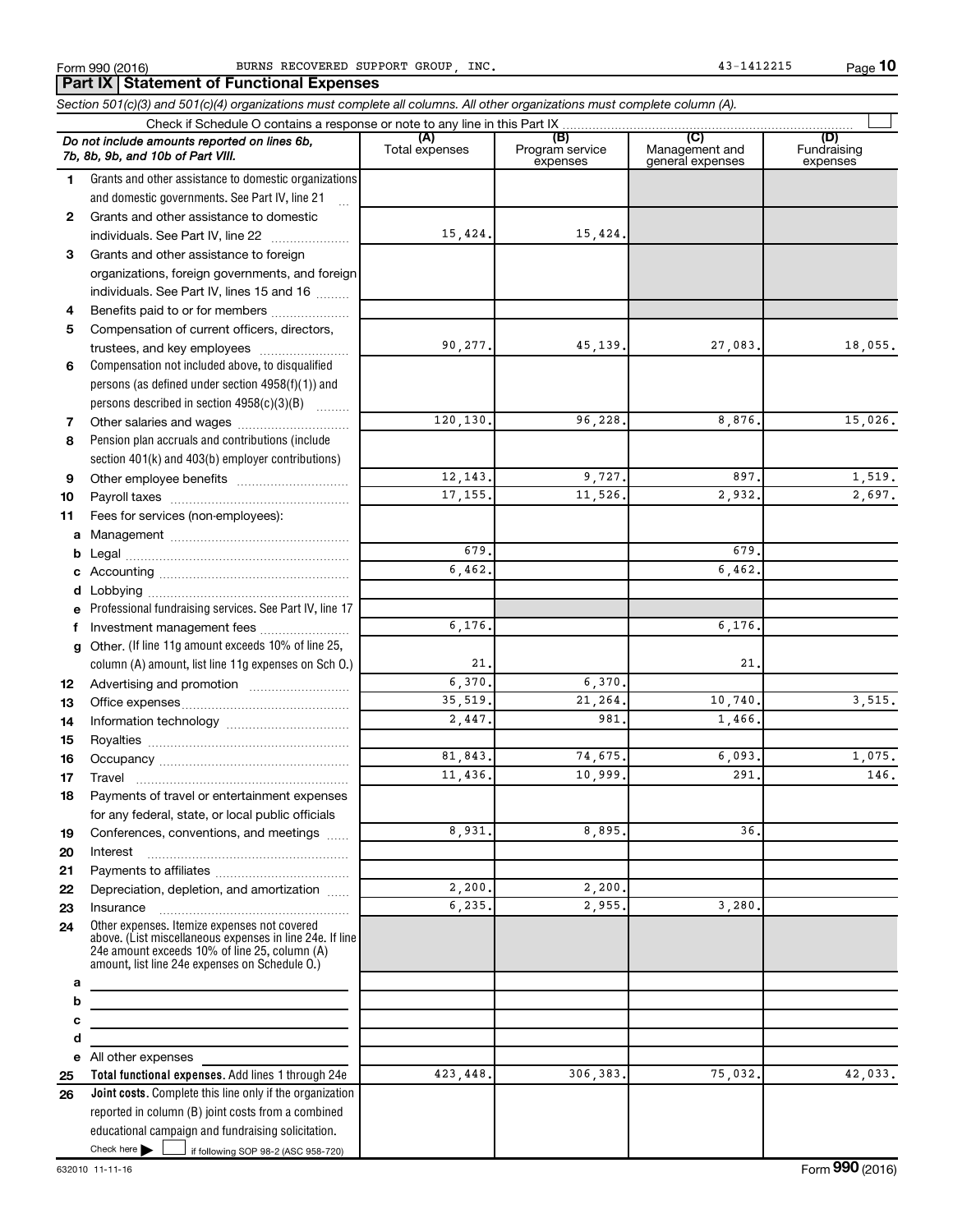| BURNS RECOVERED SUPPORT GROUP, INC. |  |
|-------------------------------------|--|
|-------------------------------------|--|

|                             |    |                                                                                                                                                                                                                                |            | (A)<br>Beginning of year |                 | (B)<br>End of year |
|-----------------------------|----|--------------------------------------------------------------------------------------------------------------------------------------------------------------------------------------------------------------------------------|------------|--------------------------|-----------------|--------------------|
|                             | 1  |                                                                                                                                                                                                                                |            |                          | 1               |                    |
|                             | 2  |                                                                                                                                                                                                                                |            | 441,304.                 | 2               | 362,017.           |
|                             | 3  |                                                                                                                                                                                                                                |            |                          | 3               |                    |
|                             | 4  |                                                                                                                                                                                                                                |            |                          | 4               |                    |
|                             | 5  | Loans and other receivables from current and former officers, directors,                                                                                                                                                       |            |                          |                 |                    |
|                             |    | trustees, key employees, and highest compensated employees. Complete                                                                                                                                                           |            |                          |                 |                    |
|                             |    |                                                                                                                                                                                                                                |            |                          | 5               |                    |
|                             | 6  | Loans and other receivables from other disqualified persons (as defined under                                                                                                                                                  |            |                          |                 |                    |
|                             |    | section 4958(f)(1)), persons described in section 4958(c)(3)(B), and contributing                                                                                                                                              |            |                          |                 |                    |
|                             |    | employers and sponsoring organizations of section 501(c)(9) voluntary                                                                                                                                                          |            |                          |                 |                    |
|                             |    | employees' beneficiary organizations (see instr). Complete Part II of Sch L                                                                                                                                                    |            |                          | 6               |                    |
| Assets                      | 7  |                                                                                                                                                                                                                                |            |                          | $\overline{7}$  |                    |
|                             | 8  |                                                                                                                                                                                                                                |            |                          | 8               |                    |
|                             | 9  | Prepaid expenses and deferred charges [11] [11] prepaid expenses and deferred charges [11] [11] minimum and the Prepaid expenses and deferred charges [11] minimum and the Prepaid experiment of Prepaid experiment and the Pr |            | 1,227.                   | 9               | 0.                 |
|                             |    | 10a Land, buildings, and equipment: cost or other                                                                                                                                                                              |            |                          |                 |                    |
|                             |    | 10a  <br>basis. Complete Part VI of Schedule D                                                                                                                                                                                 | 52,054.    |                          |                 |                    |
|                             |    | 10 <sub>b</sub><br><b>b</b> Less: accumulated depreciation                                                                                                                                                                     | 46.176.    | 8,078.                   | 10 <sub>c</sub> | 5,878.             |
|                             | 11 |                                                                                                                                                                                                                                |            | 608,749.                 | 11              | 630,339.           |
|                             | 12 |                                                                                                                                                                                                                                |            |                          | 12              |                    |
|                             | 13 |                                                                                                                                                                                                                                |            | 13                       |                 |                    |
|                             | 14 |                                                                                                                                                                                                                                |            | 14                       |                 |                    |
|                             | 15 |                                                                                                                                                                                                                                |            | 15                       |                 |                    |
|                             | 16 |                                                                                                                                                                                                                                | 1,059,358. | 16                       | 998,234.        |                    |
|                             | 17 |                                                                                                                                                                                                                                |            | 5,196.                   | 17              | 117.               |
|                             | 18 |                                                                                                                                                                                                                                |            |                          | 18              |                    |
|                             | 19 |                                                                                                                                                                                                                                |            |                          | 19              |                    |
|                             | 20 |                                                                                                                                                                                                                                |            |                          | 20              |                    |
|                             | 21 | Escrow or custodial account liability. Complete Part IV of Schedule D                                                                                                                                                          |            |                          | 21              |                    |
|                             | 22 | Loans and other payables to current and former officers, directors, trustees,                                                                                                                                                  |            |                          |                 |                    |
| Liabilities                 |    | key employees, highest compensated employees, and disqualified persons.                                                                                                                                                        |            |                          |                 |                    |
|                             |    |                                                                                                                                                                                                                                |            |                          | 22              |                    |
|                             | 23 | Secured mortgages and notes payable to unrelated third parties                                                                                                                                                                 |            |                          | 23              |                    |
|                             | 24 | Unsecured notes and loans payable to unrelated third parties                                                                                                                                                                   |            |                          | 24              |                    |
|                             | 25 | Other liabilities (including federal income tax, payables to related third                                                                                                                                                     |            |                          |                 |                    |
|                             |    | parties, and other liabilities not included on lines 17-24). Complete Part X of                                                                                                                                                |            |                          |                 |                    |
|                             |    | Schedule D                                                                                                                                                                                                                     |            |                          | 25              |                    |
|                             | 26 |                                                                                                                                                                                                                                |            | 5,196.                   | 26              | 117.               |
|                             |    | Organizations that follow SFAS 117 (ASC 958), check here >                                                                                                                                                                     | and        |                          |                 |                    |
|                             |    | complete lines 27 through 29, and lines 33 and 34.                                                                                                                                                                             |            |                          |                 |                    |
|                             | 27 |                                                                                                                                                                                                                                |            |                          | 27              |                    |
|                             | 28 |                                                                                                                                                                                                                                |            |                          | 28              |                    |
|                             | 29 | Permanently restricted net assets                                                                                                                                                                                              |            |                          | 29              |                    |
|                             |    | Organizations that do not follow SFAS 117 (ASC 958), check here $\blacktriangleright \lfloor x \rfloor$                                                                                                                        |            |                          |                 |                    |
|                             |    | and complete lines 30 through 34.                                                                                                                                                                                              |            |                          |                 |                    |
|                             | 30 |                                                                                                                                                                                                                                |            | 0.                       | 30              | 0.                 |
|                             | 31 | Paid-in or capital surplus, or land, building, or equipment fund                                                                                                                                                               |            | 0.                       | 31              | 0.                 |
| Net Assets or Fund Balances | 32 | Retained earnings, endowment, accumulated income, or other funds                                                                                                                                                               |            | 1,054,162.               | 32              | 998, 117.          |
|                             | 33 |                                                                                                                                                                                                                                |            | 1,054,162.               | 33              | 998, 117.          |
|                             | 34 |                                                                                                                                                                                                                                |            | 1,059,358.               | 34              | 998,234.           |

BURNS RECOVERED SUPPORT GROUP, INC. 43-1412215

**11**

Form (2016) **990**

Form 990 (2016) **Part X Balance Sheet**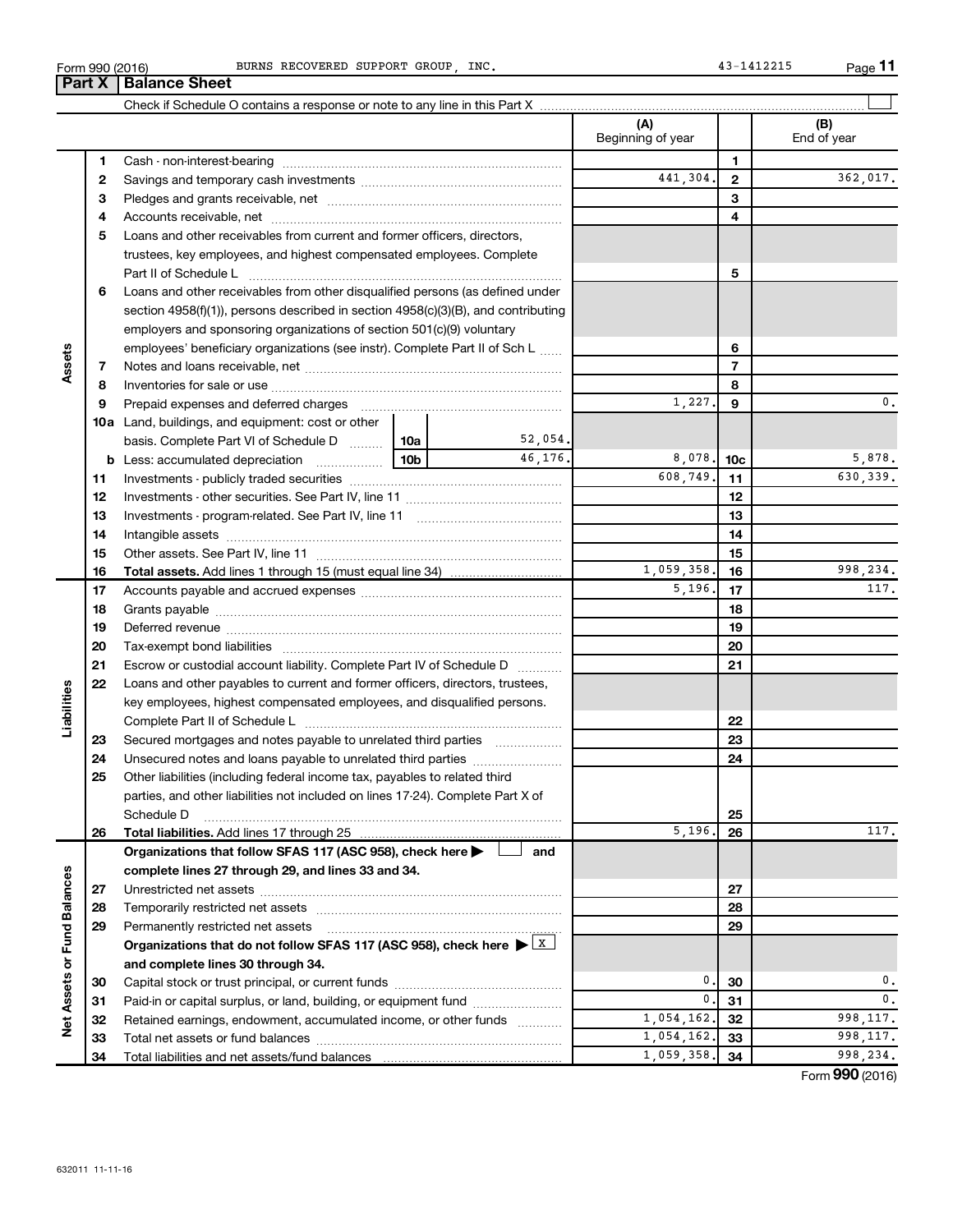| Part XI<br><b>Reconciliation of Net Assets</b><br>Check if Schedule O contains a response or note to any line in this Part XI<br>$\mathbf{1}$<br>1                                                                                       | 367.403.<br>423, 448.<br>$-56,045.$<br>1,054,162. |
|------------------------------------------------------------------------------------------------------------------------------------------------------------------------------------------------------------------------------------------|---------------------------------------------------|
|                                                                                                                                                                                                                                          |                                                   |
|                                                                                                                                                                                                                                          |                                                   |
|                                                                                                                                                                                                                                          |                                                   |
|                                                                                                                                                                                                                                          |                                                   |
| $\mathbf{2}$<br>2                                                                                                                                                                                                                        |                                                   |
| 3<br>Revenue less expenses. Subtract line 2 from line 1<br>З                                                                                                                                                                             |                                                   |
| $\overline{\mathbf{4}}$<br>4                                                                                                                                                                                                             |                                                   |
| 5<br>Net unrealized gains (losses) on investments [111] www.marting.community.community.community.community.communi<br>5                                                                                                                 |                                                   |
| 6<br>Donated services and use of facilities<br>6                                                                                                                                                                                         |                                                   |
| $\overline{7}$<br>Investment expenses<br>7                                                                                                                                                                                               |                                                   |
| 8<br>Prior period adjustments [111] matter contract and adjustments and account and account and adjustments and account and account and account and account and account and account and account and account and account account and<br>8 |                                                   |
| 9<br>9                                                                                                                                                                                                                                   | $\mathbf{0}$ .                                    |
| Net assets or fund balances at end of year. Combine lines 3 through 9 (must equal Part X, line 33,<br>10                                                                                                                                 |                                                   |
| column (B))<br>10                                                                                                                                                                                                                        | 998, 117.                                         |
| Part XII Financial Statements and Reporting                                                                                                                                                                                              |                                                   |
|                                                                                                                                                                                                                                          |                                                   |
|                                                                                                                                                                                                                                          | No<br>Yes                                         |
| $\lfloor x \rfloor$ Accrual<br>Accounting method used to prepare the Form 990: [130] Cash<br>Other<br>1.                                                                                                                                 |                                                   |
| If the organization changed its method of accounting from a prior year or checked "Other," explain in Schedule O.                                                                                                                        |                                                   |
| 2a Were the organization's financial statements compiled or reviewed by an independent accountant?<br>2a                                                                                                                                 | x                                                 |
| If "Yes," check a box below to indicate whether the financial statements for the year were compiled or reviewed on a                                                                                                                     |                                                   |
| separate basis, consolidated basis, or both:                                                                                                                                                                                             |                                                   |
| Separate basis<br>Consolidated basis<br>Both consolidated and separate basis                                                                                                                                                             |                                                   |
| <b>b</b> Were the organization's financial statements audited by an independent accountant?<br>2 <sub>b</sub>                                                                                                                            | x                                                 |
| If "Yes," check a box below to indicate whether the financial statements for the year were audited on a separate basis,                                                                                                                  |                                                   |
| consolidated basis, or both:                                                                                                                                                                                                             |                                                   |
| Consolidated basis<br>Separate basis<br>Both consolidated and separate basis                                                                                                                                                             |                                                   |
| c If "Yes" to line 2a or 2b, does the organization have a committee that assumes responsibility for oversight of the audit,                                                                                                              |                                                   |
| 2c                                                                                                                                                                                                                                       |                                                   |
| If the organization changed either its oversight process or selection process during the tax year, explain in Schedule O.                                                                                                                |                                                   |
| 3a As a result of a federal award, was the organization required to undergo an audit or audits as set forth in the Single Audit                                                                                                          |                                                   |
| За                                                                                                                                                                                                                                       | х                                                 |
| b If "Yes," did the organization undergo the required audit or audits? If the organization did not undergo the required audit                                                                                                            |                                                   |
| 3b                                                                                                                                                                                                                                       | <b>000</b>                                        |

Form (2016) **990**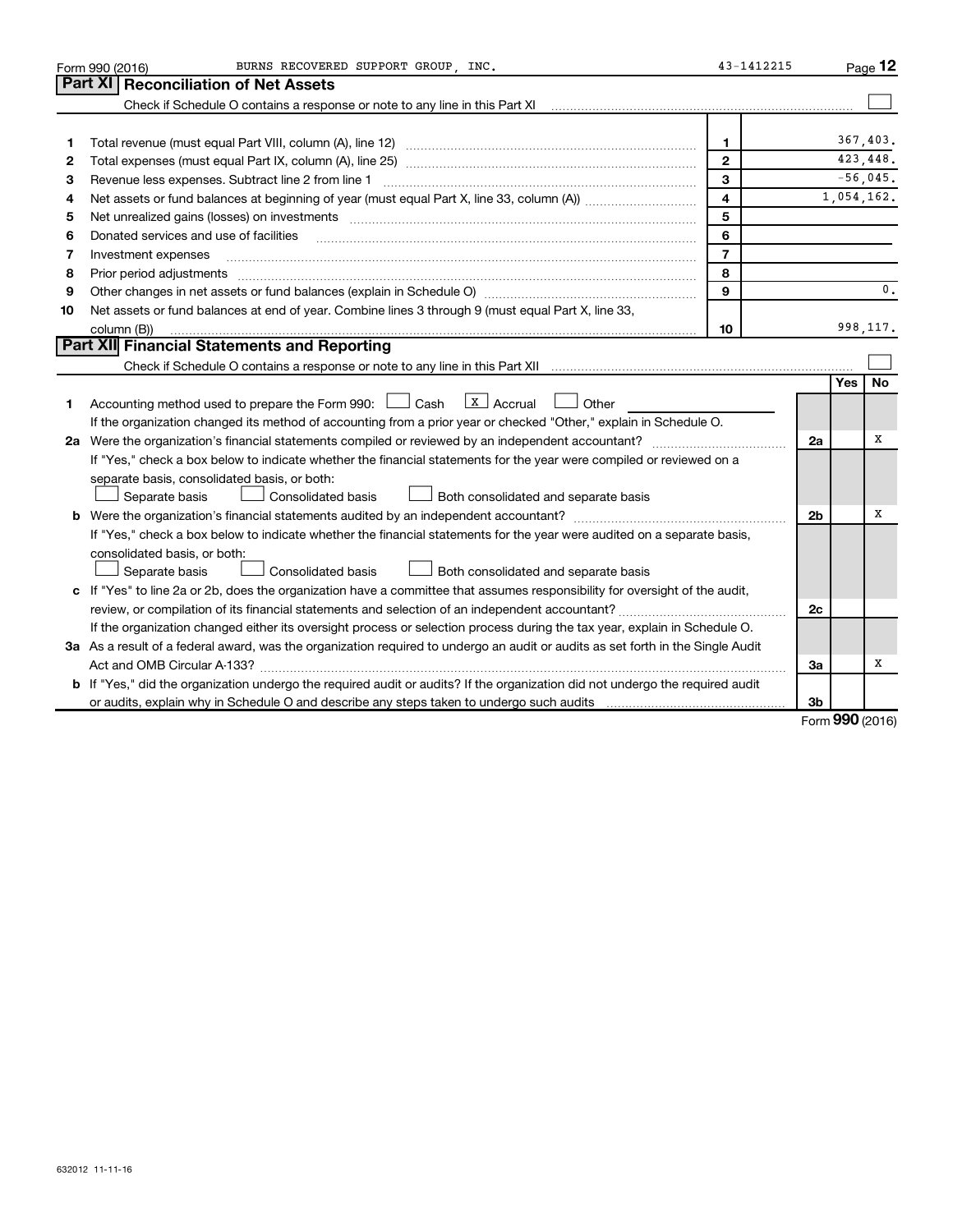### **SCHEDULE A**

Department of the Treasury Internal Revenue Service

## Form 990 or 990-EZ) **Public Charity Status and Public Support**<br>
Complete if the organization is a section 501(c)(3) organization or a section<br> **2016**

**4947(a)(1) nonexempt charitable trust. | Attach to Form 990 or Form 990-EZ.** 

| LU.                   | IJ |  |  |  |  |
|-----------------------|----|--|--|--|--|
| <b>Open to Public</b> |    |  |  |  |  |
| <b>Inspection</b>     |    |  |  |  |  |

OMB No. 1545-0047

Information about Schedule A (Form 990 or 990-EZ) and its instructions is at WWW.irs.gov/form990.

|                    |                                                                                                                           | Name of the organization                                                                                                                      |          |                                                       |                                                                |    |                            |  | <b>Employer identification number</b> |  |
|--------------------|---------------------------------------------------------------------------------------------------------------------------|-----------------------------------------------------------------------------------------------------------------------------------------------|----------|-------------------------------------------------------|----------------------------------------------------------------|----|----------------------------|--|---------------------------------------|--|
|                    | 43-1412215<br>BURNS RECOVERED SUPPORT GROUP, INC.                                                                         |                                                                                                                                               |          |                                                       |                                                                |    |                            |  |                                       |  |
|                    | Part I<br>Reason for Public Charity Status (All organizations must complete this part.) See instructions.                 |                                                                                                                                               |          |                                                       |                                                                |    |                            |  |                                       |  |
|                    | The organization is not a private foundation because it is: (For lines 1 through 12, check only one box.)                 |                                                                                                                                               |          |                                                       |                                                                |    |                            |  |                                       |  |
| 1                  |                                                                                                                           | A church, convention of churches, or association of churches described in section 170(b)(1)(A)(i).                                            |          |                                                       |                                                                |    |                            |  |                                       |  |
| 2                  |                                                                                                                           | A school described in section 170(b)(1)(A)(ii). (Attach Schedule E (Form 990 or 990-EZ).)                                                     |          |                                                       |                                                                |    |                            |  |                                       |  |
| з                  |                                                                                                                           | A hospital or a cooperative hospital service organization described in section 170(b)(1)(A)(iii).                                             |          |                                                       |                                                                |    |                            |  |                                       |  |
|                    |                                                                                                                           | A medical research organization operated in conjunction with a hospital described in section 170(b)(1)(A)(iii). Enter the hospital's name,    |          |                                                       |                                                                |    |                            |  |                                       |  |
|                    |                                                                                                                           | city, and state:                                                                                                                              |          |                                                       |                                                                |    |                            |  |                                       |  |
| 5                  | An organization operated for the benefit of a college or university owned or operated by a governmental unit described in |                                                                                                                                               |          |                                                       |                                                                |    |                            |  |                                       |  |
|                    |                                                                                                                           | section 170(b)(1)(A)(iv). (Complete Part II.)                                                                                                 |          |                                                       |                                                                |    |                            |  |                                       |  |
| 6                  |                                                                                                                           | A federal, state, or local government or governmental unit described in section 170(b)(1)(A)(v).                                              |          |                                                       |                                                                |    |                            |  |                                       |  |
|                    |                                                                                                                           | An organization that normally receives a substantial part of its support from a governmental unit or from the general public described in     |          |                                                       |                                                                |    |                            |  |                                       |  |
|                    |                                                                                                                           | section 170(b)(1)(A)(vi). (Complete Part II.)                                                                                                 |          |                                                       |                                                                |    |                            |  |                                       |  |
| 8                  |                                                                                                                           | A community trust described in section 170(b)(1)(A)(vi). (Complete Part II.)                                                                  |          |                                                       |                                                                |    |                            |  |                                       |  |
| 9                  |                                                                                                                           | An agricultural research organization described in section 170(b)(1)(A)(ix) operated in conjunction with a land-grant college                 |          |                                                       |                                                                |    |                            |  |                                       |  |
|                    |                                                                                                                           | or university or a non-land-grant college of agriculture (see instructions). Enter the name, city, and state of the college or                |          |                                                       |                                                                |    |                            |  |                                       |  |
|                    |                                                                                                                           | university:                                                                                                                                   |          |                                                       |                                                                |    |                            |  |                                       |  |
| 10                 | $\mathbf{x}$                                                                                                              | An organization that normally receives: (1) more than 33 1/3% of its support from contributions, membership fees, and gross receipts from     |          |                                                       |                                                                |    |                            |  |                                       |  |
|                    |                                                                                                                           | activities related to its exempt functions - subject to certain exceptions, and (2) no more than 33 1/3% of its support from gross investment |          |                                                       |                                                                |    |                            |  |                                       |  |
|                    |                                                                                                                           | income and unrelated business taxable income (less section 511 tax) from businesses acquired by the organization after June 30, 1975.         |          |                                                       |                                                                |    |                            |  |                                       |  |
|                    |                                                                                                                           | See section 509(a)(2). (Complete Part III.)                                                                                                   |          |                                                       |                                                                |    |                            |  |                                       |  |
| 11                 |                                                                                                                           | An organization organized and operated exclusively to test for public safety. See section 509(a)(4).                                          |          |                                                       |                                                                |    |                            |  |                                       |  |
| 12                 |                                                                                                                           | An organization organized and operated exclusively for the benefit of, to perform the functions of, or to carry out the purposes of one or    |          |                                                       |                                                                |    |                            |  |                                       |  |
|                    |                                                                                                                           | more publicly supported organizations described in section 509(a)(1) or section 509(a)(2). See section 509(a)(3). Check the box in            |          |                                                       |                                                                |    |                            |  |                                       |  |
|                    |                                                                                                                           | lines 12a through 12d that describes the type of supporting organization and complete lines 12e, 12f, and 12g.                                |          |                                                       |                                                                |    |                            |  |                                       |  |
| а                  |                                                                                                                           | Type I. A supporting organization operated, supervised, or controlled by its supported organization(s), typically by giving                   |          |                                                       |                                                                |    |                            |  |                                       |  |
|                    |                                                                                                                           | the supported organization(s) the power to regularly appoint or elect a majority of the directors or trustees of the supporting               |          |                                                       |                                                                |    |                            |  |                                       |  |
|                    |                                                                                                                           | organization. You must complete Part IV, Sections A and B.                                                                                    |          |                                                       |                                                                |    |                            |  |                                       |  |
| b                  |                                                                                                                           | Type II. A supporting organization supervised or controlled in connection with its supported organization(s), by having                       |          |                                                       |                                                                |    |                            |  |                                       |  |
|                    |                                                                                                                           | control or management of the supporting organization vested in the same persons that control or manage the supported                          |          |                                                       |                                                                |    |                            |  |                                       |  |
|                    |                                                                                                                           | organization(s). You must complete Part IV, Sections A and C.                                                                                 |          |                                                       |                                                                |    |                            |  |                                       |  |
|                    |                                                                                                                           | Type III functionally integrated. A supporting organization operated in connection with, and functionally integrated with,                    |          |                                                       |                                                                |    |                            |  |                                       |  |
|                    |                                                                                                                           | its supported organization(s) (see instructions). You must complete Part IV, Sections A, D, and E.                                            |          |                                                       |                                                                |    |                            |  |                                       |  |
| d                  |                                                                                                                           | Type III non-functionally integrated. A supporting organization operated in connection with its supported organization(s)                     |          |                                                       |                                                                |    |                            |  |                                       |  |
|                    |                                                                                                                           | that is not functionally integrated. The organization generally must satisfy a distribution requirement and an attentiveness                  |          |                                                       |                                                                |    |                            |  |                                       |  |
|                    |                                                                                                                           | requirement (see instructions). You must complete Part IV, Sections A and D, and Part V.                                                      |          |                                                       |                                                                |    |                            |  |                                       |  |
| е                  |                                                                                                                           | Check this box if the organization received a written determination from the IRS that it is a Type I, Type II, Type III                       |          |                                                       |                                                                |    |                            |  |                                       |  |
|                    |                                                                                                                           | functionally integrated, or Type III non-functionally integrated supporting organization.                                                     |          |                                                       |                                                                |    |                            |  |                                       |  |
|                    |                                                                                                                           | f Enter the number of supported organizations                                                                                                 |          |                                                       |                                                                |    |                            |  |                                       |  |
|                    |                                                                                                                           | Provide the following information about the supported organization(s).                                                                        |          |                                                       |                                                                |    |                            |  |                                       |  |
|                    |                                                                                                                           | (i) Name of supported                                                                                                                         | (ii) EIN | (iii) Type of organization                            | (iv) Is the organization listed<br>in your governing document? |    | (v) Amount of monetary     |  | (vi) Amount of other                  |  |
|                    |                                                                                                                           | organization                                                                                                                                  |          | (described on lines 1-10<br>above (see instructions)) | Yes                                                            | No | support (see instructions) |  | support (see instructions)            |  |
|                    |                                                                                                                           |                                                                                                                                               |          |                                                       |                                                                |    |                            |  |                                       |  |
|                    |                                                                                                                           |                                                                                                                                               |          |                                                       |                                                                |    |                            |  |                                       |  |
|                    |                                                                                                                           |                                                                                                                                               |          |                                                       |                                                                |    |                            |  |                                       |  |
|                    |                                                                                                                           |                                                                                                                                               |          |                                                       |                                                                |    |                            |  |                                       |  |
|                    |                                                                                                                           |                                                                                                                                               |          |                                                       |                                                                |    |                            |  |                                       |  |
|                    |                                                                                                                           |                                                                                                                                               |          |                                                       |                                                                |    |                            |  |                                       |  |
|                    |                                                                                                                           |                                                                                                                                               |          |                                                       |                                                                |    |                            |  |                                       |  |
|                    |                                                                                                                           |                                                                                                                                               |          |                                                       |                                                                |    |                            |  |                                       |  |
|                    |                                                                                                                           |                                                                                                                                               |          |                                                       |                                                                |    |                            |  |                                       |  |
|                    |                                                                                                                           |                                                                                                                                               |          |                                                       |                                                                |    |                            |  |                                       |  |
| $T_{\text{shell}}$ |                                                                                                                           |                                                                                                                                               |          |                                                       |                                                                |    |                            |  |                                       |  |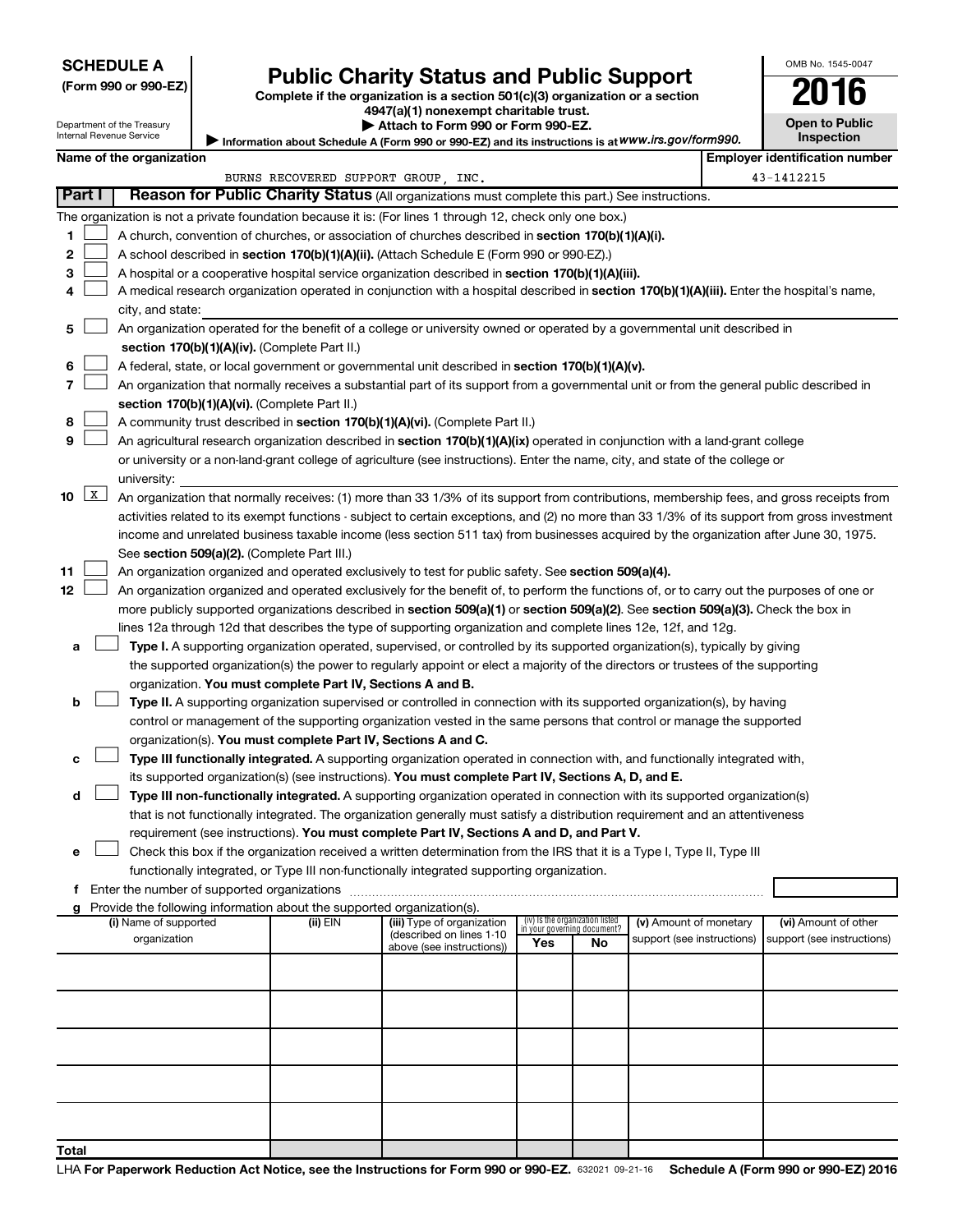### Schedule A (Form 990 or 990-EZ) 2016 BURNS RECOVERED SUPPORT GROUP, INC. 43-1412215 Page

(Complete only if you checked the box on line 5, 7, or 8 of Part I or if the organization failed to qualify under Part III. If the organization fails to qualify under the tests listed below, please complete Part III.) **Part II Support Schedule for Organizations Described in Sections 170(b)(1)(A)(iv) and 170(b)(1)(A)(vi)**

| Calendar year (or fiscal year beginning in)<br>(a) 2012<br>(b) 2013<br>$(d)$ 2015<br>(e) 2016<br>(f) Total<br>$(c)$ 2014<br>1 Gifts, grants, contributions, and<br>membership fees received. (Do not<br>include any "unusual grants.")<br>2 Tax revenues levied for the organ-<br>ization's benefit and either paid to<br>or expended on its behalf<br>3 The value of services or facilities<br>furnished by a governmental unit to<br>the organization without charge<br>4 Total. Add lines 1 through 3<br>The portion of total contributions<br>5.<br>by each person (other than a<br>governmental unit or publicly<br>supported organization) included<br>on line 1 that exceeds 2% of the<br>amount shown on line 11,<br>column (f)<br>6 Public support. Subtract line 5 from line 4.<br><b>Section B. Total Support</b><br>Calendar year (or fiscal year beginning in)<br>(a) 2012<br>(b) 2013<br>$(d)$ 2015<br>(f) Total<br>$(c)$ 2014<br>(e) 2016<br>7 Amounts from line 4<br>Gross income from interest,<br>8<br>dividends, payments received on<br>securities loans, rents, royalties<br>and income from similar sources<br>Net income from unrelated business<br>9.<br>activities, whether or not the<br>business is regularly carried on |   |
|-----------------------------------------------------------------------------------------------------------------------------------------------------------------------------------------------------------------------------------------------------------------------------------------------------------------------------------------------------------------------------------------------------------------------------------------------------------------------------------------------------------------------------------------------------------------------------------------------------------------------------------------------------------------------------------------------------------------------------------------------------------------------------------------------------------------------------------------------------------------------------------------------------------------------------------------------------------------------------------------------------------------------------------------------------------------------------------------------------------------------------------------------------------------------------------------------------------------------------------------------------|---|
|                                                                                                                                                                                                                                                                                                                                                                                                                                                                                                                                                                                                                                                                                                                                                                                                                                                                                                                                                                                                                                                                                                                                                                                                                                                     |   |
|                                                                                                                                                                                                                                                                                                                                                                                                                                                                                                                                                                                                                                                                                                                                                                                                                                                                                                                                                                                                                                                                                                                                                                                                                                                     |   |
|                                                                                                                                                                                                                                                                                                                                                                                                                                                                                                                                                                                                                                                                                                                                                                                                                                                                                                                                                                                                                                                                                                                                                                                                                                                     |   |
|                                                                                                                                                                                                                                                                                                                                                                                                                                                                                                                                                                                                                                                                                                                                                                                                                                                                                                                                                                                                                                                                                                                                                                                                                                                     |   |
|                                                                                                                                                                                                                                                                                                                                                                                                                                                                                                                                                                                                                                                                                                                                                                                                                                                                                                                                                                                                                                                                                                                                                                                                                                                     |   |
|                                                                                                                                                                                                                                                                                                                                                                                                                                                                                                                                                                                                                                                                                                                                                                                                                                                                                                                                                                                                                                                                                                                                                                                                                                                     |   |
|                                                                                                                                                                                                                                                                                                                                                                                                                                                                                                                                                                                                                                                                                                                                                                                                                                                                                                                                                                                                                                                                                                                                                                                                                                                     |   |
|                                                                                                                                                                                                                                                                                                                                                                                                                                                                                                                                                                                                                                                                                                                                                                                                                                                                                                                                                                                                                                                                                                                                                                                                                                                     |   |
|                                                                                                                                                                                                                                                                                                                                                                                                                                                                                                                                                                                                                                                                                                                                                                                                                                                                                                                                                                                                                                                                                                                                                                                                                                                     |   |
|                                                                                                                                                                                                                                                                                                                                                                                                                                                                                                                                                                                                                                                                                                                                                                                                                                                                                                                                                                                                                                                                                                                                                                                                                                                     |   |
|                                                                                                                                                                                                                                                                                                                                                                                                                                                                                                                                                                                                                                                                                                                                                                                                                                                                                                                                                                                                                                                                                                                                                                                                                                                     |   |
|                                                                                                                                                                                                                                                                                                                                                                                                                                                                                                                                                                                                                                                                                                                                                                                                                                                                                                                                                                                                                                                                                                                                                                                                                                                     |   |
|                                                                                                                                                                                                                                                                                                                                                                                                                                                                                                                                                                                                                                                                                                                                                                                                                                                                                                                                                                                                                                                                                                                                                                                                                                                     |   |
|                                                                                                                                                                                                                                                                                                                                                                                                                                                                                                                                                                                                                                                                                                                                                                                                                                                                                                                                                                                                                                                                                                                                                                                                                                                     |   |
|                                                                                                                                                                                                                                                                                                                                                                                                                                                                                                                                                                                                                                                                                                                                                                                                                                                                                                                                                                                                                                                                                                                                                                                                                                                     |   |
|                                                                                                                                                                                                                                                                                                                                                                                                                                                                                                                                                                                                                                                                                                                                                                                                                                                                                                                                                                                                                                                                                                                                                                                                                                                     |   |
|                                                                                                                                                                                                                                                                                                                                                                                                                                                                                                                                                                                                                                                                                                                                                                                                                                                                                                                                                                                                                                                                                                                                                                                                                                                     |   |
|                                                                                                                                                                                                                                                                                                                                                                                                                                                                                                                                                                                                                                                                                                                                                                                                                                                                                                                                                                                                                                                                                                                                                                                                                                                     |   |
|                                                                                                                                                                                                                                                                                                                                                                                                                                                                                                                                                                                                                                                                                                                                                                                                                                                                                                                                                                                                                                                                                                                                                                                                                                                     |   |
|                                                                                                                                                                                                                                                                                                                                                                                                                                                                                                                                                                                                                                                                                                                                                                                                                                                                                                                                                                                                                                                                                                                                                                                                                                                     |   |
|                                                                                                                                                                                                                                                                                                                                                                                                                                                                                                                                                                                                                                                                                                                                                                                                                                                                                                                                                                                                                                                                                                                                                                                                                                                     |   |
|                                                                                                                                                                                                                                                                                                                                                                                                                                                                                                                                                                                                                                                                                                                                                                                                                                                                                                                                                                                                                                                                                                                                                                                                                                                     |   |
|                                                                                                                                                                                                                                                                                                                                                                                                                                                                                                                                                                                                                                                                                                                                                                                                                                                                                                                                                                                                                                                                                                                                                                                                                                                     |   |
|                                                                                                                                                                                                                                                                                                                                                                                                                                                                                                                                                                                                                                                                                                                                                                                                                                                                                                                                                                                                                                                                                                                                                                                                                                                     |   |
|                                                                                                                                                                                                                                                                                                                                                                                                                                                                                                                                                                                                                                                                                                                                                                                                                                                                                                                                                                                                                                                                                                                                                                                                                                                     |   |
|                                                                                                                                                                                                                                                                                                                                                                                                                                                                                                                                                                                                                                                                                                                                                                                                                                                                                                                                                                                                                                                                                                                                                                                                                                                     |   |
|                                                                                                                                                                                                                                                                                                                                                                                                                                                                                                                                                                                                                                                                                                                                                                                                                                                                                                                                                                                                                                                                                                                                                                                                                                                     |   |
|                                                                                                                                                                                                                                                                                                                                                                                                                                                                                                                                                                                                                                                                                                                                                                                                                                                                                                                                                                                                                                                                                                                                                                                                                                                     |   |
|                                                                                                                                                                                                                                                                                                                                                                                                                                                                                                                                                                                                                                                                                                                                                                                                                                                                                                                                                                                                                                                                                                                                                                                                                                                     |   |
| 10 Other income. Do not include gain                                                                                                                                                                                                                                                                                                                                                                                                                                                                                                                                                                                                                                                                                                                                                                                                                                                                                                                                                                                                                                                                                                                                                                                                                |   |
| or loss from the sale of capital                                                                                                                                                                                                                                                                                                                                                                                                                                                                                                                                                                                                                                                                                                                                                                                                                                                                                                                                                                                                                                                                                                                                                                                                                    |   |
| assets (Explain in Part VI.)                                                                                                                                                                                                                                                                                                                                                                                                                                                                                                                                                                                                                                                                                                                                                                                                                                                                                                                                                                                                                                                                                                                                                                                                                        |   |
| 11 Total support. Add lines 7 through 10                                                                                                                                                                                                                                                                                                                                                                                                                                                                                                                                                                                                                                                                                                                                                                                                                                                                                                                                                                                                                                                                                                                                                                                                            |   |
| 12<br><b>12</b> Gross receipts from related activities, etc. (see instructions)                                                                                                                                                                                                                                                                                                                                                                                                                                                                                                                                                                                                                                                                                                                                                                                                                                                                                                                                                                                                                                                                                                                                                                     |   |
| 13 First five years. If the Form 990 is for the organization's first, second, third, fourth, or fifth tax year as a section 501(c)(3)                                                                                                                                                                                                                                                                                                                                                                                                                                                                                                                                                                                                                                                                                                                                                                                                                                                                                                                                                                                                                                                                                                               |   |
| organization, check this box and stop here                                                                                                                                                                                                                                                                                                                                                                                                                                                                                                                                                                                                                                                                                                                                                                                                                                                                                                                                                                                                                                                                                                                                                                                                          |   |
| <b>Section C. Computation of Public Support Percentage</b>                                                                                                                                                                                                                                                                                                                                                                                                                                                                                                                                                                                                                                                                                                                                                                                                                                                                                                                                                                                                                                                                                                                                                                                          |   |
| 14                                                                                                                                                                                                                                                                                                                                                                                                                                                                                                                                                                                                                                                                                                                                                                                                                                                                                                                                                                                                                                                                                                                                                                                                                                                  | % |
| 15                                                                                                                                                                                                                                                                                                                                                                                                                                                                                                                                                                                                                                                                                                                                                                                                                                                                                                                                                                                                                                                                                                                                                                                                                                                  | % |
| 16a 33 1/3% support test - 2016. If the organization did not check the box on line 13, and line 14 is 33 1/3% or more, check this box and                                                                                                                                                                                                                                                                                                                                                                                                                                                                                                                                                                                                                                                                                                                                                                                                                                                                                                                                                                                                                                                                                                           |   |
| stop here. The organization qualifies as a publicly supported organization manufaction manufacture or the organization                                                                                                                                                                                                                                                                                                                                                                                                                                                                                                                                                                                                                                                                                                                                                                                                                                                                                                                                                                                                                                                                                                                              |   |
| b 33 1/3% support test - 2015. If the organization did not check a box on line 13 or 16a, and line 15 is 33 1/3% or more, check this box                                                                                                                                                                                                                                                                                                                                                                                                                                                                                                                                                                                                                                                                                                                                                                                                                                                                                                                                                                                                                                                                                                            |   |
|                                                                                                                                                                                                                                                                                                                                                                                                                                                                                                                                                                                                                                                                                                                                                                                                                                                                                                                                                                                                                                                                                                                                                                                                                                                     |   |
| 17a 10% -facts-and-circumstances test - 2016. If the organization did not check a box on line 13, 16a, or 16b, and line 14 is 10% or more,                                                                                                                                                                                                                                                                                                                                                                                                                                                                                                                                                                                                                                                                                                                                                                                                                                                                                                                                                                                                                                                                                                          |   |
| and if the organization meets the "facts-and-circumstances" test, check this box and stop here. Explain in Part VI how the organization                                                                                                                                                                                                                                                                                                                                                                                                                                                                                                                                                                                                                                                                                                                                                                                                                                                                                                                                                                                                                                                                                                             |   |
|                                                                                                                                                                                                                                                                                                                                                                                                                                                                                                                                                                                                                                                                                                                                                                                                                                                                                                                                                                                                                                                                                                                                                                                                                                                     |   |
| b 10% -facts-and-circumstances test - 2015. If the organization did not check a box on line 13, 16a, 16b, or 17a, and line 15 is 10% or                                                                                                                                                                                                                                                                                                                                                                                                                                                                                                                                                                                                                                                                                                                                                                                                                                                                                                                                                                                                                                                                                                             |   |
| more, and if the organization meets the "facts-and-circumstances" test, check this box and stop here. Explain in Part VI how the                                                                                                                                                                                                                                                                                                                                                                                                                                                                                                                                                                                                                                                                                                                                                                                                                                                                                                                                                                                                                                                                                                                    |   |
| organization meets the "facts-and-circumstances" test. The organization qualifies as a publicly supported organization                                                                                                                                                                                                                                                                                                                                                                                                                                                                                                                                                                                                                                                                                                                                                                                                                                                                                                                                                                                                                                                                                                                              |   |
| 18 Private foundation. If the organization did not check a box on line 13, 16a, 16b, 17a, or 17b, check this box and see instructions                                                                                                                                                                                                                                                                                                                                                                                                                                                                                                                                                                                                                                                                                                                                                                                                                                                                                                                                                                                                                                                                                                               |   |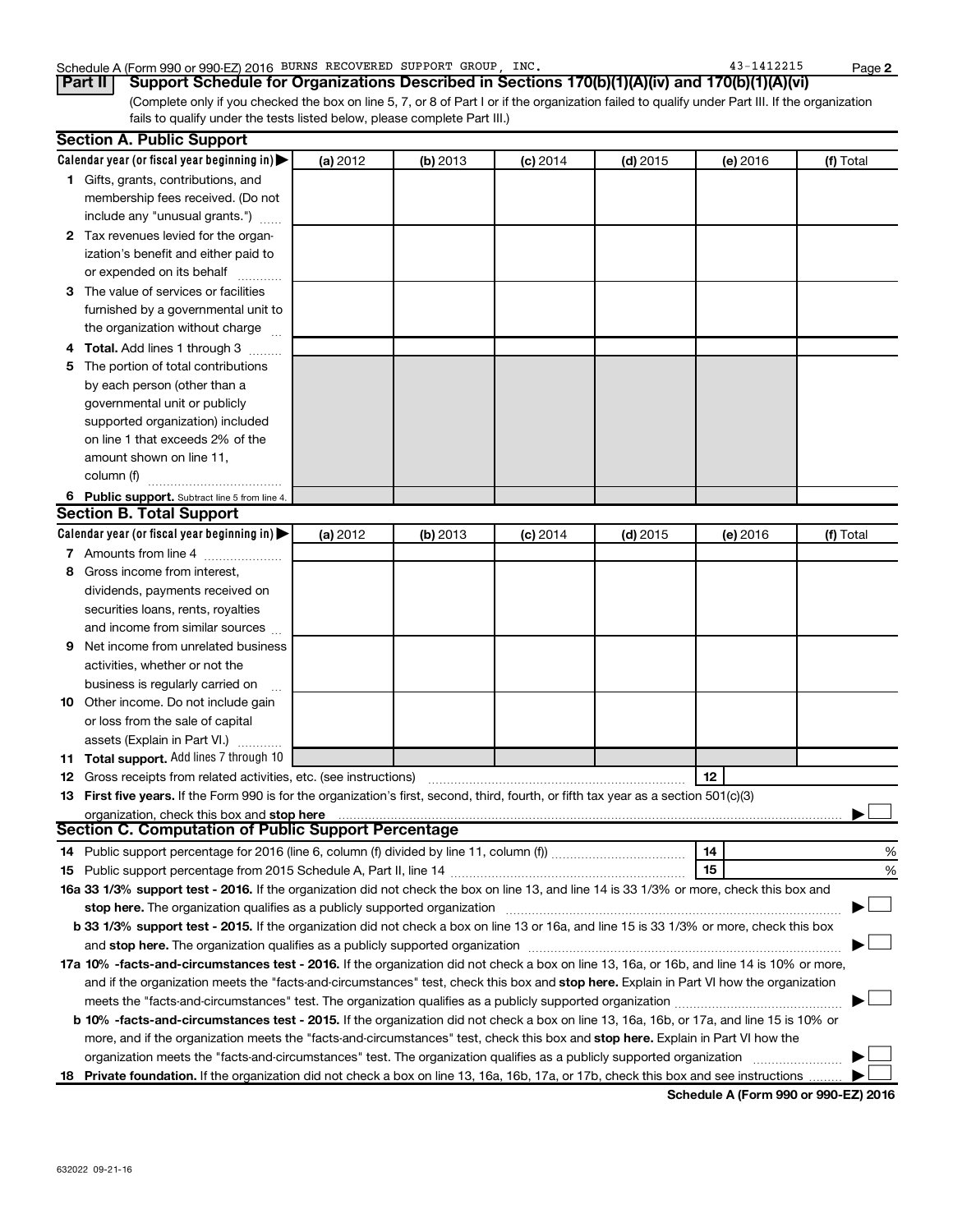### Schedule A (Form 990 or 990-EZ) 2016 BURNS RECOVERED SUPPORT GROUP, INC. 43-1412215 Page

### **Part III Support Schedule for Organizations Described in Section 509(a)(2)**

(Complete only if you checked the box on line 10 of Part I or if the organization failed to qualify under Part II. If the organization fails to qualify under the tests listed below, please complete Part II.)

| <b>Section A. Public Support</b>                                                                                                                                                                                                                          |                 |               |                 |               |              |                   |
|-----------------------------------------------------------------------------------------------------------------------------------------------------------------------------------------------------------------------------------------------------------|-----------------|---------------|-----------------|---------------|--------------|-------------------|
| Calendar year (or fiscal year beginning in)                                                                                                                                                                                                               | (a) 2012        | (b) 2013      | $(c)$ 2014      | $(d)$ 2015    | (e) 2016     | (f) Total         |
| 1 Gifts, grants, contributions, and                                                                                                                                                                                                                       |                 |               |                 |               |              |                   |
| membership fees received. (Do not                                                                                                                                                                                                                         |                 |               |                 |               |              |                   |
| include any "unusual grants.")                                                                                                                                                                                                                            | 385,060.        | 321,813       | 322,092         | 282,523.      | 300,855.     | 1,612,343.        |
| 2 Gross receipts from admissions,<br>merchandise sold or services per-<br>formed, or facilities furnished in<br>any activity that is related to the<br>organization's tax-exempt purpose                                                                  | 4,712.          | 2,873         | 6,068           | 4,730         | 0.           | 18,383.           |
| 3 Gross receipts from activities that                                                                                                                                                                                                                     |                 |               |                 |               |              |                   |
| are not an unrelated trade or bus-                                                                                                                                                                                                                        |                 |               |                 |               |              |                   |
| iness under section 513                                                                                                                                                                                                                                   |                 |               |                 |               |              |                   |
| 4 Tax revenues levied for the organ-                                                                                                                                                                                                                      |                 |               |                 |               |              |                   |
| ization's benefit and either paid to                                                                                                                                                                                                                      |                 |               |                 |               |              |                   |
| or expended on its behalf<br>.                                                                                                                                                                                                                            |                 |               |                 |               |              |                   |
| 5 The value of services or facilities                                                                                                                                                                                                                     |                 |               |                 |               |              |                   |
| furnished by a governmental unit to<br>the organization without charge                                                                                                                                                                                    |                 |               |                 |               |              |                   |
| <b>6 Total.</b> Add lines 1 through 5                                                                                                                                                                                                                     | 389,772         | 324,686       | 328,160         | 287, 253      | 300,855      | 1,630,726.        |
| 7a Amounts included on lines 1, 2, and                                                                                                                                                                                                                    |                 |               |                 |               |              |                   |
| 3 received from disqualified persons                                                                                                                                                                                                                      | 1,078           | 3,255         | 2,630           | 3,910         | 2,965        | 13,838.           |
| <b>b</b> Amounts included on lines 2 and 3 received<br>from other than disqualified persons that<br>exceed the greater of \$5,000 or 1% of the<br>amount on line 13 for the year                                                                          |                 |               |                 |               |              | 0.                |
| c Add lines 7a and 7b                                                                                                                                                                                                                                     | 1,078           | 3,255         | 2,630           | 3,910         | 2,965        | 13,838.           |
| 8 Public support. (Subtract line 7c from line 6.)                                                                                                                                                                                                         |                 |               |                 |               |              | 1,616,888.        |
| <b>Section B. Total Support</b>                                                                                                                                                                                                                           |                 |               |                 |               |              |                   |
| Calendar year (or fiscal year beginning in)                                                                                                                                                                                                               | (a) 2012        | (b) 2013      | $(c)$ 2014      | $(d)$ 2015    | (e) 2016     | (f) Total         |
| 9 Amounts from line 6                                                                                                                                                                                                                                     | 389,772         | 324,686       | 328,160         | 287,253       | 300,855      | 1,630,726.        |
| <b>10a</b> Gross income from interest,<br>dividends, payments received on<br>securities loans, rents, royalties<br>and income from similar sources<br><b>b</b> Unrelated business taxable income                                                          | 18,639.         | 16,620        | 18,090          | 18,911        | 17,421.      | 89,681.           |
| (less section 511 taxes) from businesses<br>acquired after June 30, 1975                                                                                                                                                                                  |                 |               |                 |               |              |                   |
|                                                                                                                                                                                                                                                           |                 |               |                 |               |              |                   |
| c Add lines 10a and 10b<br>11 Net income from unrelated business<br>activities not included in line 10b.<br>whether or not the business is                                                                                                                | 18,639<br>2,441 | 16,620<br>525 | 18,090<br>1,366 | 18,911<br>251 | 17,421<br>0. | 89,681.<br>4,583. |
| regularly carried on<br>12 Other income. Do not include gain<br>or loss from the sale of capital                                                                                                                                                          |                 |               |                 |               |              |                   |
| assets (Explain in Part VI.)<br><b>13</b> Total support. (Add lines 9, 10c, 11, and 12.)                                                                                                                                                                  | 410,852.        | 341,831       | 347,616         | 306,415.      | 318,276.     | 1,724,990.        |
|                                                                                                                                                                                                                                                           |                 |               |                 |               |              |                   |
| 14 First five years. If the Form 990 is for the organization's first, second, third, fourth, or fifth tax year as a section 501(c)(3) organization,                                                                                                       |                 |               |                 |               |              |                   |
| check this box and stop here<br><b>Section C. Computation of Public Support Percentage</b>                                                                                                                                                                |                 |               |                 |               |              |                   |
|                                                                                                                                                                                                                                                           |                 |               |                 |               |              | 93.73             |
|                                                                                                                                                                                                                                                           |                 |               |                 |               | 15           | %<br>94.01        |
| 16 Public support percentage from 2015 Schedule A, Part III, line 15<br>Section D. Computation of Investment Income Percentage                                                                                                                            |                 |               |                 |               | 16           | %                 |
|                                                                                                                                                                                                                                                           |                 |               |                 |               |              |                   |
| 17 Investment income percentage for 2016 (line 10c, column (f) divided by line 13, column (f))                                                                                                                                                            |                 |               |                 |               | 17           | 5,20<br>%         |
| 18 Investment income percentage from 2015 Schedule A, Part III, line 17                                                                                                                                                                                   |                 |               |                 |               | 18           | 4.97<br>%         |
| 19a 33 1/3% support tests - 2016. If the organization did not check the box on line 14, and line 15 is more than 33 1/3%, and line 17 is not                                                                                                              |                 |               |                 |               |              |                   |
| more than 33 1/3%, check this box and stop here. The organization qualifies as a publicly supported organization<br>b 33 1/3% support tests - 2015. If the organization did not check a box on line 14 or line 19a, and line 16 is more than 33 1/3%, and |                 |               |                 |               |              | $\mathbf{x}$<br>▶ |
| line 18 is not more than 33 1/3%, check this box and stop here. The organization qualifies as a publicly supported organization                                                                                                                           |                 |               |                 |               |              |                   |
| 20 Private foundation. If the organization did not check a box on line 14, 19a, or 19b, check this box and see instructions                                                                                                                               |                 |               |                 |               |              |                   |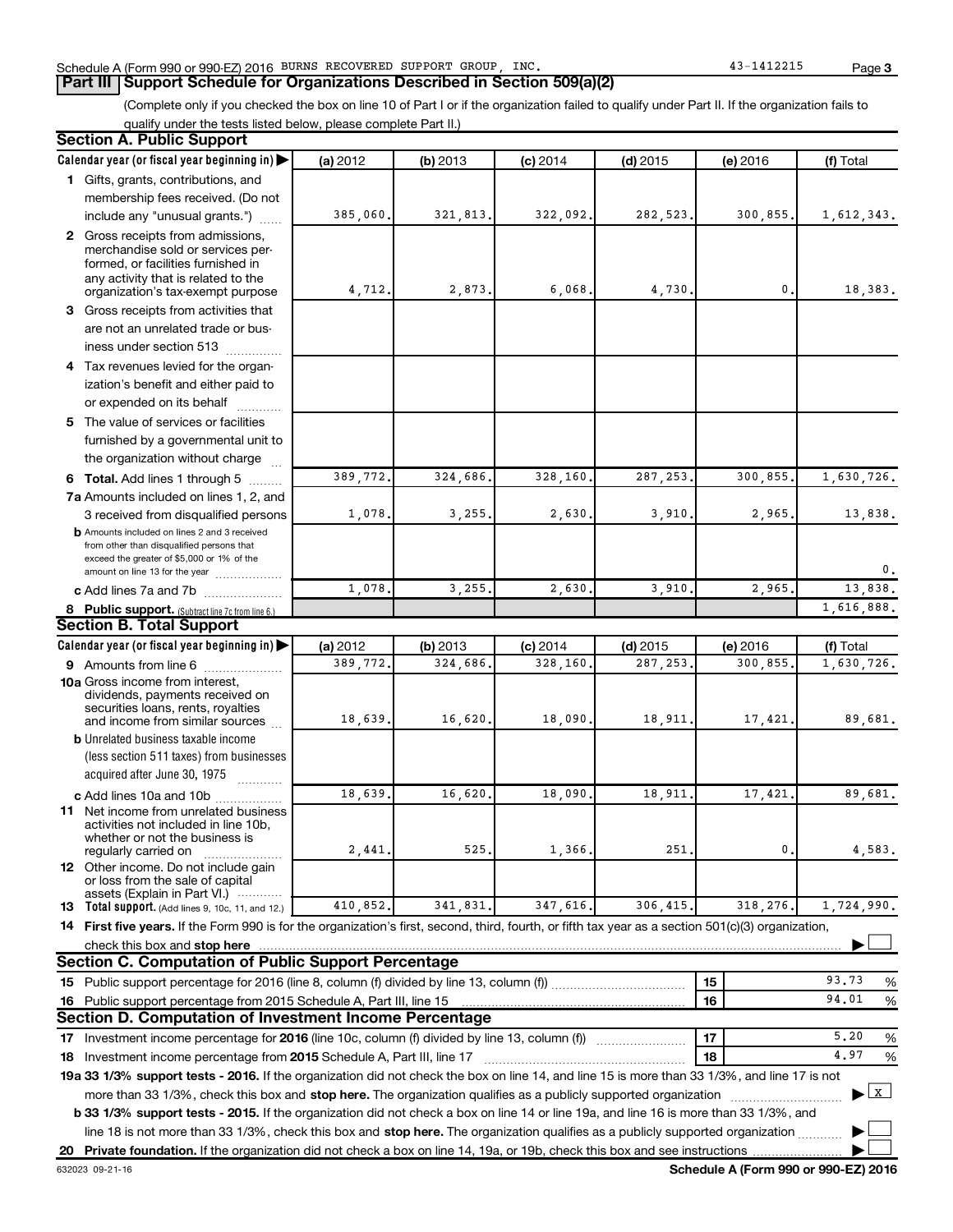**4**

**Yes No**

### **Part IV Supporting Organizations**

(Complete only if you checked a box in line 12 on Part I. If you checked 12a of Part I, complete Sections A and B. If you checked 12b of Part I, complete Sections A and C. If you checked 12c of Part I, complete Sections A, D, and E. If you checked 12d of Part I, complete Sections A and D, and complete Part V.)

### **Section A. All Supporting Organizations**

- **1** Are all of the organization's supported organizations listed by name in the organization's governing documents? If "No," describe in Part VI how the supported organizations are designated. If designated by *class or purpose, describe the designation. If historic and continuing relationship, explain.*
- **2** Did the organization have any supported organization that does not have an IRS determination of status under section 509(a)(1) or (2)? If "Yes," explain in Part VI how the organization determined that the supported *organization was described in section 509(a)(1) or (2).*
- **3a** Did the organization have a supported organization described in section 501(c)(4), (5), or (6)? If "Yes," answer *(b) and (c) below.*
- **b** Did the organization confirm that each supported organization qualified under section 501(c)(4), (5), or (6) and satisfied the public support tests under section 509(a)(2)? If "Yes," describe in Part VI when and how the *organization made the determination.*
- **c** Did the organization ensure that all support to such organizations was used exclusively for section 170(c)(2)(B) purposes? If "Yes," explain in Part VI what controls the organization put in place to ensure such use.
- **4 a** *If* Was any supported organization not organized in the United States ("foreign supported organization")? *"Yes," and if you checked 12a or 12b in Part I, answer (b) and (c) below.*
- **b** Did the organization have ultimate control and discretion in deciding whether to make grants to the foreign supported organization? If "Yes," describe in Part VI how the organization had such control and discretion *despite being controlled or supervised by or in connection with its supported organizations.*
- **c** Did the organization support any foreign supported organization that does not have an IRS determination under sections 501(c)(3) and 509(a)(1) or (2)? If "Yes," explain in Part VI what controls the organization used *to ensure that all support to the foreign supported organization was used exclusively for section 170(c)(2)(B) purposes.*
- **5a** Did the organization add, substitute, or remove any supported organizations during the tax year? If "Yes," answer (b) and (c) below (if applicable). Also, provide detail in Part VI, including (i) the names and EIN *numbers of the supported organizations added, substituted, or removed; (ii) the reasons for each such action; (iii) the authority under the organization's organizing document authorizing such action; and (iv) how the action was accomplished (such as by amendment to the organizing document).*
- **b Type I or Type II only.** Was any added or substituted supported organization part of a class already designated in the organization's organizing document?
- **c Substitutions only.**  Was the substitution the result of an event beyond the organization's control?
- **6** Did the organization provide support (whether in the form of grants or the provision of services or facilities) to support or benefit one or more of the filing organization's supported organizations? If "Yes," provide detail in anyone other than (i) its supported organizations, (ii) individuals that are part of the charitable class benefited by one or more of its supported organizations, or (iii) other supporting organizations that also *Part VI.*
- **7** Did the organization provide a grant, loan, compensation, or other similar payment to a substantial contributor regard to a substantial contributor? If "Yes," complete Part I of Schedule L (Form 990 or 990-EZ). (defined in section 4958(c)(3)(C)), a family member of a substantial contributor, or a 35% controlled entity with
- **8** Did the organization make a loan to a disqualified person (as defined in section 4958) not described in line 7? *If "Yes," complete Part I of Schedule L (Form 990 or 990-EZ).*
- **9 a** Was the organization controlled directly or indirectly at any time during the tax year by one or more in section 509(a)(1) or (2))? If "Yes," provide detail in Part VI. disqualified persons as defined in section 4946 (other than foundation managers and organizations described
- **b** Did one or more disqualified persons (as defined in line 9a) hold a controlling interest in any entity in which the supporting organization had an interest? If "Yes," provide detail in Part VI.
- **c** Did a disqualified person (as defined in line 9a) have an ownership interest in, or derive any personal benefit from, assets in which the supporting organization also had an interest? If "Yes," provide detail in Part VI.
- **10 a** Was the organization subject to the excess business holdings rules of section 4943 because of section supporting organizations)? If "Yes," answer 10b below. 4943(f) (regarding certain Type II supporting organizations, and all Type III non-functionally integrated
- **b** Did the organization have any excess business holdings in the tax year? (Use Schedule C, Form 4720, to *determine whether the organization had excess business holdings.)*

**1 2 3a 3b 3c 4a 4b 4c 5a 5b 5c 6 7 8 9a 9b 9c 10a**

**10b**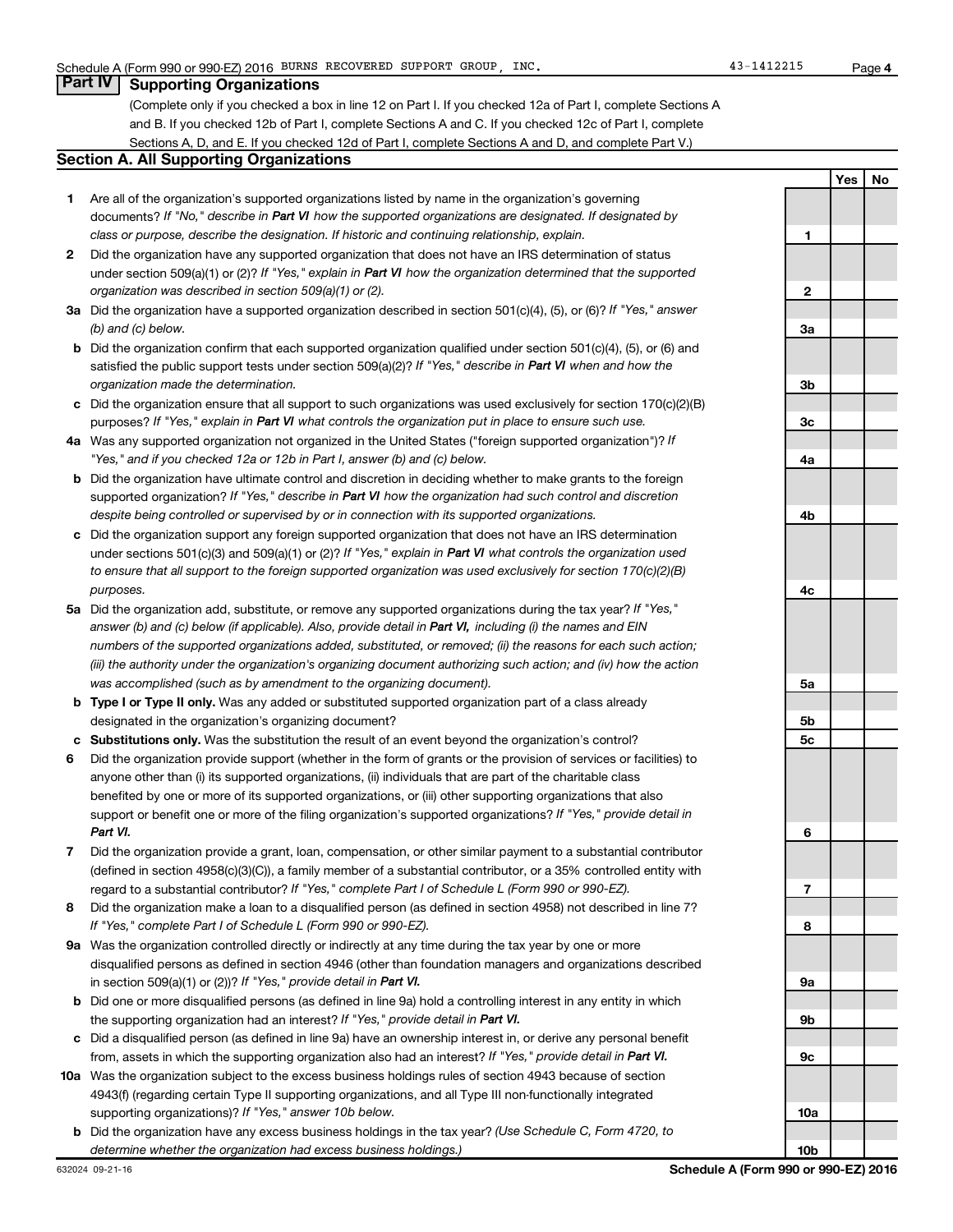**5**

|    | Part IV<br><b>Supporting Organizations (continued)</b>                                                                          |                 |            |    |
|----|---------------------------------------------------------------------------------------------------------------------------------|-----------------|------------|----|
|    |                                                                                                                                 |                 | Yes        | No |
| 11 | Has the organization accepted a gift or contribution from any of the following persons?                                         |                 |            |    |
|    | a A person who directly or indirectly controls, either alone or together with persons described in (b) and (c)                  |                 |            |    |
|    | below, the governing body of a supported organization?                                                                          | 11a             |            |    |
|    | <b>b</b> A family member of a person described in (a) above?                                                                    | 11 <sub>b</sub> |            |    |
|    | c A 35% controlled entity of a person described in (a) or (b) above? If "Yes" to a, b, or c, provide detail in Part VI.         | 11c             |            |    |
|    | <b>Section B. Type I Supporting Organizations</b>                                                                               |                 |            |    |
|    |                                                                                                                                 |                 | <b>Yes</b> | No |
| 1. | Did the directors, trustees, or membership of one or more supported organizations have the power to                             |                 |            |    |
|    | regularly appoint or elect at least a majority of the organization's directors or trustees at all times during the              |                 |            |    |
|    | tax year? If "No," describe in Part VI how the supported organization(s) effectively operated, supervised, or                   |                 |            |    |
|    | controlled the organization's activities. If the organization had more than one supported organization,                         |                 |            |    |
|    |                                                                                                                                 |                 |            |    |
|    | describe how the powers to appoint and/or remove directors or trustees were allocated among the supported                       |                 |            |    |
|    | organizations and what conditions or restrictions, if any, applied to such powers during the tax year.                          | 1               |            |    |
| 2  | Did the organization operate for the benefit of any supported organization other than the supported                             |                 |            |    |
|    | organization(s) that operated, supervised, or controlled the supporting organization? If "Yes," explain in                      |                 |            |    |
|    | Part VI how providing such benefit carried out the purposes of the supported organization(s) that operated,                     |                 |            |    |
|    | supervised, or controlled the supporting organization.                                                                          | $\mathbf{2}$    |            |    |
|    | <b>Section C. Type II Supporting Organizations</b>                                                                              |                 |            |    |
|    |                                                                                                                                 |                 | <b>Yes</b> | No |
| 1. | Were a majority of the organization's directors or trustees during the tax year also a majority of the directors                |                 |            |    |
|    | or trustees of each of the organization's supported organization(s)? If "No," describe in Part VI how control                   |                 |            |    |
|    | or management of the supporting organization was vested in the same persons that controlled or managed                          |                 |            |    |
|    | the supported organization(s).                                                                                                  | 1               |            |    |
|    | <b>Section D. All Type III Supporting Organizations</b>                                                                         |                 |            |    |
|    |                                                                                                                                 |                 | Yes        | No |
| 1  | Did the organization provide to each of its supported organizations, by the last day of the fifth month of the                  |                 |            |    |
|    | organization's tax year, (i) a written notice describing the type and amount of support provided during the prior tax           |                 |            |    |
|    | year, (ii) a copy of the Form 990 that was most recently filed as of the date of notification, and (iii) copies of the          |                 |            |    |
|    | organization's governing documents in effect on the date of notification, to the extent not previously provided?                | 1               |            |    |
| 2  | Were any of the organization's officers, directors, or trustees either (i) appointed or elected by the supported                |                 |            |    |
|    | organization(s) or (ii) serving on the governing body of a supported organization? If "No," explain in Part VI how              |                 |            |    |
|    | the organization maintained a close and continuous working relationship with the supported organization(s).                     | $\mathbf{2}$    |            |    |
| 3  | By reason of the relationship described in (2), did the organization's supported organizations have a                           |                 |            |    |
|    | significant voice in the organization's investment policies and in directing the use of the organization's                      |                 |            |    |
|    | income or assets at all times during the tax year? If "Yes," describe in Part VI the role the organization's                    |                 |            |    |
|    | supported organizations played in this regard.                                                                                  | з               |            |    |
|    | Section E. Type III Functionally Integrated Supporting Organizations                                                            |                 |            |    |
| 1  | Check the box next to the method that the organization used to satisfy the Integral Part Test during the yeafsee instructions). |                 |            |    |
| а  | The organization satisfied the Activities Test. Complete line 2 below.                                                          |                 |            |    |
| b  | The organization is the parent of each of its supported organizations. Complete line 3 below.                                   |                 |            |    |
| с  | The organization supported a governmental entity. Describe in Part VI how you supported a government entity (see instructions). |                 |            |    |
| 2  | Activities Test. Answer (a) and (b) below.                                                                                      |                 | Yes        | No |
| а  | Did substantially all of the organization's activities during the tax year directly further the exempt purposes of              |                 |            |    |
|    | the supported organization(s) to which the organization was responsive? If "Yes," then in Part VI identify                      |                 |            |    |
|    | those supported organizations and explain<br>how these activities directly furthered their exempt purposes,                     |                 |            |    |
|    | how the organization was responsive to those supported organizations, and how the organization determined                       |                 |            |    |
|    | that these activities constituted substantially all of its activities.                                                          | 2a              |            |    |
|    | <b>b</b> Did the activities described in (a) constitute activities that, but for the organization's involvement, one or more    |                 |            |    |
|    | of the organization's supported organization(s) would have been engaged in? If "Yes," explain in Part VI the                    |                 |            |    |
|    | reasons for the organization's position that its supported organization(s) would have engaged in these                          |                 |            |    |
|    | activities but for the organization's involvement.                                                                              | 2b              |            |    |
| 3  | Parent of Supported Organizations. Answer (a) and (b) below.                                                                    |                 |            |    |
| а  | Did the organization have the power to regularly appoint or elect a majority of the officers, directors, or                     |                 |            |    |
|    | trustees of each of the supported organizations? Provide details in Part VI.                                                    | За              |            |    |
|    | b Did the organization exercise a substantial degree of direction over the policies, programs, and activities of each           |                 |            |    |
|    | of its supported organizations? If "Yes," describe in Part VI the role played by the organization in this regard.               | 3b              |            |    |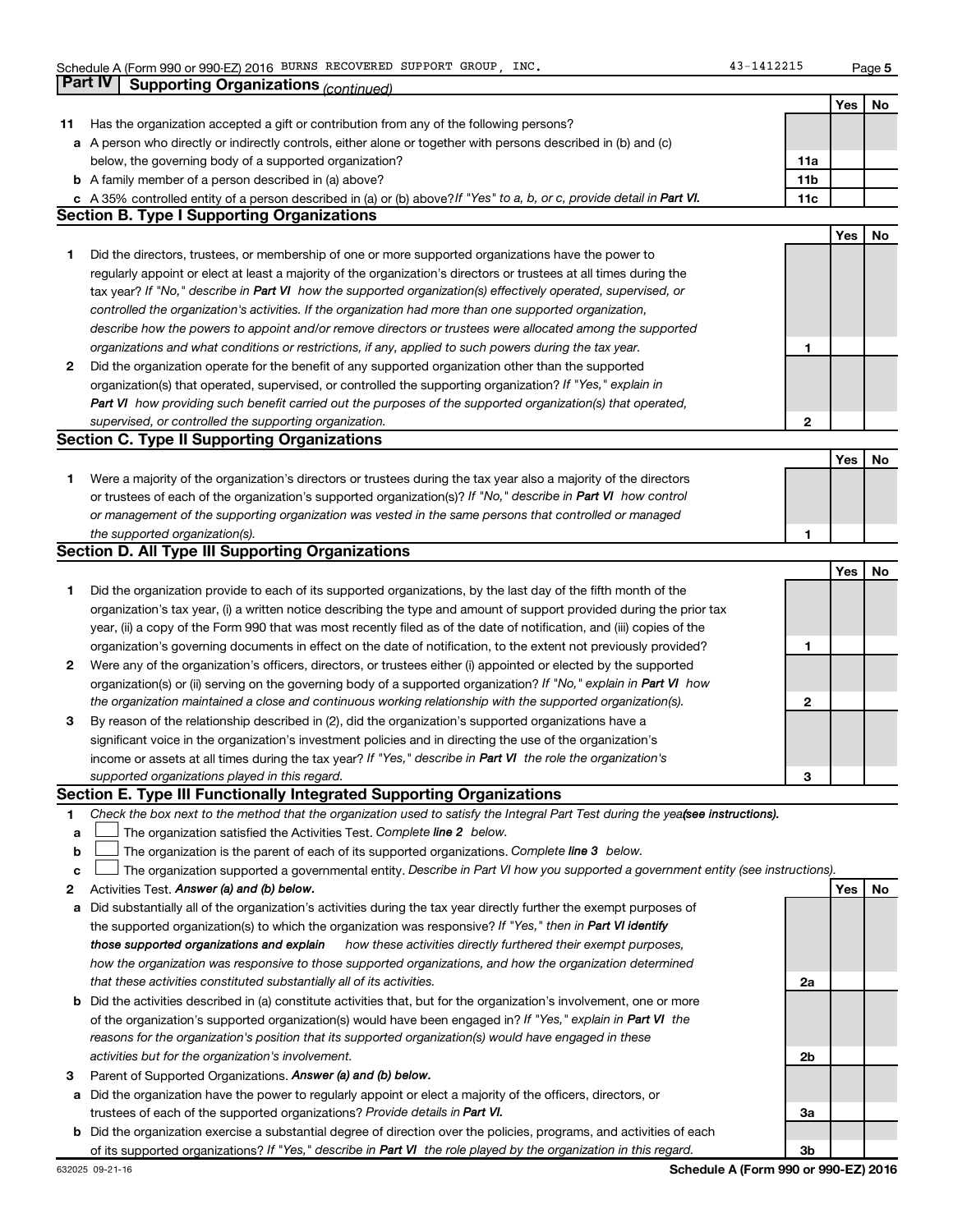| Schedule A (Form 990 or 990-EZ) 2016 | BURNS RECOVERED SUPPORT | GROUP | INC | Page |
|--------------------------------------|-------------------------|-------|-----|------|
|                                      |                         |       |     |      |

1 **Letter See instructions.** All Check here if the organization satisfied the Integral Part Test as a qualifying trust on Nov. 20, 1970 (explain in Part VI.) See instructions. All other Type III non-functionally integrated supporting organizations must complete Sections A through E.

|              | Section A - Adjusted Net Income                                              | (A) Prior Year | (B) Current Year<br>(optional) |                                |
|--------------|------------------------------------------------------------------------------|----------------|--------------------------------|--------------------------------|
| 1            | Net short-term capital gain                                                  | 1              |                                |                                |
| 2            | Recoveries of prior-year distributions                                       | $\mathbf{2}$   |                                |                                |
| 3            | Other gross income (see instructions)                                        | 3              |                                |                                |
| 4            | Add lines 1 through 3                                                        | 4              |                                |                                |
| 5            | Depreciation and depletion                                                   | 5              |                                |                                |
| 6            | Portion of operating expenses paid or incurred for production or             |                |                                |                                |
|              | collection of gross income or for management, conservation, or               |                |                                |                                |
|              | maintenance of property held for production of income (see instructions)     | 6              |                                |                                |
| 7            | Other expenses (see instructions)                                            | $\overline{7}$ |                                |                                |
| 8            | Adjusted Net Income (subtract lines 5, 6, and 7 from line 4)                 | 8              |                                |                                |
|              | <b>Section B - Minimum Asset Amount</b>                                      |                | (A) Prior Year                 | (B) Current Year<br>(optional) |
| 1            | Aggregate fair market value of all non-exempt-use assets (see                |                |                                |                                |
|              | instructions for short tax year or assets held for part of year):            |                |                                |                                |
|              | <b>a</b> Average monthly value of securities                                 | 1a             |                                |                                |
|              | <b>b</b> Average monthly cash balances                                       | 1b             |                                |                                |
|              | c Fair market value of other non-exempt-use assets                           | 1c             |                                |                                |
|              | d Total (add lines 1a, 1b, and 1c)                                           | 1d             |                                |                                |
|              | <b>e</b> Discount claimed for blockage or other                              |                |                                |                                |
|              | factors (explain in detail in <b>Part VI</b> ):                              |                |                                |                                |
| 2            | Acquisition indebtedness applicable to non-exempt-use assets                 | $\mathbf{2}$   |                                |                                |
| З            | Subtract line 2 from line 1d                                                 | 3              |                                |                                |
| 4            | Cash deemed held for exempt use. Enter 1-1/2% of line 3 (for greater amount, |                |                                |                                |
|              | see instructions)                                                            | 4              |                                |                                |
| 5            | Net value of non-exempt-use assets (subtract line 4 from line 3)             | 5              |                                |                                |
| 6            | Multiply line 5 by .035                                                      | 6              |                                |                                |
| 7            | Recoveries of prior-year distributions                                       | $\overline{7}$ |                                |                                |
| 8            | <b>Minimum Asset Amount (add line 7 to line 6)</b>                           | 8              |                                |                                |
|              | <b>Section C - Distributable Amount</b>                                      |                |                                | <b>Current Year</b>            |
| 1            | Adjusted net income for prior year (from Section A, line 8, Column A)        | 1              |                                |                                |
| $\mathbf{2}$ | Enter 85% of line 1                                                          | $\mathbf{2}$   |                                |                                |
| З            | Minimum asset amount for prior year (from Section B, line 8, Column A)       | 3              |                                |                                |
| 4            | Enter greater of line 2 or line 3                                            | 4              |                                |                                |
| 5            | Income tax imposed in prior year                                             | 5              |                                |                                |
| 6            | Distributable Amount. Subtract line 5 from line 4, unless subject to         |                |                                |                                |
|              | emergency temporary reduction (see instructions)                             | 6              |                                |                                |

**7** Check here if the current year is the organization's first as a non-functionally integrated Type III supporting organization (see † instructions).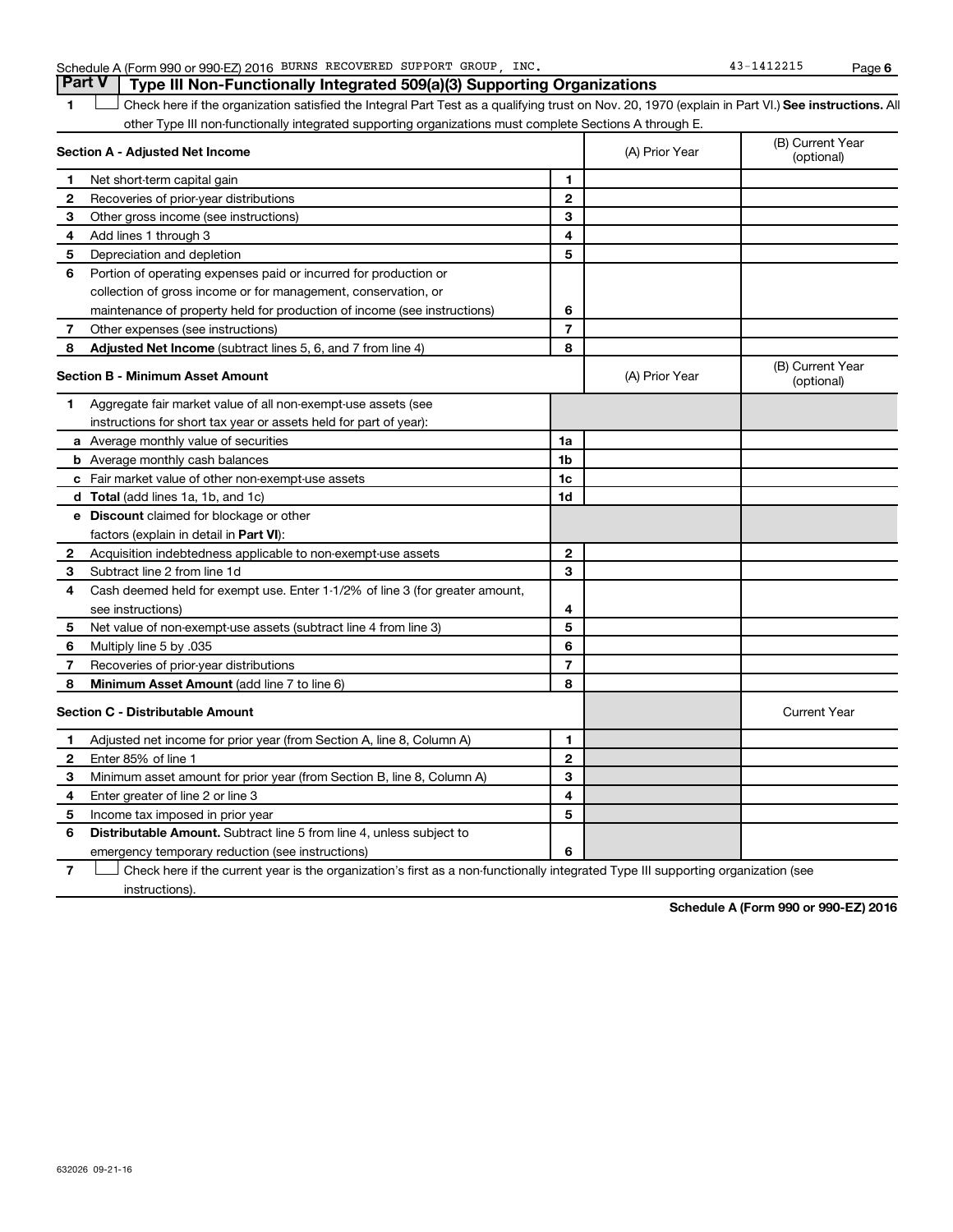| <b>Part V</b> | Type III Non-Functionally Integrated 509(a)(3) Supporting Organizations (continued)        |                             |                           |                      |
|---------------|--------------------------------------------------------------------------------------------|-----------------------------|---------------------------|----------------------|
|               | <b>Section D - Distributions</b>                                                           |                             |                           | <b>Current Year</b>  |
| 1             | Amounts paid to supported organizations to accomplish exempt purposes                      |                             |                           |                      |
| 2             | Amounts paid to perform activity that directly furthers exempt purposes of supported       |                             |                           |                      |
|               | organizations, in excess of income from activity                                           |                             |                           |                      |
| 3             | Administrative expenses paid to accomplish exempt purposes of supported organizations      |                             |                           |                      |
| 4             | Amounts paid to acquire exempt-use assets                                                  |                             |                           |                      |
| 5             | Qualified set-aside amounts (prior IRS approval required)                                  |                             |                           |                      |
| 6             | Other distributions (describe in Part VI). See instructions                                |                             |                           |                      |
| 7             | Total annual distributions. Add lines 1 through 6                                          |                             |                           |                      |
| 8             | Distributions to attentive supported organizations to which the organization is responsive |                             |                           |                      |
|               | (provide details in Part VI). See instructions                                             |                             |                           |                      |
| 9             | Distributable amount for 2016 from Section C, line 6                                       |                             |                           |                      |
| 10            | Line 8 amount divided by Line 9 amount                                                     |                             |                           |                      |
|               |                                                                                            | (i)                         | (ii)                      | (iii)                |
|               |                                                                                            | <b>Excess Distributions</b> | <b>Underdistributions</b> | <b>Distributable</b> |
|               | Section E - Distribution Allocations (see instructions)                                    |                             | Pre-2016                  | Amount for 2016      |
| 1             | Distributable amount for 2016 from Section C, line 6                                       |                             |                           |                      |
| $\mathbf{2}$  | Underdistributions, if any, for years prior to 2016 (reason-                               |                             |                           |                      |
|               | able cause required- explain in Part VI). See instructions                                 |                             |                           |                      |
| 3             | Excess distributions carryover, if any, to 2016:                                           |                             |                           |                      |
| а             |                                                                                            |                             |                           |                      |
| b             |                                                                                            |                             |                           |                      |
|               | c From 2013                                                                                |                             |                           |                      |
|               | <b>d</b> From 2014                                                                         |                             |                           |                      |
|               | e From 2015                                                                                |                             |                           |                      |
|               | <b>Total</b> of lines 3a through e                                                         |                             |                           |                      |
|               | <b>g</b> Applied to underdistributions of prior years                                      |                             |                           |                      |
|               | <b>h</b> Applied to 2016 distributable amount                                              |                             |                           |                      |
|               | Carryover from 2011 not applied (see instructions)                                         |                             |                           |                      |
|               | Remainder. Subtract lines 3g, 3h, and 3i from 3f.                                          |                             |                           |                      |
| 4             | Distributions for 2016 from Section D,                                                     |                             |                           |                      |
|               | $line 7$ :                                                                                 |                             |                           |                      |
|               | <b>a</b> Applied to underdistributions of prior years                                      |                             |                           |                      |
|               | <b>b</b> Applied to 2016 distributable amount                                              |                             |                           |                      |
| с             | Remainder. Subtract lines 4a and 4b from 4                                                 |                             |                           |                      |
| 5             | Remaining underdistributions for years prior to 2016, if                                   |                             |                           |                      |
|               | any. Subtract lines 3g and 4a from line 2. For result greater                              |                             |                           |                      |
|               | than zero, explain in Part VI. See instructions                                            |                             |                           |                      |
| 6             | Remaining underdistributions for 2016. Subtract lines 3h                                   |                             |                           |                      |
|               | and 4b from line 1. For result greater than zero, explain in                               |                             |                           |                      |
|               | Part VI. See instructions                                                                  |                             |                           |                      |
| $\mathbf{7}$  | Excess distributions carryover to 2017. Add lines 3j                                       |                             |                           |                      |
|               | and 4c                                                                                     |                             |                           |                      |
| 8             | Breakdown of line 7:                                                                       |                             |                           |                      |
| a             |                                                                                            |                             |                           |                      |
|               | <b>b</b> Excess from 2013                                                                  |                             |                           |                      |
|               | c Excess from 2014                                                                         |                             |                           |                      |
|               | d Excess from 2015                                                                         |                             |                           |                      |
|               | e Excess from 2016                                                                         |                             |                           |                      |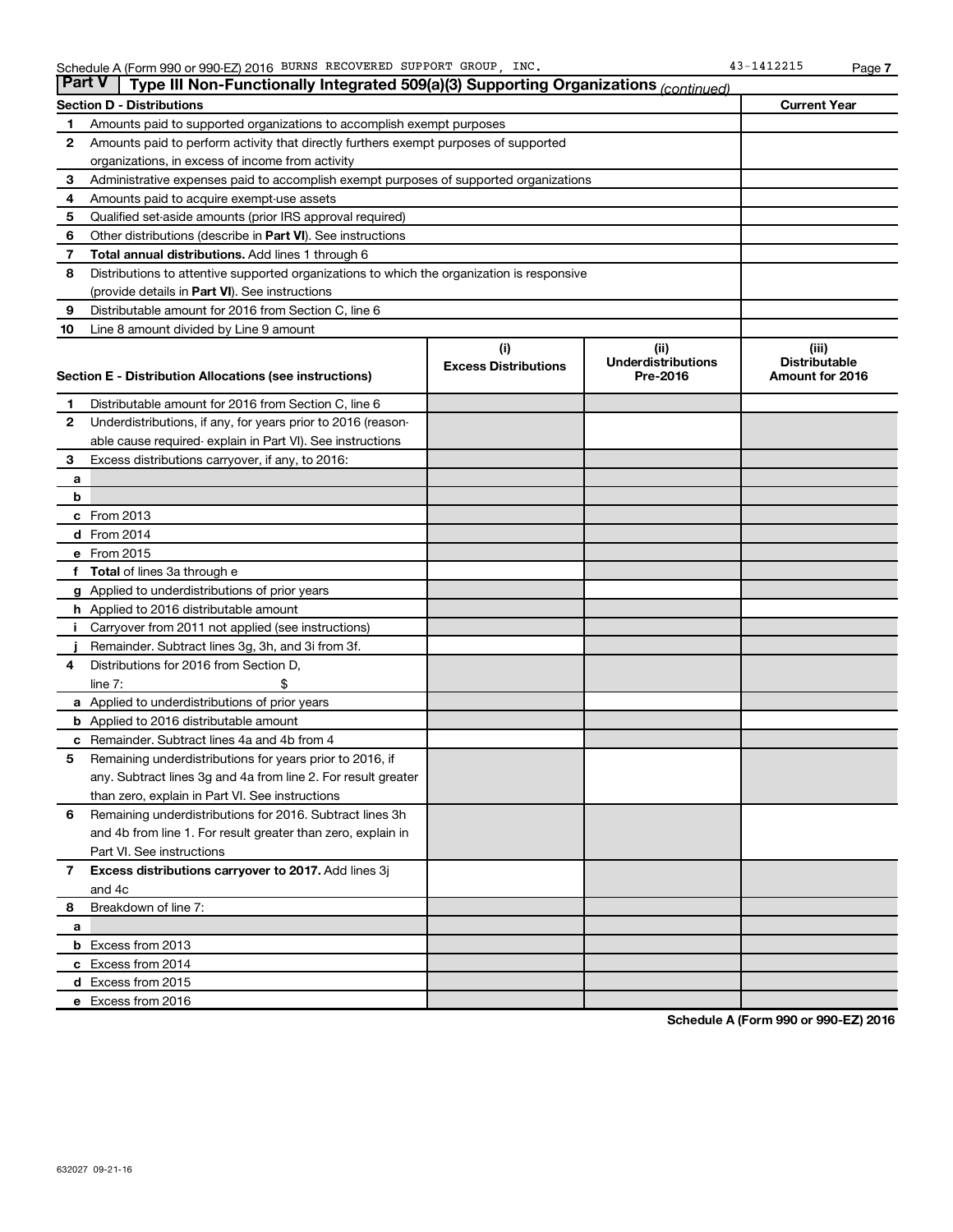|                | Schedule A (Form 990 or 990-EZ) 2016 BURNS RECOVERED SUPPORT GROUP, INC.                                                                               |  |  | 43-1412215                                                                                                                                                                                                                                                                                                                                                                                                                        | Page |
|----------------|--------------------------------------------------------------------------------------------------------------------------------------------------------|--|--|-----------------------------------------------------------------------------------------------------------------------------------------------------------------------------------------------------------------------------------------------------------------------------------------------------------------------------------------------------------------------------------------------------------------------------------|------|
| <b>Part VI</b> | Section D, lines 5, 6, and 8; and Part V, Section E, lines 2, 5, and 6. Also complete this part for any additional information.<br>(See instructions.) |  |  | Supplemental Information. Provide the explanations required by Part II, line 10; Part II, line 17a or 17b; Part III, line 12;<br>Part IV, Section A, lines 1, 2, 3b, 3c, 4b, 4c, 5a, 6, 9a, 9b, 9c, 11a, 11b, and 11c; Part IV, Section B, lines 1 and 2; Part IV, Section C,<br>line 1; Part IV, Section D, lines 2 and 3; Part IV, Section E, lines 1c, 2a, 2b, 3a, and 3b; Part V, line 1; Part V, Section B, line 1e; Part V, |      |
|                |                                                                                                                                                        |  |  |                                                                                                                                                                                                                                                                                                                                                                                                                                   |      |
|                |                                                                                                                                                        |  |  |                                                                                                                                                                                                                                                                                                                                                                                                                                   |      |
|                |                                                                                                                                                        |  |  |                                                                                                                                                                                                                                                                                                                                                                                                                                   |      |
|                |                                                                                                                                                        |  |  |                                                                                                                                                                                                                                                                                                                                                                                                                                   |      |
|                |                                                                                                                                                        |  |  |                                                                                                                                                                                                                                                                                                                                                                                                                                   |      |
|                |                                                                                                                                                        |  |  |                                                                                                                                                                                                                                                                                                                                                                                                                                   |      |
|                |                                                                                                                                                        |  |  |                                                                                                                                                                                                                                                                                                                                                                                                                                   |      |
|                |                                                                                                                                                        |  |  |                                                                                                                                                                                                                                                                                                                                                                                                                                   |      |
|                |                                                                                                                                                        |  |  |                                                                                                                                                                                                                                                                                                                                                                                                                                   |      |
|                |                                                                                                                                                        |  |  |                                                                                                                                                                                                                                                                                                                                                                                                                                   |      |
|                |                                                                                                                                                        |  |  |                                                                                                                                                                                                                                                                                                                                                                                                                                   |      |
|                |                                                                                                                                                        |  |  |                                                                                                                                                                                                                                                                                                                                                                                                                                   |      |
|                |                                                                                                                                                        |  |  |                                                                                                                                                                                                                                                                                                                                                                                                                                   |      |
|                |                                                                                                                                                        |  |  |                                                                                                                                                                                                                                                                                                                                                                                                                                   |      |
|                |                                                                                                                                                        |  |  |                                                                                                                                                                                                                                                                                                                                                                                                                                   |      |
|                |                                                                                                                                                        |  |  |                                                                                                                                                                                                                                                                                                                                                                                                                                   |      |
|                |                                                                                                                                                        |  |  |                                                                                                                                                                                                                                                                                                                                                                                                                                   |      |
|                |                                                                                                                                                        |  |  |                                                                                                                                                                                                                                                                                                                                                                                                                                   |      |
|                |                                                                                                                                                        |  |  |                                                                                                                                                                                                                                                                                                                                                                                                                                   |      |

**8**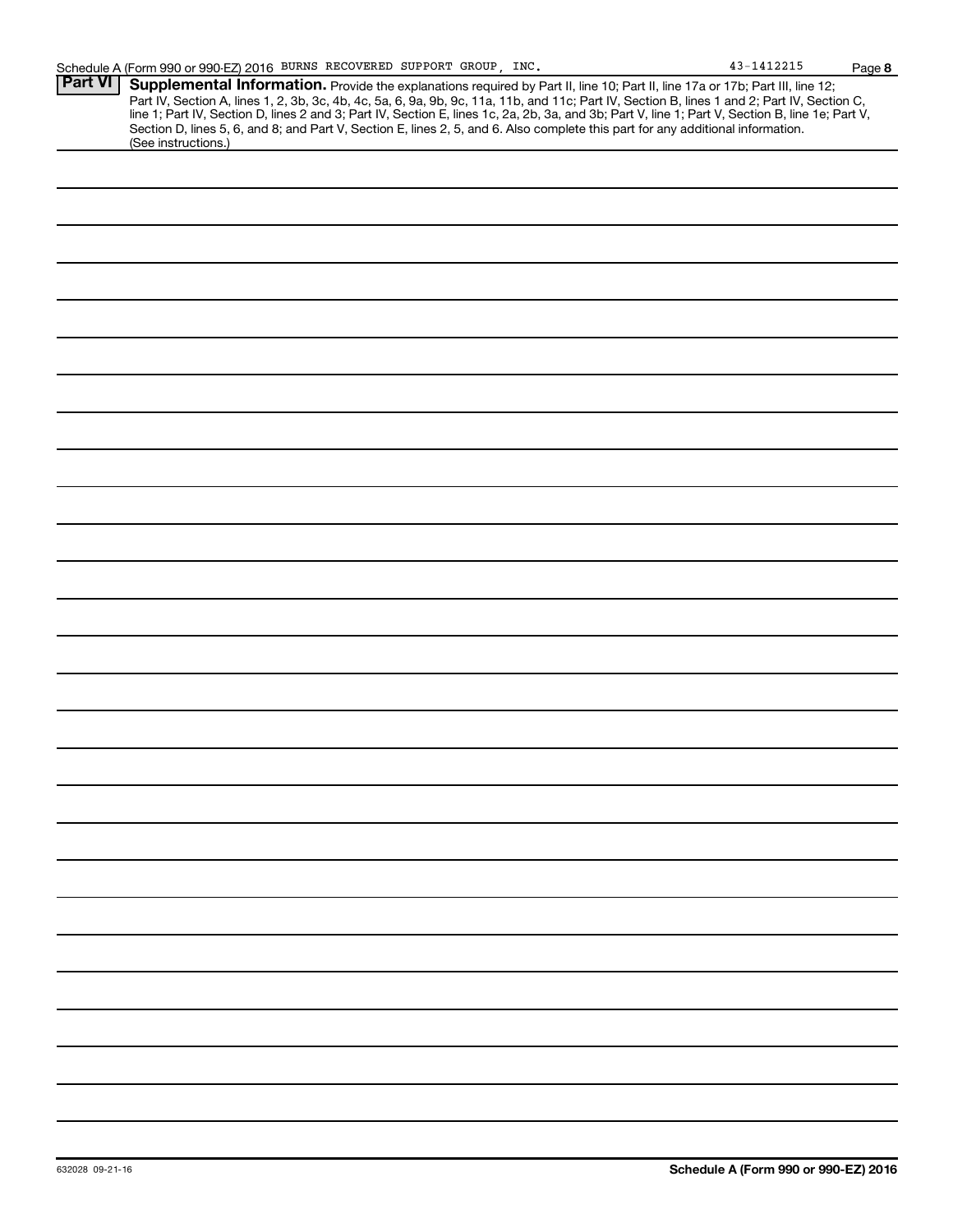## **Payments from Disqualified Persons Included on Part III, Line 7a Schedule A <sup>2016</sup>**

**\*\* Do Not File \*\* \*\*\* Not Open to Public Inspection \*\*\***

| Payer's Name                               | 2012<br>Amount  | 2013<br>Amount | 2014<br>Amount | 2015<br>Amount | 2016<br>Amount |
|--------------------------------------------|-----------------|----------------|----------------|----------------|----------------|
| AMY KUZDOWICZ - BOD RETIRED                | 100             | $\pmb{0}$      | 0              | $\mathbf 0$    | $\mathsf{0}$ . |
| BILL FOX - BOD DECEASED                    | 200             | 450            | 525            | 250            | $\mathsf{0}$ . |
| DR. MICHAEL SMOCK - BOD                    | 250             | 1,155          | 600            | 746            | 1,250.         |
| GARY & LINDA HANSEN                        | $\mathfrak o$ . | $\pmb{0}$      | 750            | 535            | $\mathbf 0$ .  |
| JAN BARON - BOD RETIRED                    | 28              | 0              | 0              | $\mathbf 0$    | $\mathsf{0}$ . |
| MICHAEL MAHLER - BOD                       | $\mathfrak o$ . | $\pmb{0}$      | 200            | 350            | 200,           |
| PETER RUMBOLO - BOD                        | 500             | 1,450          | 0              | 0              | $\mathbf 0$ .  |
| REBECCA WILLIAMS - BOD                     | $\mathfrak o$ . | 200            | 485            | 200            | 370.           |
| SHERI SHERMAN - BOD                        | $\mathfrak o$ . | $\pmb{0}$      | 50             | 750            | 210            |
| CHRIS HOUSKA - BOD                         | $\mathfrak o$ . | $\pmb{0}$      | $20\,$         | 129            | 100,           |
| BRYAN SANGER - BOD                         | $\mathfrak o$ . | $\pmb{0}$      | $\mathbf{0}$ . | 200            | 200,           |
| ELI ABELES - BOD                           | $\mathfrak o$ . | $\pmb{0}$      | $\mathbf{0}$ . | 500            | 300,           |
| FAITH BERGER - BOD                         | $\mathsf{0}$ .  | $\pmb{0}$      | $\mathbf{0}$ . | 250            | $\mathbf 0$ .  |
| LYNN HUELSMANN - BOD                       | $\mathfrak o$ . | $\mathbf{0}$   | $\mathbf{0}$ . | $\mathbf 0$    | 335.           |
|                                            |                 |                |                |                |                |
|                                            |                 |                |                |                |                |
|                                            |                 |                |                |                |                |
|                                            |                 |                |                |                |                |
|                                            |                 |                |                |                |                |
|                                            |                 |                |                |                |                |
|                                            |                 |                |                |                |                |
|                                            |                 |                |                |                |                |
|                                            |                 |                |                |                |                |
|                                            |                 |                |                |                |                |
| Total to Schedule A,<br>Part III, Line 7a. | 1,078.          | 3,255.         | 2,630.         | 3,910.         | 2,965.         |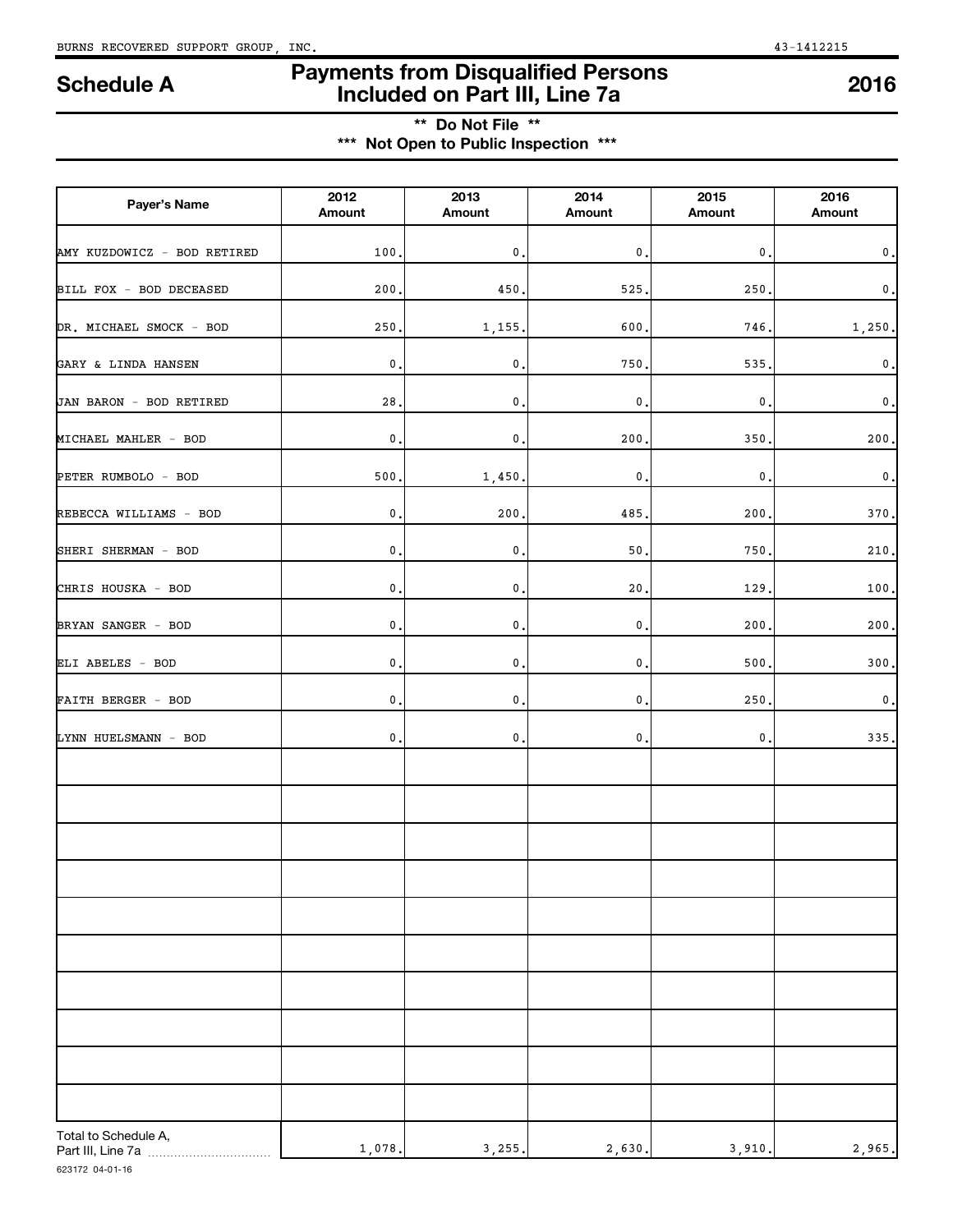Department of the Treasury Internal Revenue Service **(Form 990, 990-EZ,**

## **Schedule B Schedule of Contributors**

**or 990-PF) | Attach to Form 990, Form 990-EZ, or Form 990-PF. | Information about Schedule B (Form 990, 990-EZ, or 990-PF) and** its instructions is at www.irs.gov/form990.

OMB No. 1545-0047

**2016**

**Name of the organization Employer identification number**

|  | Name of the organization |
|--|--------------------------|
|--|--------------------------|

| INC.<br>RECOVERED<br>SUPPORT<br>GROUP<br>BURNS |  |  |  |
|------------------------------------------------|--|--|--|
| Organization type (check one):                 |  |  |  |

| Filers of:         | Section:                                                                           |
|--------------------|------------------------------------------------------------------------------------|
| Form 990 or 990-EZ | $X$ 501(c)( 3) (enter number) organization                                         |
|                    | $4947(a)(1)$ nonexempt charitable trust <b>not</b> treated as a private foundation |
|                    | 527 political organization                                                         |
| Form 990-PF        | 501(c)(3) exempt private foundation                                                |
|                    | 4947(a)(1) nonexempt charitable trust treated as a private foundation              |
|                    | 501(c)(3) taxable private foundation                                               |

Check if your organization is covered by the General Rule or a Special Rule.

**Note:**  Only a section 501(c)(7), (8), or (10) organization can check boxes for both the General Rule and a Special Rule. See instructions.

### **General Rule**

**K** For an organization filing Form 990, 990-EZ, or 990-PF that received, during the year, contributions totaling \$5,000 or more (in money or property) from any one contributor. Complete Parts I and II. See instructions for determining a contributor's total contributions.

### **Special Rules**

 $\Box$ 

any one contributor, during the year, total contributions of the greater of **(1)** \$5,000 or **(2)** 2% of the amount on (i) Form 990, Part VIII, line 1h, For an organization described in section 501(c)(3) filing Form 990 or 990-EZ that met the 33 1/3% support test of the regulations under sections 509(a)(1) and 170(b)(1)(A)(vi), that checked Schedule A (Form 990 or 990-EZ), Part II, line 13, 16a, or 16b, and that received from or (ii) Form 990-EZ, line 1. Complete Parts I and II.  $\Box$ 

year, total contributions of more than \$1,000 *exclusively* for religious, charitable, scientific, literary, or educational purposes, or for For an organization described in section 501(c)(7), (8), or (10) filing Form 990 or 990-EZ that received from any one contributor, during the the prevention of cruelty to children or animals. Complete Parts I, II, and III.  $\Box$ 

purpose. Don't complete any of the parts unless the General Rule applies to this organization because it received nonexclusively year, contributions exclusively for religious, charitable, etc., purposes, but no such contributions totaled more than \$1,000. If this box is checked, enter here the total contributions that were received during the year for an exclusively religious, charitable, etc., For an organization described in section 501(c)(7), (8), or (10) filing Form 990 or 990-EZ that received from any one contributor, during the religious, charitable, etc., contributions totaling \$5,000 or more during the year  $\ldots$  $\ldots$  $\ldots$  $\ldots$  $\ldots$  $\ldots$ 

**Caution:**  An organization that isn't covered by the General Rule and/or the Special Rules doesn't file Schedule B (Form 990, 990-EZ, or 990-PF),  **must** but it answer "No" on Part IV, line 2, of its Form 990; or check the box on line H of its Form 990-EZ or on its Form 990-PF, Part I, line 2, to certify that it doesn't meet the filing requirements of Schedule B (Form 990, 990-EZ, or 990-PF).

LHA For Paperwork Reduction Act Notice, see the Instructions for Form 990, 990-EZ, or 990-PF. Schedule B (Form 990, 990-EZ, or 990-PF) (2016)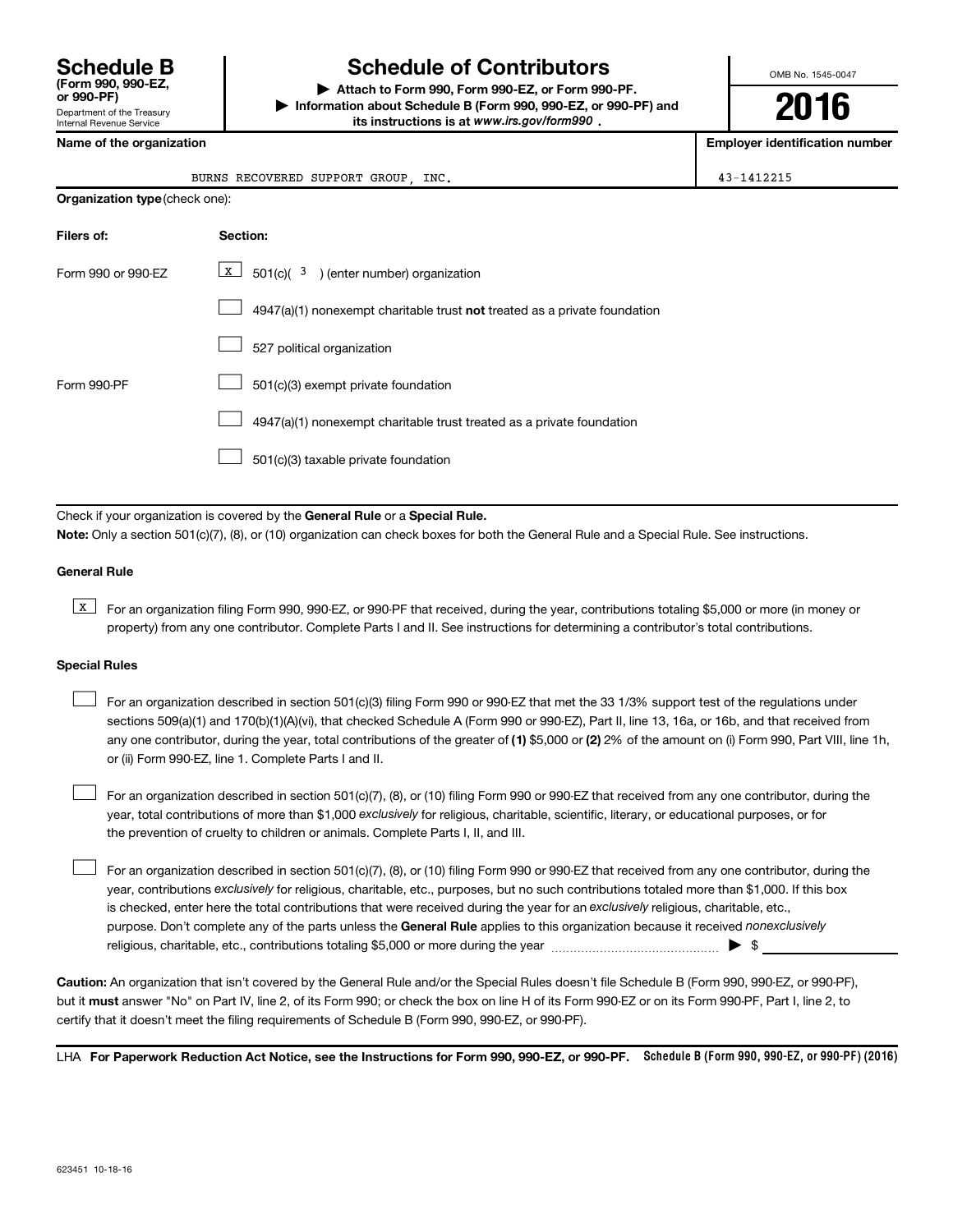### Schedule B (Form 990, 990-EZ, or 990-PF) (2016)

|--|--|

**Name of organization Employer identification number**

BURNS RECOVERED SUPPORT GROUP, INC.

| Part I                  | Contributors (See instructions). Use duplicate copies of Part I if additional space is needed. |                                   |                                                                                                        |  |  |
|-------------------------|------------------------------------------------------------------------------------------------|-----------------------------------|--------------------------------------------------------------------------------------------------------|--|--|
| (a)<br>No.              | (b)<br>Name, address, and ZIP + 4                                                              | (c)<br><b>Total contributions</b> | (d)<br>Type of contribution                                                                            |  |  |
| 1                       | CHILDRENS MERCY HOSPITAL<br>2401 GILLHAM ROAD<br>KANSAS CITY, MO 64108                         | 10,000.<br>\$                     | $\mathbf{x}$<br>Person<br>Payroll<br>Noncash<br>(Complete Part II for<br>noncash contributions.)       |  |  |
| (a)<br>No.              | (b)<br>Name, address, and ZIP + 4                                                              | (c)<br><b>Total contributions</b> | (d)<br>Type of contribution                                                                            |  |  |
| $\overline{\mathbf{2}}$ | EDWARD G & KATHRYN E. MADER FOUNDATION<br>5901 COLLEGE BLVD<br>KANSAS CITY, MO 66211           | 20,000.<br>\$                     | $\mathbf{x}$<br>Person<br>Payroll<br>Noncash<br>(Complete Part II for<br>noncash contributions.)       |  |  |
| (a)<br>No.              | (b)<br>Name, address, and ZIP + 4                                                              | (c)<br><b>Total contributions</b> | (d)<br>Type of contribution                                                                            |  |  |
| 3                       | EMPLOYEES CONTRIBUTION FUND OF BOEING<br>P O BOX 516<br>ST LOUIS, MO 63166                     | 5,000.<br>\$                      | $\mathbf{x}$<br>Person<br>Payroll<br>Noncash<br>(Complete Part II for<br>noncash contributions.)       |  |  |
| (a)<br>No.              | (b)<br>Name, address, and ZIP + 4                                                              | (c)<br><b>Total contributions</b> | (d)<br>Type of contribution                                                                            |  |  |
| 4                       | SARLI FAMILY FOUNDATION<br>P O BOX 219119<br>KANSAS CITY, MO 64121                             | 75,000.<br>\$                     | $\mathbf{X}$<br>Person<br>Payroll<br>Noncash<br>(Complete Part II for<br>noncash contributions.)       |  |  |
| (a)<br>No.              | (b)<br>Name, address, and ZIP + 4                                                              | (c)<br><b>Total contributions</b> | (d)<br>Type of contribution                                                                            |  |  |
| 5                       | SAIGH FOUNDATION<br>7777 BONHOMME<br>ST LOUIS, MO 63105                                        | 5,000.<br>\$                      | $\mathbf X$<br>Person<br>Pavroll<br><b>Noncash</b><br>(Complete Part II for<br>noncash contributions.) |  |  |
| (a)<br>No.              | (b)<br>Name, address, and ZIP + 4                                                              | (c)<br><b>Total contributions</b> | (d)<br>Type of contribution                                                                            |  |  |
| 6                       | SUZANNE FELD ZALK CHARITABLE TRUST<br>150 N MERAMEC<br>CLATYON, MO 63105                       | 5,000.<br>\$                      | $\mathbf X$<br>Person<br>Payroll<br><b>Noncash</b><br>(Complete Part II for<br>noncash contributions.) |  |  |

**Schedule B (Form 990, 990-EZ, or 990-PF) (2016)**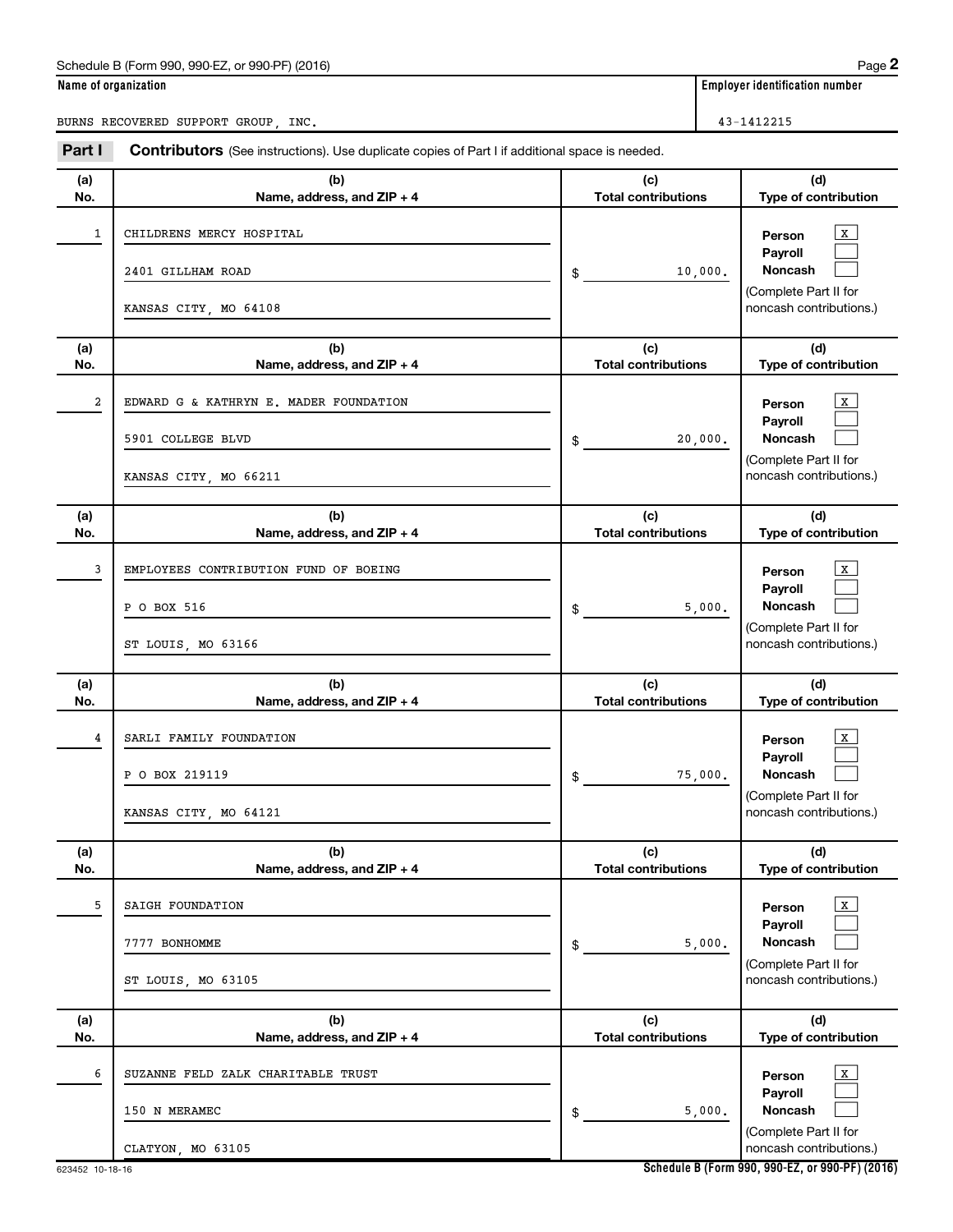### Schedule B (Form 990, 990-EZ, or 990-PF) (2016)

|--|--|

BURNS RECOVERED SUPPORT GROUP, INC.

| Name of organization | <b>Employer identification number</b> |
|----------------------|---------------------------------------|
|                      |                                       |

| Part I     | Contributors (See instructions). Use duplicate copies of Part I if additional space is needed. |                                   |                                                                                         |
|------------|------------------------------------------------------------------------------------------------|-----------------------------------|-----------------------------------------------------------------------------------------|
| (a)<br>No. | (b)<br>Name, address, and ZIP + 4                                                              | (c)<br><b>Total contributions</b> | (d)<br>Type of contribution                                                             |
| 7          | JEFFERSON MEMORIAL COMMUNITY FUND<br>1450 PARKWAY W<br>FESTUS, MO 63028                        | 10,000.<br>\$                     | X<br>Person<br>Payroll<br>Noncash<br>(Complete Part II for<br>noncash contributions.)   |
| (a)<br>No. | (b)<br>Name, address, and ZIP + 4                                                              | (c)<br><b>Total contributions</b> | (d)<br>Type of contribution                                                             |
| 8          | LINDSAY LABKON<br>1321 W ROSCOE ST<br>CHICAGO, IL 60657                                        | 5,000.<br>\$                      | x<br>Person<br>Payroll<br>Noncash<br>(Complete Part II for<br>noncash contributions.)   |
| (a)<br>No. | (b)<br>Name, address, and ZIP + 4                                                              | (c)<br><b>Total contributions</b> | (d)<br>Type of contribution                                                             |
| 9          | ST CHARLES CITY FIREFIGHTERS<br>PO BOX 6103<br>ST CHARLES, MO 63302                            | 6,197.<br>\$                      | x<br>Person<br>Payroll<br>Noncash<br>(Complete Part II for<br>noncash contributions.)   |
| (a)<br>No. | (b)<br>Name, address, and ZIP + 4                                                              | (c)<br><b>Total contributions</b> | (d)<br>Type of contribution                                                             |
| 10         | THE POTT FOUNDATION<br>10 NORTH HANLEY RD<br>CLAYTON, MO 63105                                 | 5,500.<br>\$                      | x<br>Person<br>Payroll<br>Noncash<br>(Complete Part II for<br>noncash contributions.)   |
| (a)<br>No. | (b)<br>Name, address, and ZIP + 4                                                              | (c)<br><b>Total contributions</b> | (d)<br>Type of contribution                                                             |
|            |                                                                                                | \$                                | Person<br>Pavroll<br><b>Noncash</b><br>(Complete Part II for<br>noncash contributions.) |
| (a)<br>No. | (b)<br>Name, address, and ZIP + 4                                                              | (c)<br><b>Total contributions</b> | (d)<br>Type of contribution                                                             |
|            |                                                                                                | \$                                | Person<br>Payroll<br><b>Noncash</b><br>(Complete Part II for<br>noncash contributions.) |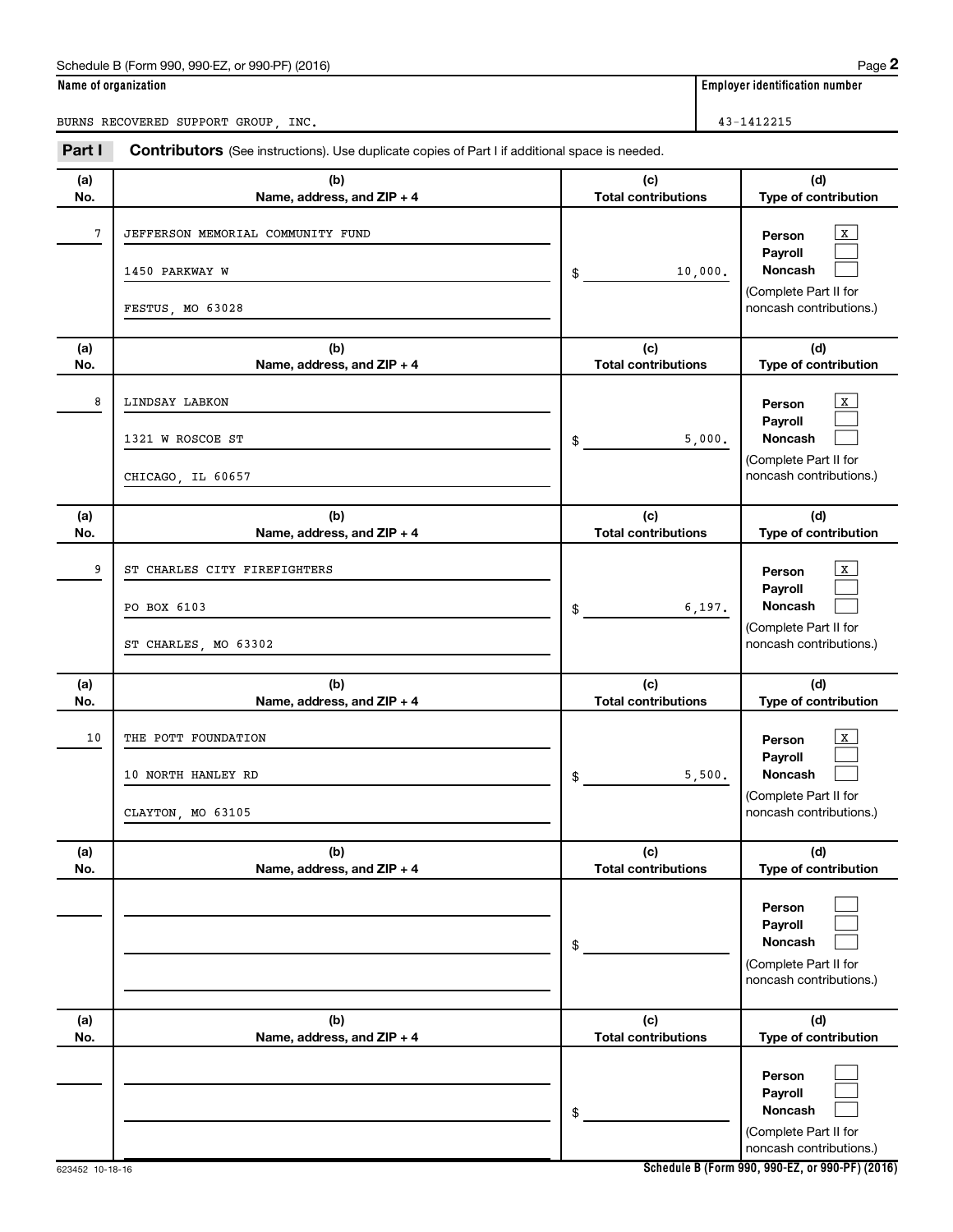| Schedule B (Form 990,<br>) (2016)<br>990-EZ<br>or 990-PF) | Paɑe                               |
|-----------------------------------------------------------|------------------------------------|
| Name of organization                                      | <br>Emplover identification number |

**Name of organization Employer identification number**

BURNS RECOVERED SUPPORT GROUP, INC. 43-1412215

Part II Noncash Property (See instructions). Use duplicate copies of Part II if additional space is needed.

| .                            | <b>abii i i oporty</b> (600 mondonomo <i>j</i> . 600 daphodto oopioo or i dit ii ii ddantomar o |                                                |                      |
|------------------------------|-------------------------------------------------------------------------------------------------|------------------------------------------------|----------------------|
| (a)<br>No.<br>from<br>Part I | (b)<br>Description of noncash property given                                                    | (c)<br>FMV (or estimate)<br>(See instructions) | (d)<br>Date received |
|                              |                                                                                                 |                                                |                      |
|                              |                                                                                                 |                                                |                      |
|                              |                                                                                                 | \$                                             |                      |
| (a)<br>No.<br>from<br>Part I | (b)<br>Description of noncash property given                                                    | (c)<br>FMV (or estimate)<br>(See instructions) | (d)<br>Date received |
|                              |                                                                                                 |                                                |                      |
|                              |                                                                                                 |                                                |                      |
|                              |                                                                                                 | \$                                             |                      |
| (a)                          |                                                                                                 |                                                |                      |
| No.<br>from<br>Part I        | (b)<br>Description of noncash property given                                                    | (c)<br>FMV (or estimate)<br>(See instructions) | (d)<br>Date received |
|                              |                                                                                                 |                                                |                      |
|                              |                                                                                                 |                                                |                      |
|                              |                                                                                                 | $\frac{1}{2}$                                  |                      |
| (a)<br>No.<br>from<br>Part I | (b)<br>Description of noncash property given                                                    | (c)<br>FMV (or estimate)<br>(See instructions) | (d)<br>Date received |
|                              |                                                                                                 |                                                |                      |
|                              |                                                                                                 |                                                |                      |
|                              |                                                                                                 | $\frac{1}{2}$                                  |                      |
|                              |                                                                                                 |                                                |                      |
| (a)<br>No.<br>from<br>Part I | (b)<br>Description of noncash property given                                                    | (c)<br>FMV (or estimate)<br>(See instructions) | (d)<br>Date received |
|                              |                                                                                                 |                                                |                      |
|                              |                                                                                                 |                                                |                      |
|                              |                                                                                                 | \$                                             |                      |
| (a)                          |                                                                                                 |                                                |                      |
| No.                          | (b)                                                                                             | (c)<br>FMV (or estimate)                       | (d)                  |
| from<br>Part I               | Description of noncash property given                                                           | (See instructions)                             | Date received        |
|                              |                                                                                                 |                                                |                      |
|                              |                                                                                                 |                                                |                      |
|                              |                                                                                                 | \$                                             |                      |

**3**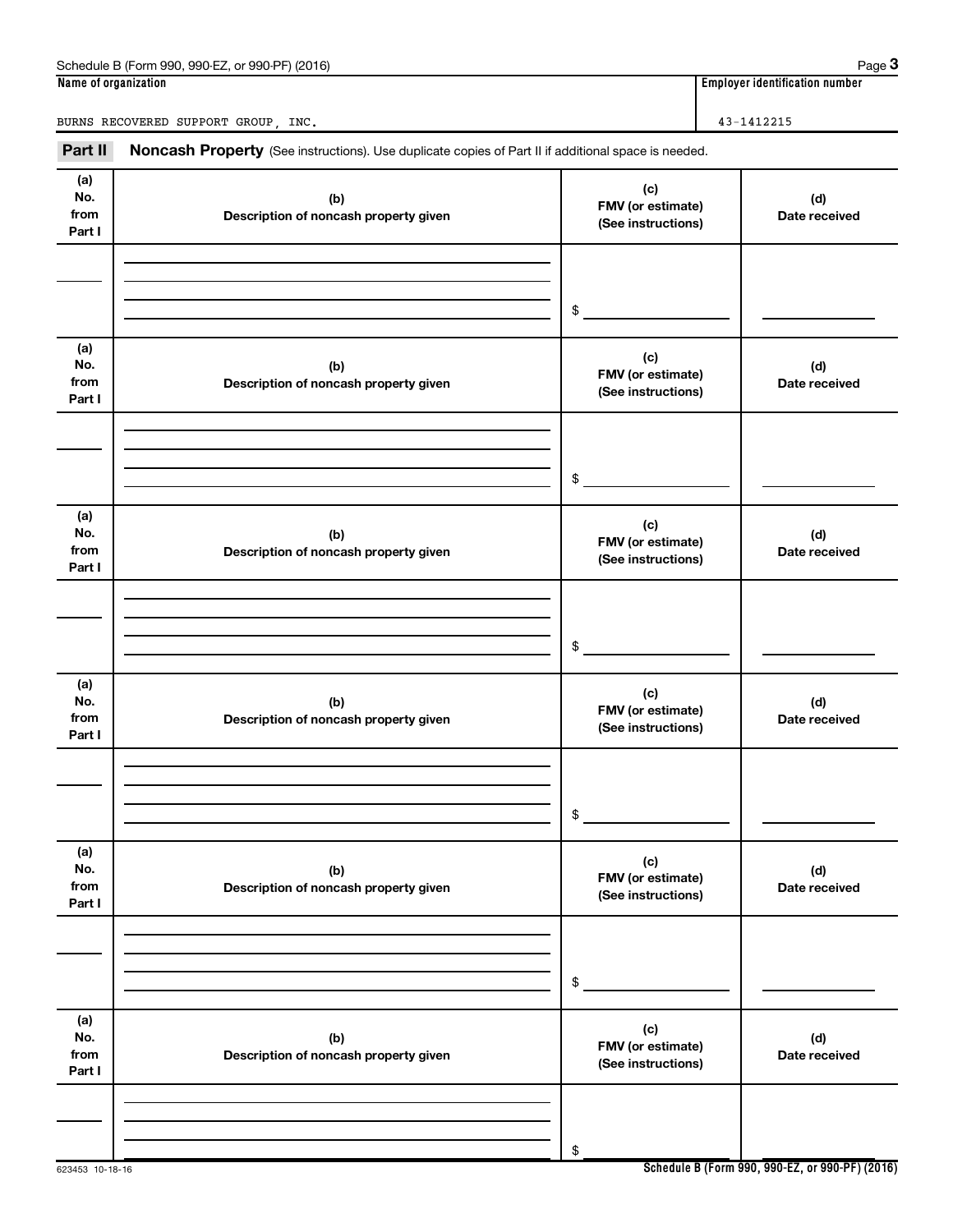| Name of organization      |                                                                                                                                                                                                                             |                                          | <b>Employer identification number</b>                                                                                                                 |  |  |  |  |
|---------------------------|-----------------------------------------------------------------------------------------------------------------------------------------------------------------------------------------------------------------------------|------------------------------------------|-------------------------------------------------------------------------------------------------------------------------------------------------------|--|--|--|--|
|                           | BURNS RECOVERED SUPPORT GROUP, INC.                                                                                                                                                                                         |                                          | 43-1412215                                                                                                                                            |  |  |  |  |
| Part III                  | the year from any one contributor. Complete columns (a) through (e) and the following line entry. For organizations                                                                                                         |                                          | Exclusively religious, charitable, etc., contributions to organizations described in section 501(c)(7), (8), or (10) that total more than \$1,000 for |  |  |  |  |
|                           | completing Part III, enter the total of exclusively religious, charitable, etc., contributions of \$1,000 or less for the year. (Enter this info. once.)<br>Use duplicate copies of Part III if additional space is needed. |                                          |                                                                                                                                                       |  |  |  |  |
| (a) No.                   |                                                                                                                                                                                                                             |                                          |                                                                                                                                                       |  |  |  |  |
| from<br>Part I            | (b) Purpose of gift                                                                                                                                                                                                         | (c) Use of gift                          | (d) Description of how gift is held                                                                                                                   |  |  |  |  |
|                           |                                                                                                                                                                                                                             |                                          |                                                                                                                                                       |  |  |  |  |
|                           |                                                                                                                                                                                                                             |                                          |                                                                                                                                                       |  |  |  |  |
|                           |                                                                                                                                                                                                                             |                                          |                                                                                                                                                       |  |  |  |  |
|                           |                                                                                                                                                                                                                             | (e) Transfer of gift                     |                                                                                                                                                       |  |  |  |  |
|                           |                                                                                                                                                                                                                             |                                          |                                                                                                                                                       |  |  |  |  |
|                           | Transferee's name, address, and $ZIP + 4$                                                                                                                                                                                   |                                          | Relationship of transferor to transferee                                                                                                              |  |  |  |  |
|                           |                                                                                                                                                                                                                             |                                          |                                                                                                                                                       |  |  |  |  |
|                           |                                                                                                                                                                                                                             |                                          |                                                                                                                                                       |  |  |  |  |
|                           |                                                                                                                                                                                                                             |                                          |                                                                                                                                                       |  |  |  |  |
| (a) No.<br>from           | (b) Purpose of gift                                                                                                                                                                                                         | (c) Use of gift                          | (d) Description of how gift is held                                                                                                                   |  |  |  |  |
| Part I                    |                                                                                                                                                                                                                             |                                          |                                                                                                                                                       |  |  |  |  |
|                           |                                                                                                                                                                                                                             |                                          |                                                                                                                                                       |  |  |  |  |
|                           |                                                                                                                                                                                                                             |                                          |                                                                                                                                                       |  |  |  |  |
|                           |                                                                                                                                                                                                                             |                                          |                                                                                                                                                       |  |  |  |  |
|                           | (e) Transfer of gift                                                                                                                                                                                                        |                                          |                                                                                                                                                       |  |  |  |  |
|                           | Transferee's name, address, and ZIP + 4                                                                                                                                                                                     | Relationship of transferor to transferee |                                                                                                                                                       |  |  |  |  |
|                           |                                                                                                                                                                                                                             |                                          |                                                                                                                                                       |  |  |  |  |
|                           |                                                                                                                                                                                                                             |                                          |                                                                                                                                                       |  |  |  |  |
|                           |                                                                                                                                                                                                                             |                                          |                                                                                                                                                       |  |  |  |  |
| (a) No.                   |                                                                                                                                                                                                                             |                                          |                                                                                                                                                       |  |  |  |  |
| from<br>Part I            | (b) Purpose of gift                                                                                                                                                                                                         | (c) Use of gift                          | (d) Description of how gift is held                                                                                                                   |  |  |  |  |
|                           |                                                                                                                                                                                                                             |                                          |                                                                                                                                                       |  |  |  |  |
|                           |                                                                                                                                                                                                                             |                                          |                                                                                                                                                       |  |  |  |  |
|                           |                                                                                                                                                                                                                             |                                          |                                                                                                                                                       |  |  |  |  |
|                           |                                                                                                                                                                                                                             | (e) Transfer of gift                     |                                                                                                                                                       |  |  |  |  |
|                           |                                                                                                                                                                                                                             |                                          |                                                                                                                                                       |  |  |  |  |
|                           | Transferee's name, address, and ZIP + 4                                                                                                                                                                                     |                                          | Relationship of transferor to transferee                                                                                                              |  |  |  |  |
|                           |                                                                                                                                                                                                                             |                                          |                                                                                                                                                       |  |  |  |  |
|                           |                                                                                                                                                                                                                             |                                          |                                                                                                                                                       |  |  |  |  |
|                           |                                                                                                                                                                                                                             |                                          |                                                                                                                                                       |  |  |  |  |
| (a) No.<br>from<br>Part I | (b) Purpose of gift                                                                                                                                                                                                         | (c) Use of gift                          | (d) Description of how gift is held                                                                                                                   |  |  |  |  |
|                           |                                                                                                                                                                                                                             |                                          |                                                                                                                                                       |  |  |  |  |
|                           |                                                                                                                                                                                                                             |                                          |                                                                                                                                                       |  |  |  |  |
|                           |                                                                                                                                                                                                                             |                                          |                                                                                                                                                       |  |  |  |  |
|                           |                                                                                                                                                                                                                             |                                          |                                                                                                                                                       |  |  |  |  |
|                           | (e) Transfer of gift                                                                                                                                                                                                        |                                          |                                                                                                                                                       |  |  |  |  |
|                           | Transferee's name, address, and ZIP + 4                                                                                                                                                                                     |                                          | Relationship of transferor to transferee                                                                                                              |  |  |  |  |
|                           |                                                                                                                                                                                                                             |                                          |                                                                                                                                                       |  |  |  |  |
|                           |                                                                                                                                                                                                                             |                                          |                                                                                                                                                       |  |  |  |  |
|                           |                                                                                                                                                                                                                             |                                          |                                                                                                                                                       |  |  |  |  |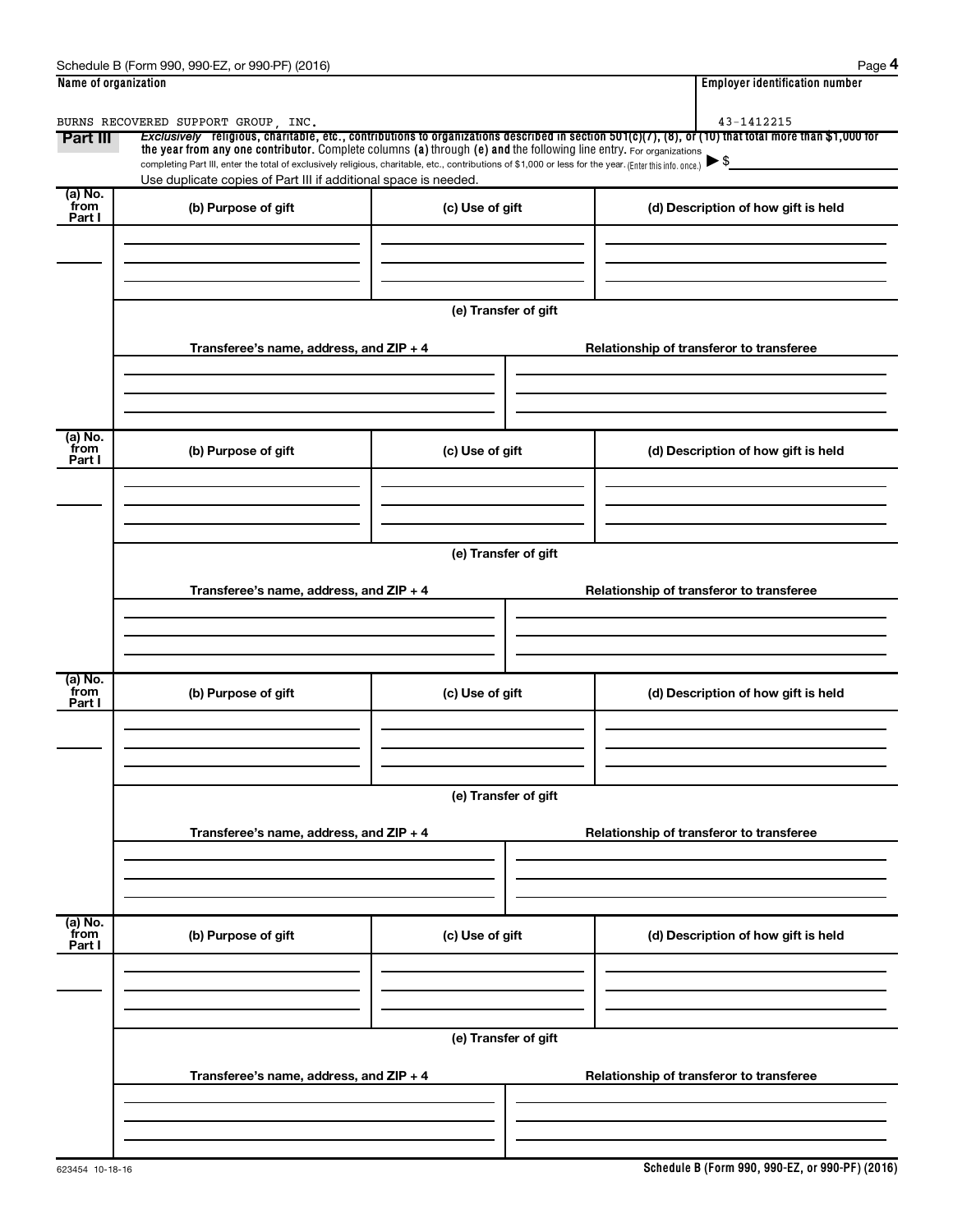|         |                                                                                                                                                                          |                                                                                                                                                                                                                                                                                                                                                                   |  |                                                                                                                                                                                                                                                                                                                                                                                                                                               |  |                          | OMB No. 1545-0047                     |
|---------|--------------------------------------------------------------------------------------------------------------------------------------------------------------------------|-------------------------------------------------------------------------------------------------------------------------------------------------------------------------------------------------------------------------------------------------------------------------------------------------------------------------------------------------------------------|--|-----------------------------------------------------------------------------------------------------------------------------------------------------------------------------------------------------------------------------------------------------------------------------------------------------------------------------------------------------------------------------------------------------------------------------------------------|--|--------------------------|---------------------------------------|
|         | <b>Supplemental Financial Statements</b><br><b>SCHEDULE D</b><br>Complete if the organization answered "Yes" on Form 990,<br>(Form 990)                                  |                                                                                                                                                                                                                                                                                                                                                                   |  |                                                                                                                                                                                                                                                                                                                                                                                                                                               |  |                          |                                       |
|         |                                                                                                                                                                          | Part IV, line 6, 7, 8, 9, 10, 11a, 11b, 11c, 11d, 11e, 11f, 12a, or 12b.                                                                                                                                                                                                                                                                                          |  |                                                                                                                                                                                                                                                                                                                                                                                                                                               |  |                          |                                       |
|         | Attach to Form 990.<br>Department of the Treasury<br>Information about Schedule D (Form 990) and its instructions is at www.irs.gov/form990.<br>Internal Revenue Service |                                                                                                                                                                                                                                                                                                                                                                   |  |                                                                                                                                                                                                                                                                                                                                                                                                                                               |  |                          | Open to Public<br><b>Inspection</b>   |
|         | Name of the organization                                                                                                                                                 |                                                                                                                                                                                                                                                                                                                                                                   |  |                                                                                                                                                                                                                                                                                                                                                                                                                                               |  |                          | <b>Employer identification number</b> |
|         |                                                                                                                                                                          | BURNS RECOVERED SUPPORT GROUP INC.                                                                                                                                                                                                                                                                                                                                |  |                                                                                                                                                                                                                                                                                                                                                                                                                                               |  |                          | 43-1412215                            |
| Part I  |                                                                                                                                                                          | Organizations Maintaining Donor Advised Funds or Other Similar Funds or Accounts. Complete if the                                                                                                                                                                                                                                                                 |  |                                                                                                                                                                                                                                                                                                                                                                                                                                               |  |                          |                                       |
|         |                                                                                                                                                                          | organization answered "Yes" on Form 990, Part IV, line 6.                                                                                                                                                                                                                                                                                                         |  |                                                                                                                                                                                                                                                                                                                                                                                                                                               |  |                          |                                       |
|         |                                                                                                                                                                          |                                                                                                                                                                                                                                                                                                                                                                   |  | (a) Donor advised funds                                                                                                                                                                                                                                                                                                                                                                                                                       |  |                          | (b) Funds and other accounts          |
| 1.      |                                                                                                                                                                          |                                                                                                                                                                                                                                                                                                                                                                   |  |                                                                                                                                                                                                                                                                                                                                                                                                                                               |  |                          |                                       |
| 2       |                                                                                                                                                                          | Aggregate value of contributions to (during year)                                                                                                                                                                                                                                                                                                                 |  |                                                                                                                                                                                                                                                                                                                                                                                                                                               |  |                          |                                       |
| З       |                                                                                                                                                                          | Aggregate value of grants from (during year)                                                                                                                                                                                                                                                                                                                      |  |                                                                                                                                                                                                                                                                                                                                                                                                                                               |  |                          |                                       |
| 4<br>5  |                                                                                                                                                                          | Did the organization inform all donors and donor advisors in writing that the assets held in donor advised funds                                                                                                                                                                                                                                                  |  |                                                                                                                                                                                                                                                                                                                                                                                                                                               |  |                          |                                       |
|         |                                                                                                                                                                          |                                                                                                                                                                                                                                                                                                                                                                   |  |                                                                                                                                                                                                                                                                                                                                                                                                                                               |  |                          | Yes<br><b>No</b>                      |
| 6       |                                                                                                                                                                          | Did the organization inform all grantees, donors, and donor advisors in writing that grant funds can be used only                                                                                                                                                                                                                                                 |  |                                                                                                                                                                                                                                                                                                                                                                                                                                               |  |                          |                                       |
|         |                                                                                                                                                                          | for charitable purposes and not for the benefit of the donor or donor advisor, or for any other purpose conferring                                                                                                                                                                                                                                                |  |                                                                                                                                                                                                                                                                                                                                                                                                                                               |  |                          |                                       |
|         | impermissible private benefit?                                                                                                                                           |                                                                                                                                                                                                                                                                                                                                                                   |  |                                                                                                                                                                                                                                                                                                                                                                                                                                               |  |                          | Yes<br>No                             |
| Part II |                                                                                                                                                                          | Conservation Easements. Complete if the organization answered "Yes" on Form 990, Part IV, line 7.                                                                                                                                                                                                                                                                 |  |                                                                                                                                                                                                                                                                                                                                                                                                                                               |  |                          |                                       |
| 1.      |                                                                                                                                                                          | Purpose(s) of conservation easements held by the organization (check all that apply).                                                                                                                                                                                                                                                                             |  |                                                                                                                                                                                                                                                                                                                                                                                                                                               |  |                          |                                       |
|         |                                                                                                                                                                          | Preservation of land for public use (e.g., recreation or education)                                                                                                                                                                                                                                                                                               |  | Preservation of a historically important land area                                                                                                                                                                                                                                                                                                                                                                                            |  |                          |                                       |
|         |                                                                                                                                                                          | Protection of natural habitat                                                                                                                                                                                                                                                                                                                                     |  | Preservation of a certified historic structure                                                                                                                                                                                                                                                                                                                                                                                                |  |                          |                                       |
|         |                                                                                                                                                                          | Preservation of open space                                                                                                                                                                                                                                                                                                                                        |  |                                                                                                                                                                                                                                                                                                                                                                                                                                               |  |                          |                                       |
| 2       |                                                                                                                                                                          | Complete lines 2a through 2d if the organization held a qualified conservation contribution in the form of a conservation easement on the last                                                                                                                                                                                                                    |  |                                                                                                                                                                                                                                                                                                                                                                                                                                               |  |                          |                                       |
|         | day of the tax year.                                                                                                                                                     |                                                                                                                                                                                                                                                                                                                                                                   |  |                                                                                                                                                                                                                                                                                                                                                                                                                                               |  |                          | Held at the End of the Tax Year       |
| а       |                                                                                                                                                                          |                                                                                                                                                                                                                                                                                                                                                                   |  |                                                                                                                                                                                                                                                                                                                                                                                                                                               |  | 2a                       |                                       |
| b       |                                                                                                                                                                          | Total acreage restricted by conservation easements                                                                                                                                                                                                                                                                                                                |  |                                                                                                                                                                                                                                                                                                                                                                                                                                               |  | 2b                       |                                       |
| с       |                                                                                                                                                                          | Number of conservation easements included in (c) acquired after 8/17/06, and not on a historic structure                                                                                                                                                                                                                                                          |  |                                                                                                                                                                                                                                                                                                                                                                                                                                               |  | 2c                       |                                       |
| d       |                                                                                                                                                                          |                                                                                                                                                                                                                                                                                                                                                                   |  |                                                                                                                                                                                                                                                                                                                                                                                                                                               |  | 2d                       |                                       |
| 3       |                                                                                                                                                                          | listed in the National Register [111] Marshall Register [11] Marshall Register [11] Marshall Register [11] Marshall Register [11] Marshall Register [11] Marshall Register [11] Marshall Register [11] Marshall Register [11]<br>Number of conservation easements modified, transferred, released, extinguished, or terminated by the organization during the tax |  |                                                                                                                                                                                                                                                                                                                                                                                                                                               |  |                          |                                       |
|         | $year \blacktriangleright$                                                                                                                                               |                                                                                                                                                                                                                                                                                                                                                                   |  |                                                                                                                                                                                                                                                                                                                                                                                                                                               |  |                          |                                       |
| 4       |                                                                                                                                                                          | Number of states where property subject to conservation easement is located >                                                                                                                                                                                                                                                                                     |  |                                                                                                                                                                                                                                                                                                                                                                                                                                               |  |                          |                                       |
| 5       |                                                                                                                                                                          | Does the organization have a written policy regarding the periodic monitoring, inspection, handling of                                                                                                                                                                                                                                                            |  |                                                                                                                                                                                                                                                                                                                                                                                                                                               |  |                          |                                       |
|         |                                                                                                                                                                          | violations, and enforcement of the conservation easements it holds?                                                                                                                                                                                                                                                                                               |  |                                                                                                                                                                                                                                                                                                                                                                                                                                               |  |                          | <b>No</b><br>Yes                      |
| 6       |                                                                                                                                                                          | Staff and volunteer hours devoted to monitoring, inspecting, handling of violations, and enforcing conservation easements during the year                                                                                                                                                                                                                         |  |                                                                                                                                                                                                                                                                                                                                                                                                                                               |  |                          |                                       |
|         |                                                                                                                                                                          |                                                                                                                                                                                                                                                                                                                                                                   |  |                                                                                                                                                                                                                                                                                                                                                                                                                                               |  |                          |                                       |
| 7       |                                                                                                                                                                          | Amount of expenses incurred in monitoring, inspecting, handling of violations, and enforcing conservation easements during the year                                                                                                                                                                                                                               |  |                                                                                                                                                                                                                                                                                                                                                                                                                                               |  |                          |                                       |
|         | $\blacktriangleright$ \$                                                                                                                                                 |                                                                                                                                                                                                                                                                                                                                                                   |  |                                                                                                                                                                                                                                                                                                                                                                                                                                               |  |                          |                                       |
| 8       |                                                                                                                                                                          | Does each conservation easement reported on line 2(d) above satisfy the requirements of section 170(h)(4)(B)(i)                                                                                                                                                                                                                                                   |  |                                                                                                                                                                                                                                                                                                                                                                                                                                               |  |                          |                                       |
|         |                                                                                                                                                                          |                                                                                                                                                                                                                                                                                                                                                                   |  |                                                                                                                                                                                                                                                                                                                                                                                                                                               |  |                          | Yes<br><b>No</b>                      |
| 9       |                                                                                                                                                                          | In Part XIII, describe how the organization reports conservation easements in its revenue and expense statement, and balance sheet, and                                                                                                                                                                                                                           |  |                                                                                                                                                                                                                                                                                                                                                                                                                                               |  |                          |                                       |
|         | conservation easements.                                                                                                                                                  | include, if applicable, the text of the footnote to the organization's financial statements that describes the organization's accounting for                                                                                                                                                                                                                      |  |                                                                                                                                                                                                                                                                                                                                                                                                                                               |  |                          |                                       |
|         | Part III                                                                                                                                                                 | Organizations Maintaining Collections of Art, Historical Treasures, or Other Similar Assets.                                                                                                                                                                                                                                                                      |  |                                                                                                                                                                                                                                                                                                                                                                                                                                               |  |                          |                                       |
|         |                                                                                                                                                                          | Complete if the organization answered "Yes" on Form 990, Part IV, line 8.                                                                                                                                                                                                                                                                                         |  |                                                                                                                                                                                                                                                                                                                                                                                                                                               |  |                          |                                       |
|         |                                                                                                                                                                          | 1a If the organization elected, as permitted under SFAS 116 (ASC 958), not to report in its revenue statement and balance sheet works of art,                                                                                                                                                                                                                     |  |                                                                                                                                                                                                                                                                                                                                                                                                                                               |  |                          |                                       |
|         |                                                                                                                                                                          | historical treasures, or other similar assets held for public exhibition, education, or research in furtherance of public service, provide, in Part XIII,                                                                                                                                                                                                         |  |                                                                                                                                                                                                                                                                                                                                                                                                                                               |  |                          |                                       |
|         |                                                                                                                                                                          | the text of the footnote to its financial statements that describes these items.                                                                                                                                                                                                                                                                                  |  |                                                                                                                                                                                                                                                                                                                                                                                                                                               |  |                          |                                       |
| b       |                                                                                                                                                                          | If the organization elected, as permitted under SFAS 116 (ASC 958), to report in its revenue statement and balance sheet works of art, historical                                                                                                                                                                                                                 |  |                                                                                                                                                                                                                                                                                                                                                                                                                                               |  |                          |                                       |
|         |                                                                                                                                                                          | treasures, or other similar assets held for public exhibition, education, or research in furtherance of public service, provide the following amounts                                                                                                                                                                                                             |  |                                                                                                                                                                                                                                                                                                                                                                                                                                               |  |                          |                                       |
|         | relating to these items:                                                                                                                                                 |                                                                                                                                                                                                                                                                                                                                                                   |  |                                                                                                                                                                                                                                                                                                                                                                                                                                               |  |                          |                                       |
|         |                                                                                                                                                                          |                                                                                                                                                                                                                                                                                                                                                                   |  |                                                                                                                                                                                                                                                                                                                                                                                                                                               |  |                          |                                       |
|         |                                                                                                                                                                          | (ii) Assets included in Form 990, Part X                                                                                                                                                                                                                                                                                                                          |  | $\begin{minipage}{0.5\textwidth} \begin{tabular}{ l l l } \hline & \multicolumn{1}{ l l } \hline & \multicolumn{1}{ l } \multicolumn{1}{ l } \hline \multicolumn{1}{ l } \multicolumn{1}{ l } \multicolumn{1}{ l } \multicolumn{1}{ l } \multicolumn{1}{ l } \multicolumn{1}{ l } \multicolumn{1}{ l } \multicolumn{1}{ l } \multicolumn{1}{ l } \multicolumn{1}{ l } \multicolumn{1}{ l } \multicolumn{1}{ l } \multicolumn{1}{ l } \multic$ |  | $\blacktriangleright$ s  |                                       |
| 2       |                                                                                                                                                                          | If the organization received or held works of art, historical treasures, or other similar assets for financial gain, provide                                                                                                                                                                                                                                      |  |                                                                                                                                                                                                                                                                                                                                                                                                                                               |  |                          |                                       |
|         |                                                                                                                                                                          | the following amounts required to be reported under SFAS 116 (ASC 958) relating to these items:                                                                                                                                                                                                                                                                   |  |                                                                                                                                                                                                                                                                                                                                                                                                                                               |  |                          |                                       |
| а       |                                                                                                                                                                          |                                                                                                                                                                                                                                                                                                                                                                   |  |                                                                                                                                                                                                                                                                                                                                                                                                                                               |  | $\blacktriangleright$ \$ |                                       |

| Assets included in Form 990, Part X                                        |                            |
|----------------------------------------------------------------------------|----------------------------|
| LHA For Paperwork Reduction Act Notice, see the Instructions for Form 990. | Schedule D (Form 990) 2016 |

632051 08-29-16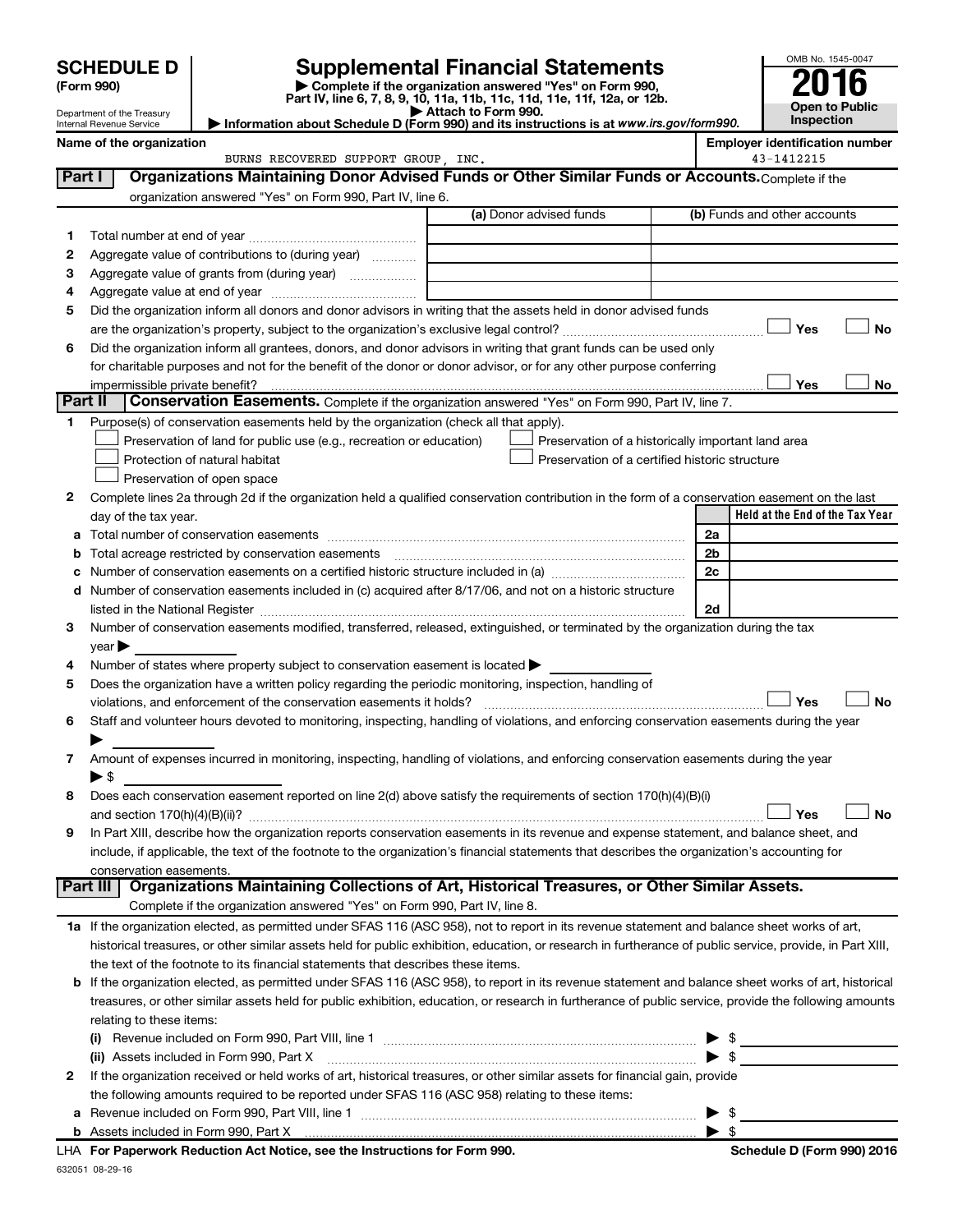|        | Schedule D (Form 990) 2016                                                                                                                                                                                                     | BURNS RECOVERED SUPPORT GROUP, INC.     |                |                                                                                                                                                                                                                               |                                                   | 43-1412215 |                | Page 2    |
|--------|--------------------------------------------------------------------------------------------------------------------------------------------------------------------------------------------------------------------------------|-----------------------------------------|----------------|-------------------------------------------------------------------------------------------------------------------------------------------------------------------------------------------------------------------------------|---------------------------------------------------|------------|----------------|-----------|
|        | Part III<br><b>Organizations Maintaining Collections of Art, Historical Treasures, or Other Similar Assets</b> <i>continued</i> )                                                                                              |                                         |                |                                                                                                                                                                                                                               |                                                   |            |                |           |
| з      | Using the organization's acquisition, accession, and other records, check any of the following that are a significant use of its collection items                                                                              |                                         |                |                                                                                                                                                                                                                               |                                                   |            |                |           |
|        | (check all that apply):                                                                                                                                                                                                        |                                         |                |                                                                                                                                                                                                                               |                                                   |            |                |           |
| a      | Public exhibition                                                                                                                                                                                                              | d                                       |                | Loan or exchange programs                                                                                                                                                                                                     |                                                   |            |                |           |
| b      | Scholarly research                                                                                                                                                                                                             | е                                       |                | Other and the contract of the contract of the contract of the contract of the contract of the contract of the contract of the contract of the contract of the contract of the contract of the contract of the contract of the |                                                   |            |                |           |
| c      | Preservation for future generations                                                                                                                                                                                            |                                         |                |                                                                                                                                                                                                                               |                                                   |            |                |           |
| 4      | Provide a description of the organization's collections and explain how they further the organization's exempt purpose in Part XIII.                                                                                           |                                         |                |                                                                                                                                                                                                                               |                                                   |            |                |           |
| 5      | During the year, did the organization solicit or receive donations of art, historical treasures, or other similar assets                                                                                                       |                                         |                |                                                                                                                                                                                                                               |                                                   |            |                |           |
|        |                                                                                                                                                                                                                                |                                         |                |                                                                                                                                                                                                                               |                                                   |            | Yes            | No        |
|        | <b>Part IV</b><br>Escrow and Custodial Arrangements. Complete if the organization answered "Yes" on Form 990, Part IV, line 9, or                                                                                              |                                         |                |                                                                                                                                                                                                                               |                                                   |            |                |           |
|        | reported an amount on Form 990, Part X, line 21.                                                                                                                                                                               |                                         |                |                                                                                                                                                                                                                               |                                                   |            |                |           |
|        | 1a Is the organization an agent, trustee, custodian or other intermediary for contributions or other assets not included                                                                                                       |                                         |                |                                                                                                                                                                                                                               |                                                   |            |                |           |
|        |                                                                                                                                                                                                                                |                                         |                |                                                                                                                                                                                                                               |                                                   |            | Yes            | <b>No</b> |
|        | <b>b</b> If "Yes," explain the arrangement in Part XIII and complete the following table:                                                                                                                                      |                                         |                |                                                                                                                                                                                                                               |                                                   |            |                |           |
|        |                                                                                                                                                                                                                                |                                         |                |                                                                                                                                                                                                                               |                                                   |            | Amount         |           |
| С      | Beginning balance measurements and the contract of the contract of the contract of the contract of the contract of the contract of the contract of the contract of the contract of the contract of the contract of the contrac |                                         |                |                                                                                                                                                                                                                               | 1c                                                |            |                |           |
|        | Additions during the year manufactured and an account of the state of the state of the state of the state of the state of the state of the state of the state of the state of the state of the state of the state of the state |                                         |                |                                                                                                                                                                                                                               | 1d                                                |            |                |           |
|        | Distributions during the year manufactured and an account of the year manufactured and the year manufactured and the year manufactured and the year manufactured and the year manufactured and the year manufactured and the y |                                         |                |                                                                                                                                                                                                                               | 1e                                                |            |                |           |
|        |                                                                                                                                                                                                                                |                                         |                |                                                                                                                                                                                                                               | 1f                                                |            |                |           |
|        | 2a Did the organization include an amount on Form 990, Part X, line 21, for escrow or custodial account liability?                                                                                                             |                                         |                |                                                                                                                                                                                                                               |                                                   |            | Yes            | No        |
|        | <b>b</b> If "Yes," explain the arrangement in Part XIII. Check here if the explanation has been provided on Part XIII                                                                                                          |                                         |                |                                                                                                                                                                                                                               |                                                   |            |                |           |
| Part V | Endowment Funds. Complete if the organization answered "Yes" on Form 990, Part IV, line 10.                                                                                                                                    |                                         |                |                                                                                                                                                                                                                               |                                                   |            |                |           |
|        |                                                                                                                                                                                                                                | (a) Current year                        | (b) Prior year | (c) Two years back                                                                                                                                                                                                            | $(d)$ Three years back $\mid$ (e) Four years back |            |                |           |
| ٦а     | Beginning of year balance                                                                                                                                                                                                      |                                         |                |                                                                                                                                                                                                                               |                                                   |            |                |           |
|        |                                                                                                                                                                                                                                |                                         |                |                                                                                                                                                                                                                               |                                                   |            |                |           |
|        | Net investment earnings, gains, and losses                                                                                                                                                                                     |                                         |                |                                                                                                                                                                                                                               |                                                   |            |                |           |
|        |                                                                                                                                                                                                                                |                                         |                |                                                                                                                                                                                                                               |                                                   |            |                |           |
|        | e Other expenditures for facilities                                                                                                                                                                                            |                                         |                |                                                                                                                                                                                                                               |                                                   |            |                |           |
|        | and programs                                                                                                                                                                                                                   |                                         |                |                                                                                                                                                                                                                               |                                                   |            |                |           |
|        |                                                                                                                                                                                                                                |                                         |                |                                                                                                                                                                                                                               |                                                   |            |                |           |
| g      | End of year balance                                                                                                                                                                                                            |                                         |                |                                                                                                                                                                                                                               |                                                   |            |                |           |
| 2      | Provide the estimated percentage of the current year end balance (line 1g, column (a)) held as:                                                                                                                                |                                         |                |                                                                                                                                                                                                                               |                                                   |            |                |           |
|        | Board designated or quasi-endowment >                                                                                                                                                                                          |                                         | ℅              |                                                                                                                                                                                                                               |                                                   |            |                |           |
| b      | Permanent endowment                                                                                                                                                                                                            | %                                       |                |                                                                                                                                                                                                                               |                                                   |            |                |           |
| c      | Temporarily restricted endowment                                                                                                                                                                                               | ℅                                       |                |                                                                                                                                                                                                                               |                                                   |            |                |           |
|        | The percentages on lines 2a, 2b, and 2c should equal 100%.                                                                                                                                                                     |                                         |                |                                                                                                                                                                                                                               |                                                   |            |                |           |
|        | 3a Are there endowment funds not in the possession of the organization that are held and administered for the organization                                                                                                     |                                         |                |                                                                                                                                                                                                                               |                                                   |            |                |           |
|        | by:                                                                                                                                                                                                                            |                                         |                |                                                                                                                                                                                                                               |                                                   |            |                | Yes<br>No |
|        | (i)                                                                                                                                                                                                                            |                                         |                |                                                                                                                                                                                                                               |                                                   |            | 3a(i)          |           |
|        |                                                                                                                                                                                                                                |                                         |                |                                                                                                                                                                                                                               |                                                   |            | 3a(ii)         |           |
|        |                                                                                                                                                                                                                                |                                         |                |                                                                                                                                                                                                                               |                                                   |            | 3b             |           |
| 4      | Describe in Part XIII the intended uses of the organization's endowment funds.                                                                                                                                                 |                                         |                |                                                                                                                                                                                                                               |                                                   |            |                |           |
|        | Land, Buildings, and Equipment.<br><b>Part VI</b>                                                                                                                                                                              |                                         |                |                                                                                                                                                                                                                               |                                                   |            |                |           |
|        | Complete if the organization answered "Yes" on Form 990, Part IV, line 11a. See Form 990, Part X, line 10.                                                                                                                     |                                         |                |                                                                                                                                                                                                                               |                                                   |            |                |           |
|        | Description of property                                                                                                                                                                                                        | (a) Cost or other<br>basis (investment) |                | (b) Cost or other<br>basis (other)                                                                                                                                                                                            | (c) Accumulated<br>depreciation                   |            | (d) Book value |           |
|        |                                                                                                                                                                                                                                |                                         |                |                                                                                                                                                                                                                               |                                                   |            |                |           |
| b      |                                                                                                                                                                                                                                |                                         |                |                                                                                                                                                                                                                               |                                                   |            |                |           |
|        |                                                                                                                                                                                                                                |                                         |                |                                                                                                                                                                                                                               |                                                   |            |                |           |
|        |                                                                                                                                                                                                                                |                                         |                | 52,054.                                                                                                                                                                                                                       | 46,176.                                           |            |                | 5,878.    |
|        |                                                                                                                                                                                                                                |                                         |                |                                                                                                                                                                                                                               |                                                   |            |                |           |
|        | Total. Add lines 1a through 1e. (Column (d) must equal Form 990, Part X, column (B), line 10c.)                                                                                                                                |                                         |                |                                                                                                                                                                                                                               |                                                   |            |                | 5,878.    |

**Schedule D (Form 990) 2016**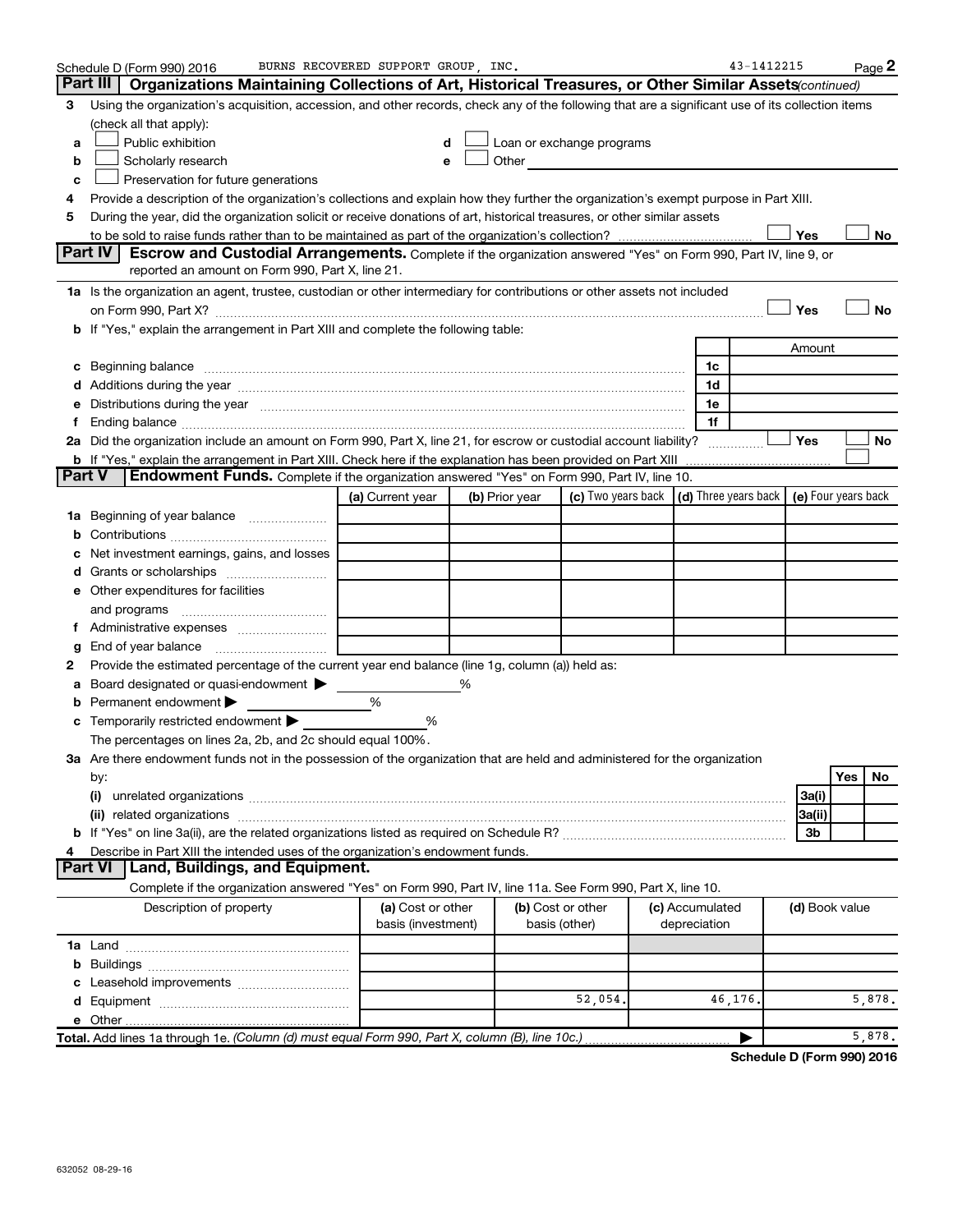### (a) Description of security or category (including name of security)  $\vert$  (b) Book value  $\vert$  (c) **Total.** (Col. (b) must equal Form 990, Part X, col. (B) line 12.)  $\blacktriangleright$ **(1)** Financial derivatives ~~~~~~~~~~~~~~~ **(2)** Closely-held equity interests ~~~~~~~~~~~ **(3)** Other (a) Description of investment **b (b)** Book value **c c c c (1) (2) (3) (4) (5)** Complete if the organization answered "Yes" on Form 990, Part IV, line 11b. See Form 990, Part X, line 12.  $(b)$  Book value  $\vert$  (c) Method of valuation: Cost or end-of-year market value (A) (B) (C) (D) (E) (F) (G) (H) Complete if the organization answered "Yes" on Form 990, Part IV, line 11c. See Form 990, Part X, line 13. Description of investment **Book value Method** of valuation: Cost or end-of-year market value **Part VII Investments - Other Securities. Part VIII Investments - Program Related.**

| (a) Description of investment                                                           | (b) Book value | (c) Method of valuation: Cost or end-of-year market value |
|-----------------------------------------------------------------------------------------|----------------|-----------------------------------------------------------|
| (1)                                                                                     |                |                                                           |
| (2)                                                                                     |                |                                                           |
| (3)                                                                                     |                |                                                           |
| (4)                                                                                     |                |                                                           |
| (5)                                                                                     |                |                                                           |
| (6)                                                                                     |                |                                                           |
| (7)                                                                                     |                |                                                           |
| (8)                                                                                     |                |                                                           |
| (9)                                                                                     |                |                                                           |
| Total. (Col. (b) must equal Form 990, Part X, col. (B) line $13.$ $\blacktriangleright$ |                |                                                           |

### **Part IX Other Assets.**

Complete if the organization answered "Yes" on Form 990, Part IV, line 11d. See Form 990, Part X, line 15.

| (a) Description | (b) Book value |
|-----------------|----------------|
|                 |                |
| (2)             |                |
| (3)             |                |
| (4)             |                |
| (5)             |                |
| (6)             |                |
| (7)             |                |
| (8)             |                |
| (9)             |                |
|                 |                |

### **Part X Other Liabilities.**

Complete if the organization answered "Yes" on Form 990, Part IV, line 11e or 11f. See Form 990, Part X, line 25.

| 1.  | (a) Description of liability                                       | (b) Book value |
|-----|--------------------------------------------------------------------|----------------|
| (1) | Federal income taxes                                               |                |
| (2) |                                                                    |                |
| (3) |                                                                    |                |
| (4) |                                                                    |                |
| (5) |                                                                    |                |
| (6) |                                                                    |                |
|     |                                                                    |                |
| (8) |                                                                    |                |
| (9) |                                                                    |                |
|     | Total. (Column (b) must equal Form 990, Part X, col. (B) line 25.) |                |

**2.** Liability for uncertain tax positions. In Part XIII, provide the text of the footnote to the organization's financial statements that reports the organization's liability for uncertain tax positions under FIN 48 (ASC 740). Check here if the text of the footnote has been provided in Part XIII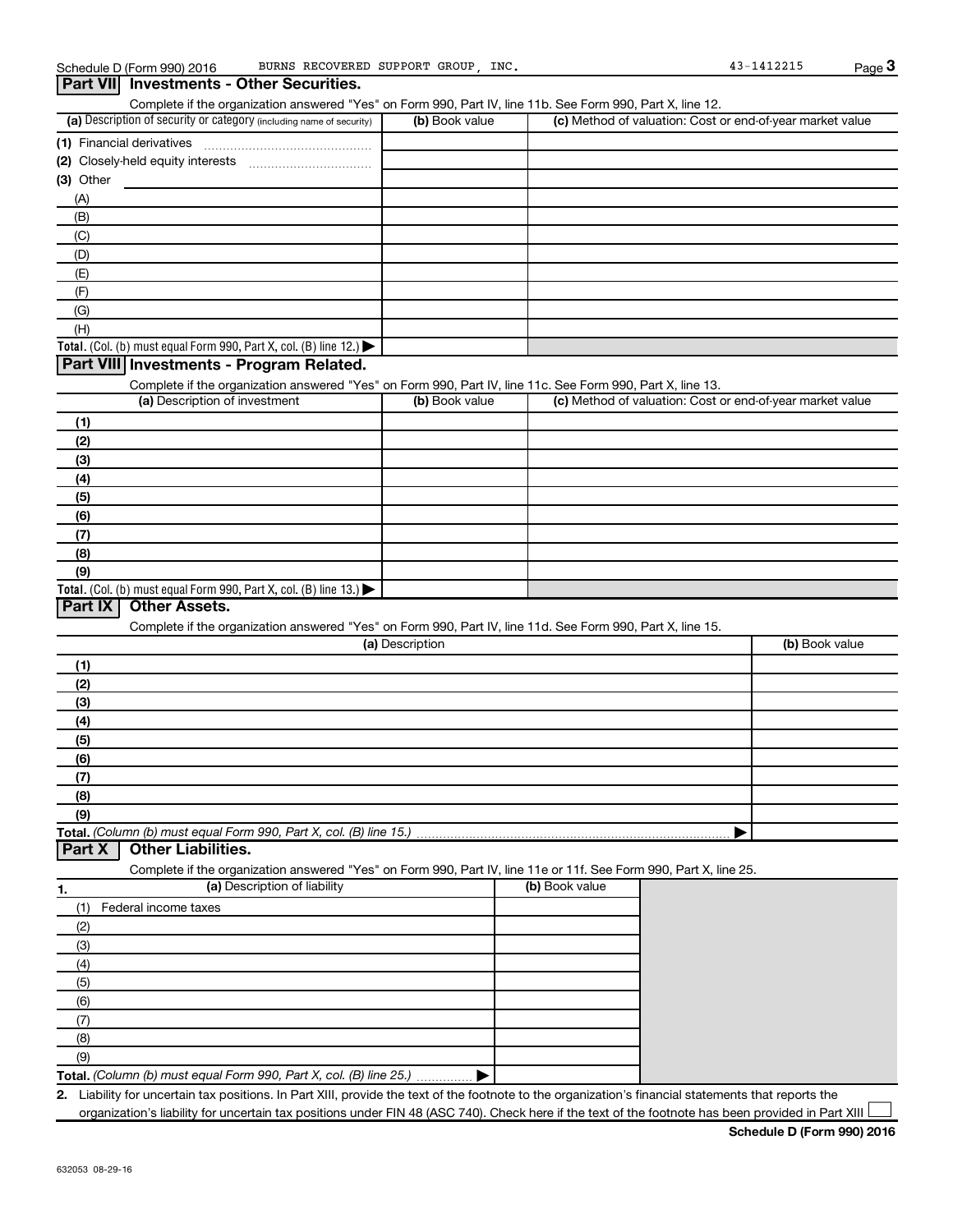|    | BURNS RECOVERED SUPPORT GROUP INC.<br>Schedule D (Form 990) 2016                                                                                                                                                                                  |                | 43-1412215   | Page 4 |
|----|---------------------------------------------------------------------------------------------------------------------------------------------------------------------------------------------------------------------------------------------------|----------------|--------------|--------|
|    | Part XI   Reconciliation of Revenue per Audited Financial Statements With Revenue per Return.                                                                                                                                                     |                |              |        |
|    | Complete if the organization answered "Yes" on Form 990, Part IV, line 12a.                                                                                                                                                                       |                |              |        |
| 1  | Total revenue, gains, and other support per audited financial statements [111] [11] Total revenue, gains, and other support per audited financial statements                                                                                      |                | $\mathbf{1}$ |        |
| 2  | Amounts included on line 1 but not on Form 990, Part VIII, line 12:                                                                                                                                                                               |                |              |        |
| a  | Net unrealized gains (losses) on investments [111] [12] matter and all the unrealized gains (losses) on investments [11] matter and the unrealized gains (losses) on investments [11] matter and the unrealized gains (losses)                    | 2a             |              |        |
|    |                                                                                                                                                                                                                                                   | 2 <sub>b</sub> |              |        |
|    | Recoveries of prior year grants [11,111] Recoveries of prior year grants [11] Recoveries of prior year grants                                                                                                                                     | 2 <sub>c</sub> |              |        |
| d  |                                                                                                                                                                                                                                                   | 2d             |              |        |
| е  | Add lines 2a through 2d <b>[10]</b> [20] <b>All and Primes 22</b> through 2d <b>[10] All and Primes 24</b> through 2d <b>[10] All and Primes 24</b> through 2d <b>[10] All and Primes 24</b> through 2d <b>[10] All and Primes 2d Exhibits Ex</b> |                | 2е           |        |
| З  |                                                                                                                                                                                                                                                   |                | 3            |        |
| 4  | Amounts included on Form 990, Part VIII, line 12, but not on line 1:                                                                                                                                                                              |                |              |        |
|    | Investment expenses not included on Form 990, Part VIII, line 7b [11, 111, 120]                                                                                                                                                                   | 4a             |              |        |
| b  |                                                                                                                                                                                                                                                   | 4 <sub>b</sub> |              |        |
| c. | Add lines 4a and 4b                                                                                                                                                                                                                               |                | 4c           |        |
|    |                                                                                                                                                                                                                                                   |                | 5            |        |
|    | Part XII   Reconciliation of Expenses per Audited Financial Statements With Expenses per Return.                                                                                                                                                  |                |              |        |
|    | Complete if the organization answered "Yes" on Form 990, Part IV, line 12a.                                                                                                                                                                       |                |              |        |
| 1  |                                                                                                                                                                                                                                                   |                | $\mathbf{1}$ |        |
| 2  | Amounts included on line 1 but not on Form 990, Part IX, line 25:                                                                                                                                                                                 |                |              |        |
| a  |                                                                                                                                                                                                                                                   | 2a             |              |        |
| b  |                                                                                                                                                                                                                                                   | 2 <sub>b</sub> |              |        |
| c  |                                                                                                                                                                                                                                                   | 2 <sub>c</sub> |              |        |
| d  |                                                                                                                                                                                                                                                   | 2d             |              |        |
|    |                                                                                                                                                                                                                                                   |                | <b>2e</b>    |        |
| з  |                                                                                                                                                                                                                                                   |                | 3            |        |
| 4  | Amounts included on Form 990, Part IX, line 25, but not on line 1:                                                                                                                                                                                |                |              |        |
| a  | Investment expenses not included on Form 990, Part VIII, line 7b [11, 111, 120]                                                                                                                                                                   | 4a l           |              |        |
| b  |                                                                                                                                                                                                                                                   | 4 <sub>b</sub> |              |        |
| c. | Add lines 4a and 4b                                                                                                                                                                                                                               |                | 4c           |        |
|    |                                                                                                                                                                                                                                                   |                | 5            |        |
|    | Part XIII Supplemental Information.                                                                                                                                                                                                               |                |              |        |

Provide the descriptions required for Part II, lines 3, 5, and 9; Part III, lines 1a and 4; Part IV, lines 1b and 2b; Part V, line 4; Part X, line 2; Part XI, lines 2d and 4b; and Part XII, lines 2d and 4b. Also complete this part to provide any additional information.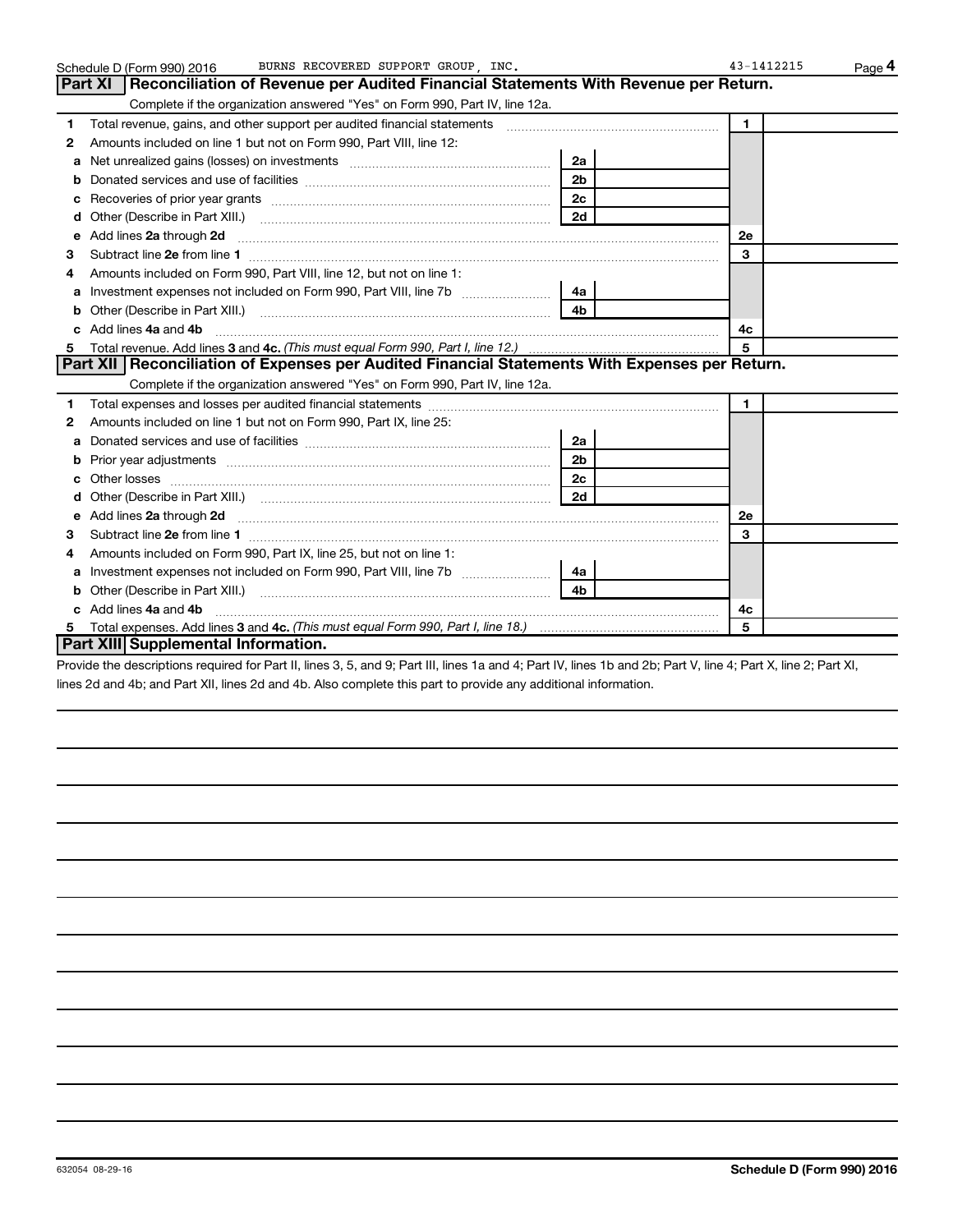| <b>SCHEDULE G</b><br>(Form 990 or 990-EZ)<br>Department of the Treasury<br>Internal Revenue Service                                                                                                                                                                                                                                                                                                                                                                                                                                                                                                                                                                                                                                                                                                                                              |  | <b>Supplemental Information Regarding Fundraising or Gaming Activities</b><br>Complete if the organization answered "Yes" on Form 990, Part IV, line 17, 18, or 19, or if the<br>organization entered more than \$15,000 on Form 990-EZ, line 6a.<br>Attach to Form 990 or Form 990-EZ. |                                             |                             |                                      |  |                                                                            | OMB No. 1545-0047<br><b>Open to Public</b><br>Inspection |
|--------------------------------------------------------------------------------------------------------------------------------------------------------------------------------------------------------------------------------------------------------------------------------------------------------------------------------------------------------------------------------------------------------------------------------------------------------------------------------------------------------------------------------------------------------------------------------------------------------------------------------------------------------------------------------------------------------------------------------------------------------------------------------------------------------------------------------------------------|--|-----------------------------------------------------------------------------------------------------------------------------------------------------------------------------------------------------------------------------------------------------------------------------------------|---------------------------------------------|-----------------------------|--------------------------------------|--|----------------------------------------------------------------------------|----------------------------------------------------------|
| Name of the organization                                                                                                                                                                                                                                                                                                                                                                                                                                                                                                                                                                                                                                                                                                                                                                                                                         |  | Information about Schedule G (Form 990 or 990-EZ) and its instructions is at WWW.irs.gov/form990.                                                                                                                                                                                       |                                             |                             |                                      |  |                                                                            | <b>Employer identification number</b>                    |
|                                                                                                                                                                                                                                                                                                                                                                                                                                                                                                                                                                                                                                                                                                                                                                                                                                                  |  | BURNS RECOVERED SUPPORT GROUP, INC.                                                                                                                                                                                                                                                     |                                             |                             |                                      |  | 43-1412215                                                                 |                                                          |
| Part I<br>required to complete this part.                                                                                                                                                                                                                                                                                                                                                                                                                                                                                                                                                                                                                                                                                                                                                                                                        |  | Fundraising Activities. Complete if the organization answered "Yes" on Form 990, Part IV, line 17. Form 990-EZ filers are not                                                                                                                                                           |                                             |                             |                                      |  |                                                                            |                                                          |
| 1 Indicate whether the organization raised funds through any of the following activities. Check all that apply.<br>Mail solicitations<br>Solicitation of non-government grants<br>e<br>a<br>Internet and email solicitations<br>Solicitation of government grants<br>f<br>b<br>Phone solicitations<br>Special fundraising events<br>g<br>с<br>In-person solicitations<br>d<br>2 a Did the organization have a written or oral agreement with any individual (including officers, directors, trustees, or<br>Yes<br><b>No</b><br>key employees listed in Form 990, Part VII) or entity in connection with professional fundraising services?<br><b>b</b> If "Yes," list the 10 highest paid individuals or entities (fundraisers) pursuant to agreements under which the fundraiser is to be<br>compensated at least \$5,000 by the organization. |  |                                                                                                                                                                                                                                                                                         |                                             |                             |                                      |  |                                                                            |                                                          |
| (i) Name and address of individual<br>or entity (fundraiser)                                                                                                                                                                                                                                                                                                                                                                                                                                                                                                                                                                                                                                                                                                                                                                                     |  | (ii) Activity                                                                                                                                                                                                                                                                           | fundraiser<br>have custody<br>or control of | (iii) Did<br>contributions? | (iv) Gross receipts<br>from activity |  | (v) Amount paid<br>to (or retained by)<br>fundraiser<br>listed in col. (i) | (vi) Amount paid<br>to (or retained by)<br>organization  |
|                                                                                                                                                                                                                                                                                                                                                                                                                                                                                                                                                                                                                                                                                                                                                                                                                                                  |  |                                                                                                                                                                                                                                                                                         | Yes                                         | No.                         |                                      |  |                                                                            |                                                          |
|                                                                                                                                                                                                                                                                                                                                                                                                                                                                                                                                                                                                                                                                                                                                                                                                                                                  |  |                                                                                                                                                                                                                                                                                         |                                             |                             |                                      |  |                                                                            |                                                          |
|                                                                                                                                                                                                                                                                                                                                                                                                                                                                                                                                                                                                                                                                                                                                                                                                                                                  |  |                                                                                                                                                                                                                                                                                         |                                             |                             |                                      |  |                                                                            |                                                          |
|                                                                                                                                                                                                                                                                                                                                                                                                                                                                                                                                                                                                                                                                                                                                                                                                                                                  |  |                                                                                                                                                                                                                                                                                         |                                             |                             |                                      |  |                                                                            |                                                          |
|                                                                                                                                                                                                                                                                                                                                                                                                                                                                                                                                                                                                                                                                                                                                                                                                                                                  |  |                                                                                                                                                                                                                                                                                         |                                             |                             |                                      |  |                                                                            |                                                          |
|                                                                                                                                                                                                                                                                                                                                                                                                                                                                                                                                                                                                                                                                                                                                                                                                                                                  |  |                                                                                                                                                                                                                                                                                         |                                             |                             |                                      |  |                                                                            |                                                          |
|                                                                                                                                                                                                                                                                                                                                                                                                                                                                                                                                                                                                                                                                                                                                                                                                                                                  |  |                                                                                                                                                                                                                                                                                         |                                             |                             |                                      |  |                                                                            |                                                          |
|                                                                                                                                                                                                                                                                                                                                                                                                                                                                                                                                                                                                                                                                                                                                                                                                                                                  |  |                                                                                                                                                                                                                                                                                         |                                             |                             |                                      |  |                                                                            |                                                          |
|                                                                                                                                                                                                                                                                                                                                                                                                                                                                                                                                                                                                                                                                                                                                                                                                                                                  |  |                                                                                                                                                                                                                                                                                         |                                             |                             |                                      |  |                                                                            |                                                          |
|                                                                                                                                                                                                                                                                                                                                                                                                                                                                                                                                                                                                                                                                                                                                                                                                                                                  |  |                                                                                                                                                                                                                                                                                         |                                             |                             |                                      |  |                                                                            |                                                          |
| Total                                                                                                                                                                                                                                                                                                                                                                                                                                                                                                                                                                                                                                                                                                                                                                                                                                            |  |                                                                                                                                                                                                                                                                                         |                                             |                             |                                      |  |                                                                            |                                                          |
| or licensing.                                                                                                                                                                                                                                                                                                                                                                                                                                                                                                                                                                                                                                                                                                                                                                                                                                    |  | 3 List all states in which the organization is registered or licensed to solicit contributions or has been notified it is exempt from registration                                                                                                                                      |                                             |                             |                                      |  |                                                                            |                                                          |
|                                                                                                                                                                                                                                                                                                                                                                                                                                                                                                                                                                                                                                                                                                                                                                                                                                                  |  |                                                                                                                                                                                                                                                                                         |                                             |                             |                                      |  |                                                                            |                                                          |
|                                                                                                                                                                                                                                                                                                                                                                                                                                                                                                                                                                                                                                                                                                                                                                                                                                                  |  |                                                                                                                                                                                                                                                                                         |                                             |                             |                                      |  |                                                                            |                                                          |
|                                                                                                                                                                                                                                                                                                                                                                                                                                                                                                                                                                                                                                                                                                                                                                                                                                                  |  |                                                                                                                                                                                                                                                                                         |                                             |                             |                                      |  |                                                                            |                                                          |

**For Paperwork Reduction Act Notice, see the Instructions for Form 990 or 990-EZ. Schedule G (Form 990 or 990-EZ) 2016** LHA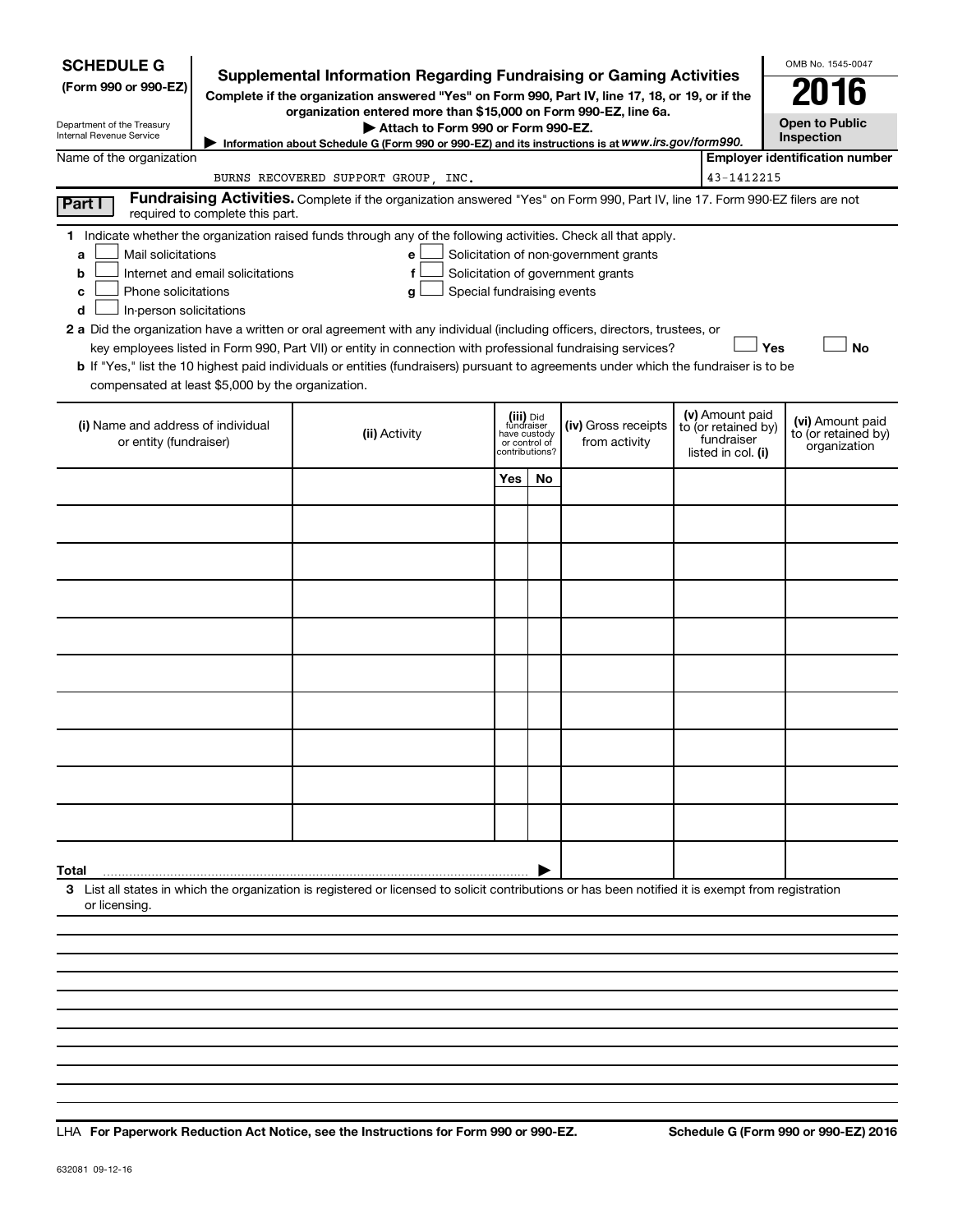Part II | Fundraising Events. Complete if the organization answered "Yes" on Form 990, Part IV, line 18, or reported more than \$15,000 of fundraising event contributions and gross income on Form 990-EZ, lines 1 and 6b. List events with gross receipts greater than \$5,000.

|                 |    |                                                                 | (a) Event $#1$ | (b) Event $#2$      | (c) Other events<br><b>NONE</b> | (d) Total events<br>(add col. (a) through |
|-----------------|----|-----------------------------------------------------------------|----------------|---------------------|---------------------------------|-------------------------------------------|
|                 |    |                                                                 | TRIVIA         | <b>FASHION SHOW</b> |                                 | col. (c)                                  |
|                 |    |                                                                 | (event type)   | (event type)        | (total number)                  |                                           |
| Revenue         |    |                                                                 |                |                     |                                 |                                           |
|                 |    |                                                                 | 18, 745.       | 16, 175.            |                                 | 34,920.                                   |
|                 |    |                                                                 |                |                     |                                 |                                           |
|                 | 2  |                                                                 | 12,720.        | 16,175.             |                                 | 28,895.                                   |
|                 | 3  | Gross income (line 1 minus line 2)                              | 6,025.         |                     |                                 | 6,025.                                    |
|                 | 4  |                                                                 | 250            |                     |                                 | 250.                                      |
|                 | 5  |                                                                 | 1,359.         |                     |                                 | 1,359.                                    |
|                 | 6  |                                                                 | 2,000.         |                     |                                 | 2,000.                                    |
| Direct Expenses |    |                                                                 | 741.           |                     |                                 | 741.                                      |
|                 | 8  |                                                                 |                |                     |                                 |                                           |
|                 | 9  |                                                                 | 1,582.         | 1,445.              |                                 | 3,027.                                    |
|                 | 10 | Direct expense summary. Add lines 4 through 9 in column (d)     |                |                     |                                 | 7,377.                                    |
|                 |    | 11 Net income summary. Subtract line 10 from line 3, column (d) |                |                     |                                 | $-1, 352.$                                |

Part III | Gaming. Complete if the organization answered "Yes" on Form 990, Part IV, line 19, or reported more than

\$15,000 on Form 990-EZ, line 6a.

| Revenue         |              |                                                             | (a) Bingo             | (b) Pull tabs/instant<br>bingo/progressive bingo | (c) Other gaming      | (d) Total gaming (add<br>col. (a) through col. (c)) |
|-----------------|--------------|-------------------------------------------------------------|-----------------------|--------------------------------------------------|-----------------------|-----------------------------------------------------|
|                 |              |                                                             |                       |                                                  |                       |                                                     |
|                 | $\mathbf{2}$ |                                                             |                       |                                                  |                       |                                                     |
| Direct Expenses | 3            |                                                             |                       |                                                  |                       |                                                     |
|                 | 4            |                                                             |                       |                                                  |                       |                                                     |
|                 | 5            |                                                             |                       |                                                  |                       |                                                     |
|                 | 6            |                                                             | <b>Yes</b><br>%<br>No | Yes<br>%<br><b>No</b>                            | Yes<br>%<br><b>No</b> |                                                     |
|                 |              | Direct expense summary. Add lines 2 through 5 in column (d) |                       |                                                  | ▶                     |                                                     |
|                 | 8            |                                                             |                       |                                                  |                       |                                                     |
| 9               |              |                                                             |                       |                                                  |                       |                                                     |
|                 |              |                                                             |                       |                                                  |                       | Yes<br><b>No</b>                                    |
|                 |              |                                                             |                       |                                                  |                       |                                                     |
|                 |              |                                                             |                       |                                                  |                       | Yes<br><b>No</b>                                    |
|                 |              | <b>b</b> If "Yes," explain:                                 |                       |                                                  |                       |                                                     |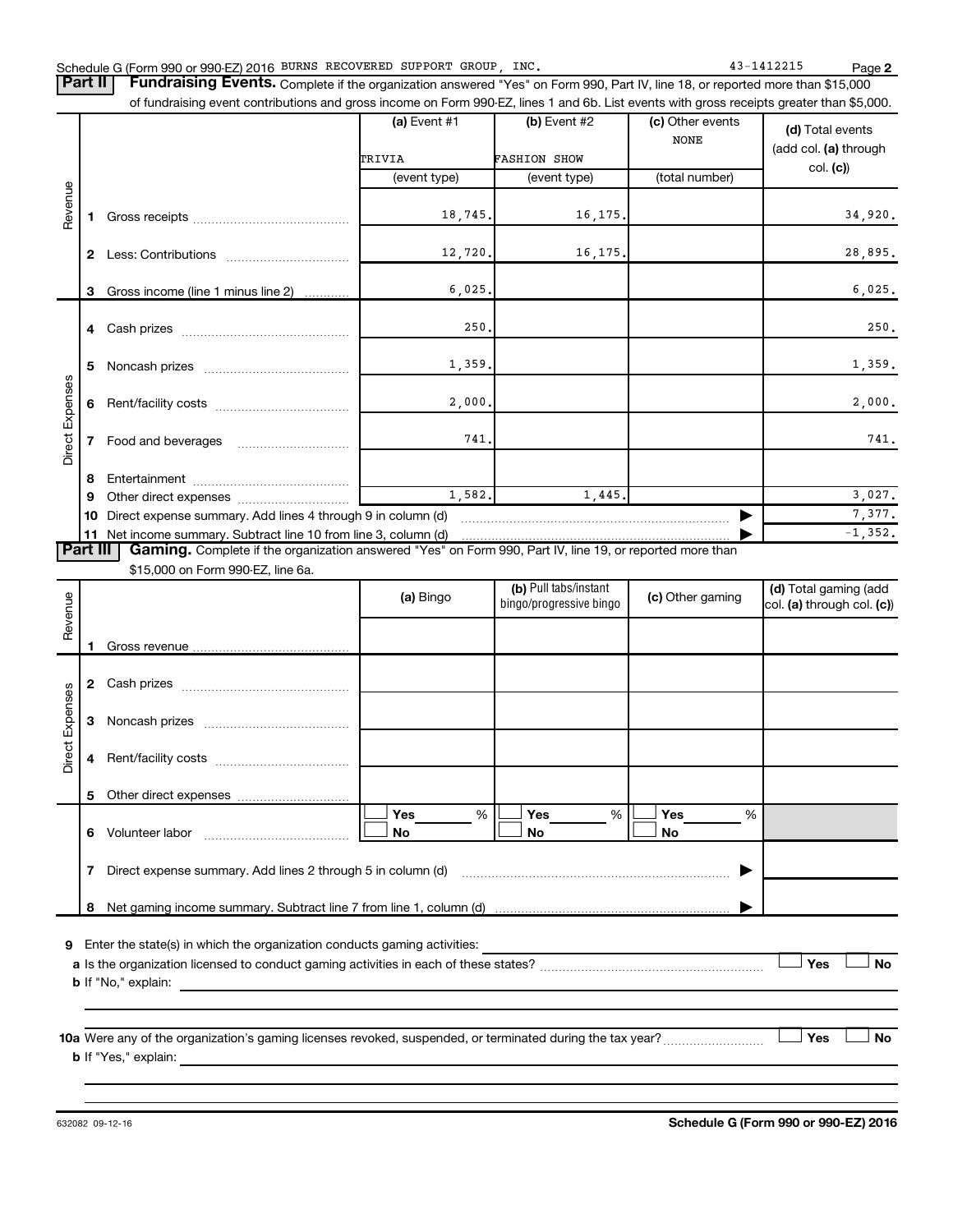|    | Schedule G (Form 990 or 990-EZ) 2016 BURNS RECOVERED SUPPORT GROUP, INC.                                                                                      | 43-1412215      |               | Page 3    |
|----|---------------------------------------------------------------------------------------------------------------------------------------------------------------|-----------------|---------------|-----------|
| 11 |                                                                                                                                                               |                 | Yes           | <b>No</b> |
|    | 12 Is the organization a grantor, beneficiary or trustee of a trust, or a member of a partnership or other entity formed                                      |                 |               |           |
|    |                                                                                                                                                               |                 | ⊥ Yes         | No        |
|    | 13 Indicate the percentage of gaming activity conducted in:                                                                                                   |                 |               |           |
|    |                                                                                                                                                               | 13a             |               | %         |
|    | <b>b</b> An outside facility <i>www.communicality www.communicality.communicality www.communicality www.communicality.communicality www.communicality.com</i> | 13 <sub>b</sub> |               | %         |
|    | 14 Enter the name and address of the person who prepares the organization's gaming/special events books and records:                                          |                 |               |           |
|    | Name $\blacktriangleright$<br><u> 1989 - Johann Barbara, martin amerikan basal dan berasal dan berasal dalam basal dan berasal dan berasal dan</u>            |                 |               |           |
|    |                                                                                                                                                               |                 |               |           |
|    |                                                                                                                                                               |                 |               | <b>No</b> |
|    |                                                                                                                                                               |                 |               |           |
|    | of gaming revenue retained by the third party $\triangleright$ \$                                                                                             |                 |               |           |
|    | c If "Yes," enter name and address of the third party:                                                                                                        |                 |               |           |
|    |                                                                                                                                                               |                 |               |           |
|    | Name $\blacktriangleright$                                                                                                                                    |                 |               |           |
|    | Address $\blacktriangleright$                                                                                                                                 |                 |               |           |
|    | <b>16</b> Gaming manager information:                                                                                                                         |                 |               |           |
|    | <u> 1980 - Jan Samuel Barbara, martin a shekara 1980 - An tsarani a shekara 1980 - An tsara</u><br>Name $\blacktriangleright$                                 |                 |               |           |
|    | Gaming manager compensation > \$                                                                                                                              |                 |               |           |
|    |                                                                                                                                                               |                 |               |           |
|    | Description of services provided > example and the contract of the contract of the contract of the contract of                                                |                 |               |           |
|    |                                                                                                                                                               |                 |               |           |
|    |                                                                                                                                                               |                 |               |           |
|    | Director/officer<br>Employee<br>Independent contractor                                                                                                        |                 |               |           |
|    | <b>17</b> Mandatory distributions:                                                                                                                            |                 |               |           |
|    | a Is the organization required under state law to make charitable distributions from the gaming proceeds to                                                   |                 |               |           |
|    | retain the state gaming license?                                                                                                                              |                 | Yes $\lfloor$ |           |
|    | <b>b</b> Enter the amount of distributions required under state law to be distributed to other exempt organizations or spent in the                           |                 |               |           |
|    | organization's own exempt activities during the tax year $\triangleright$ \$                                                                                  |                 |               |           |
|    | <b>Part IV</b><br>Supplemental Information. Provide the explanations required by Part I, line 2b, columns (iii) and (v); and Part III, lines 9, 9b, 10b, 15b, |                 |               |           |
|    | 15c, 16, and 17b, as applicable. Also provide any additional information. See instructions                                                                    |                 |               |           |
|    |                                                                                                                                                               |                 |               |           |
|    |                                                                                                                                                               |                 |               |           |
|    |                                                                                                                                                               |                 |               |           |
|    |                                                                                                                                                               |                 |               |           |
|    |                                                                                                                                                               |                 |               |           |
|    |                                                                                                                                                               |                 |               |           |
|    |                                                                                                                                                               |                 |               |           |
|    |                                                                                                                                                               |                 |               |           |
|    |                                                                                                                                                               |                 |               |           |
|    |                                                                                                                                                               |                 |               |           |
|    |                                                                                                                                                               |                 |               |           |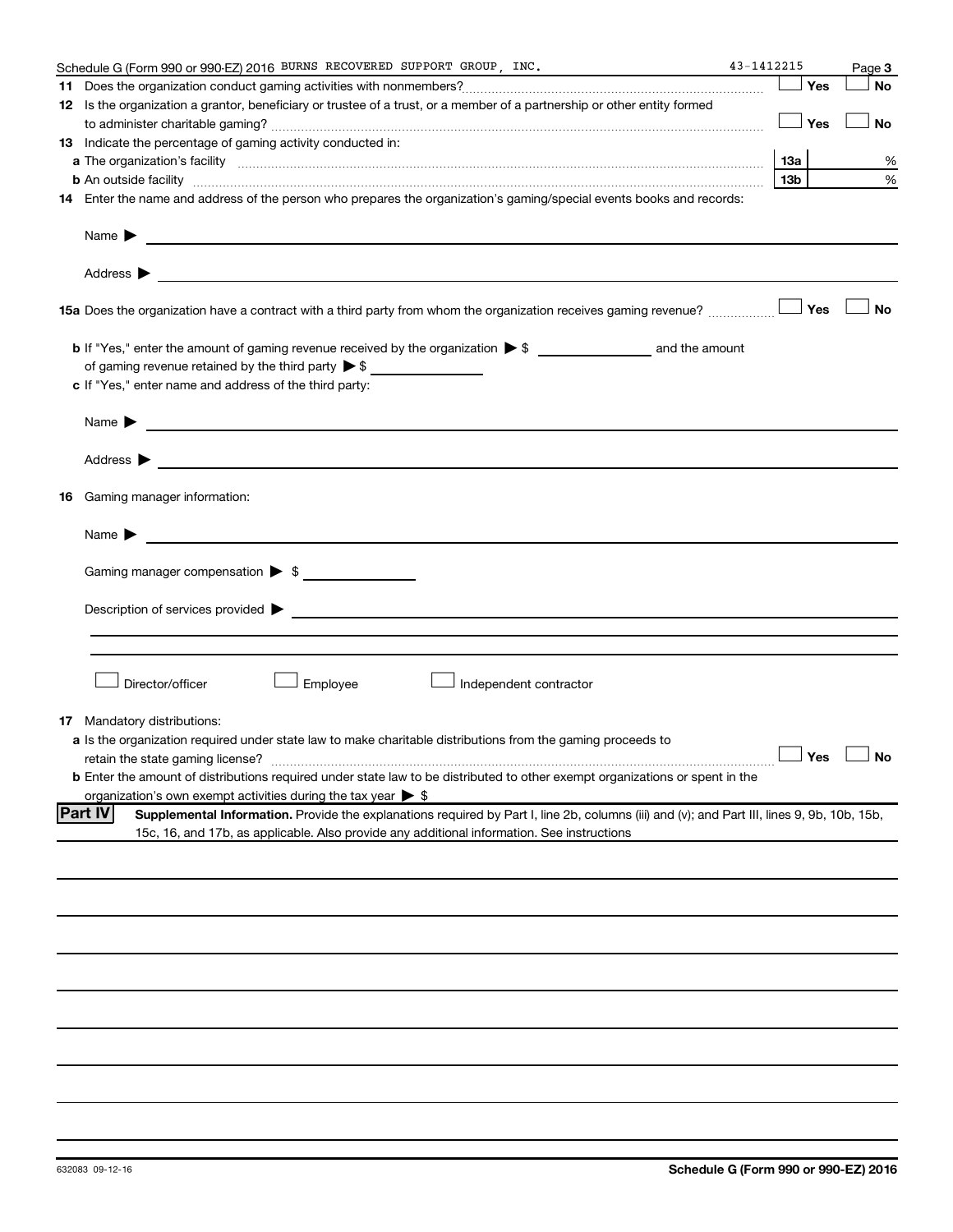| <b>Part IV   Supplemental Information (continued)</b> |
|-------------------------------------------------------|
|                                                       |
|                                                       |
|                                                       |
|                                                       |
|                                                       |
|                                                       |
|                                                       |
|                                                       |
|                                                       |
|                                                       |
|                                                       |
|                                                       |
|                                                       |
|                                                       |
|                                                       |
|                                                       |
|                                                       |
|                                                       |
|                                                       |
|                                                       |
|                                                       |
|                                                       |
|                                                       |
|                                                       |
|                                                       |
|                                                       |
|                                                       |
|                                                       |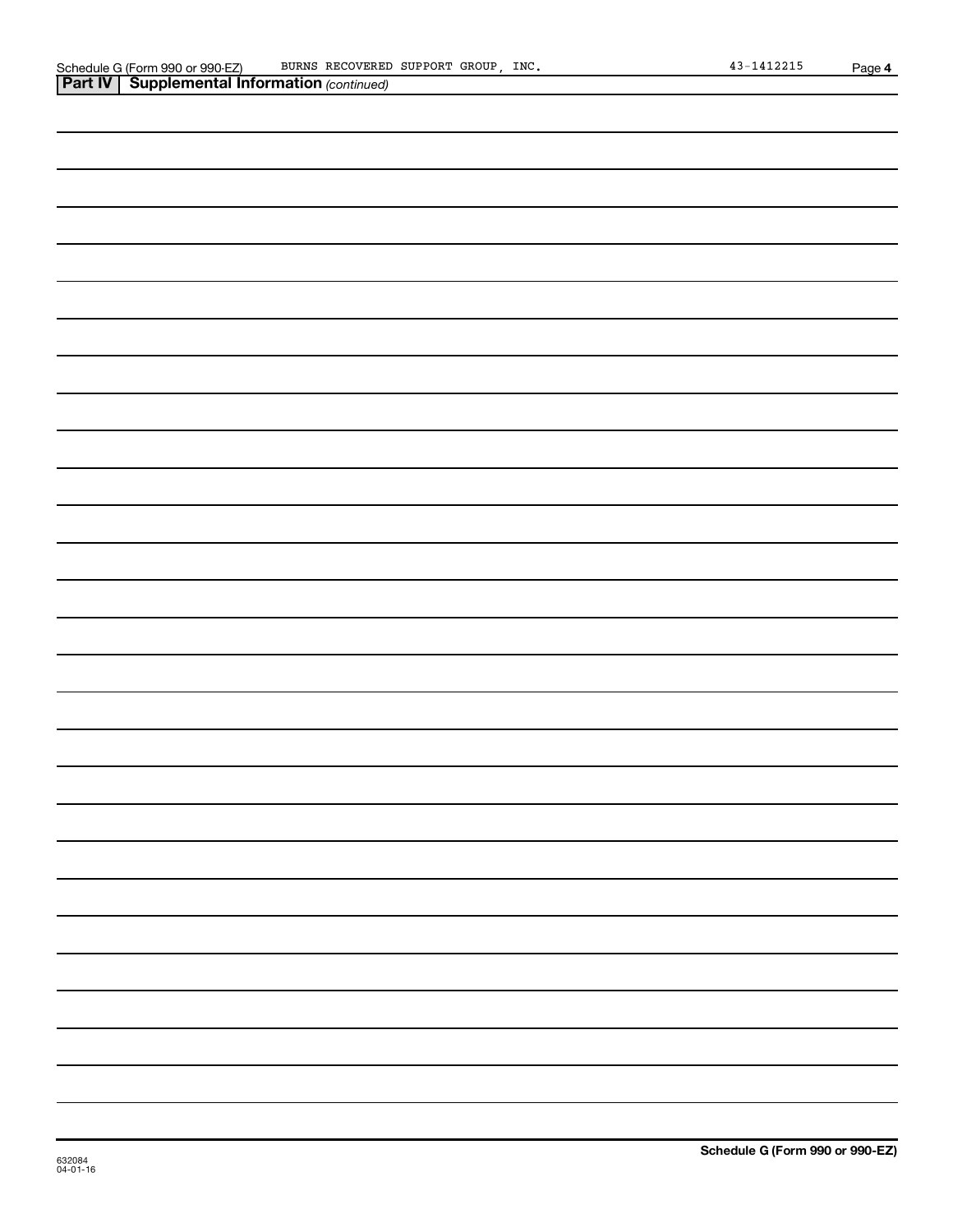| <b>SCHEDULE I</b><br>(Form 990)<br>Department of the Treasury<br>Internal Revenue Service |                                                                                                                                                                                                                                                                                           |           | <b>Grants and Other Assistance to Organizations,</b><br>Governments, and Individuals in the United States<br>Complete if the organization answered "Yes" on Form 990, Part IV, line 21 or 22.<br>Information about Schedule I (Form 990) and its instructions is at www.irs.gov/form990. | Attach to Form 990.         |                                         |                                                                |                                          | OMB No. 1545-0047<br>2016<br><b>Open to Public</b><br>Inspection |
|-------------------------------------------------------------------------------------------|-------------------------------------------------------------------------------------------------------------------------------------------------------------------------------------------------------------------------------------------------------------------------------------------|-----------|------------------------------------------------------------------------------------------------------------------------------------------------------------------------------------------------------------------------------------------------------------------------------------------|-----------------------------|-----------------------------------------|----------------------------------------------------------------|------------------------------------------|------------------------------------------------------------------|
| Name of the organization                                                                  |                                                                                                                                                                                                                                                                                           |           |                                                                                                                                                                                                                                                                                          |                             |                                         |                                                                |                                          | <b>Employer identification number</b>                            |
|                                                                                           | BURNS RECOVERED SUPPORT GROUP, INC.                                                                                                                                                                                                                                                       |           |                                                                                                                                                                                                                                                                                          |                             |                                         |                                                                |                                          | 43-1412215                                                       |
| Part I                                                                                    | <b>General Information on Grants and Assistance</b>                                                                                                                                                                                                                                       |           |                                                                                                                                                                                                                                                                                          |                             |                                         |                                                                |                                          |                                                                  |
| $\mathbf 1$<br>$\mathbf{2}$                                                               | Does the organization maintain records to substantiate the amount of the grants or assistance, the grantees' eligibility for the grants or assistance, and the selection<br>Describe in Part IV the organization's procedures for monitoring the use of grant funds in the United States. |           |                                                                                                                                                                                                                                                                                          |                             |                                         |                                                                |                                          | $\boxed{\text{X}}$ Yes<br><b>No</b>                              |
| Part II                                                                                   | Grants and Other Assistance to Domestic Organizations and Domestic Governments. Complete if the organization answered "Yes" on Form 990, Part IV, line 21, for any                                                                                                                        |           |                                                                                                                                                                                                                                                                                          |                             |                                         |                                                                |                                          |                                                                  |
|                                                                                           | recipient that received more than \$5,000. Part II can be duplicated if additional space is needed.                                                                                                                                                                                       |           |                                                                                                                                                                                                                                                                                          |                             |                                         |                                                                |                                          |                                                                  |
|                                                                                           | 1 (a) Name and address of organization<br>or government                                                                                                                                                                                                                                   | $(b)$ EIN | (c) IRC section<br>(if applicable)                                                                                                                                                                                                                                                       | (d) Amount of<br>cash grant | (e) Amount of<br>non-cash<br>assistance | (f) Method of<br>valuation (book,<br>FMV, appraisal,<br>other) | (g) Description of<br>noncash assistance | (h) Purpose of grant<br>or assistance                            |
|                                                                                           |                                                                                                                                                                                                                                                                                           |           |                                                                                                                                                                                                                                                                                          |                             |                                         |                                                                |                                          |                                                                  |
| $\mathbf{2}$                                                                              | 3 Enter total number of other organizations listed in the line 1 table <b>manuformal continuum continuum contract</b>                                                                                                                                                                     |           |                                                                                                                                                                                                                                                                                          |                             |                                         |                                                                |                                          |                                                                  |

**For Paperwork Reduction Act Notice, see the Instructions for Form 990. Schedule I (Form 990) (2016)** LHA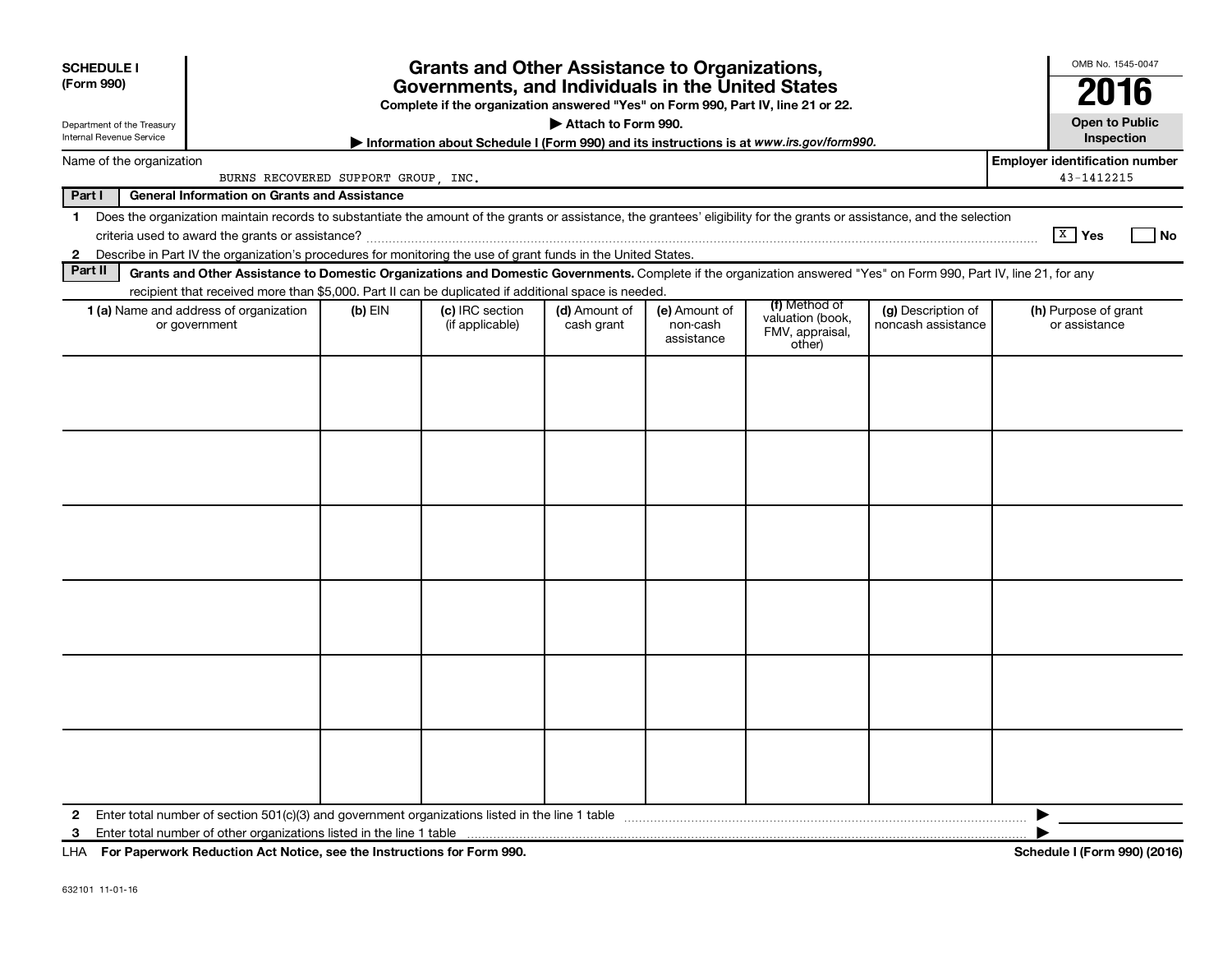Part III | Grants and Other Assistance to Domestic Individuals. Complete if the organization answered "Yes" on Form 990, Part IV, line 22. Part III can be duplicated if additional space is needed.

| (a) Type of grant or assistance | (b) Number of<br>recipients | (c) Amount of<br>cash grant | (d) Amount of non-<br>cash assistance | (e) Method of valuation<br>(book, FMV, appraisal, other) | (f) Description of noncash assistance |
|---------------------------------|-----------------------------|-----------------------------|---------------------------------------|----------------------------------------------------------|---------------------------------------|
|                                 |                             |                             |                                       |                                                          |                                       |
| SCHOLARSHIP                     |                             | 3,250.                      | $\mathbf{0}$ .                        |                                                          |                                       |
|                                 |                             |                             |                                       |                                                          |                                       |
| MEDICAL ASSISTANCE              | 10                          | 12, 174.                    | $\mathbf 0$ .                         |                                                          |                                       |
|                                 |                             |                             |                                       |                                                          |                                       |
|                                 |                             |                             |                                       |                                                          |                                       |
|                                 |                             |                             |                                       |                                                          |                                       |
|                                 |                             |                             |                                       |                                                          |                                       |
|                                 |                             |                             |                                       |                                                          |                                       |
|                                 |                             |                             |                                       |                                                          |                                       |

Part IV | Supplemental Information. Provide the information required in Part I, line 2; Part III, column (b); and any other additional information.

PART I, LINE 2:

DISBURSEMENTS ARE MADE DIRECTLY TO THE SCHOOL/TRAINING FACILITY AND MEDICAL

FACILITY ON BEHALF OF THE SUCCESSFUL APPLICANT. BURNS RECOVERED SUPPORT

GROUP DOES NOT DISTRIBUTE FUNDS DIRECTLY TO INDIVIDUALS REQUESTING

ASSISTANCE.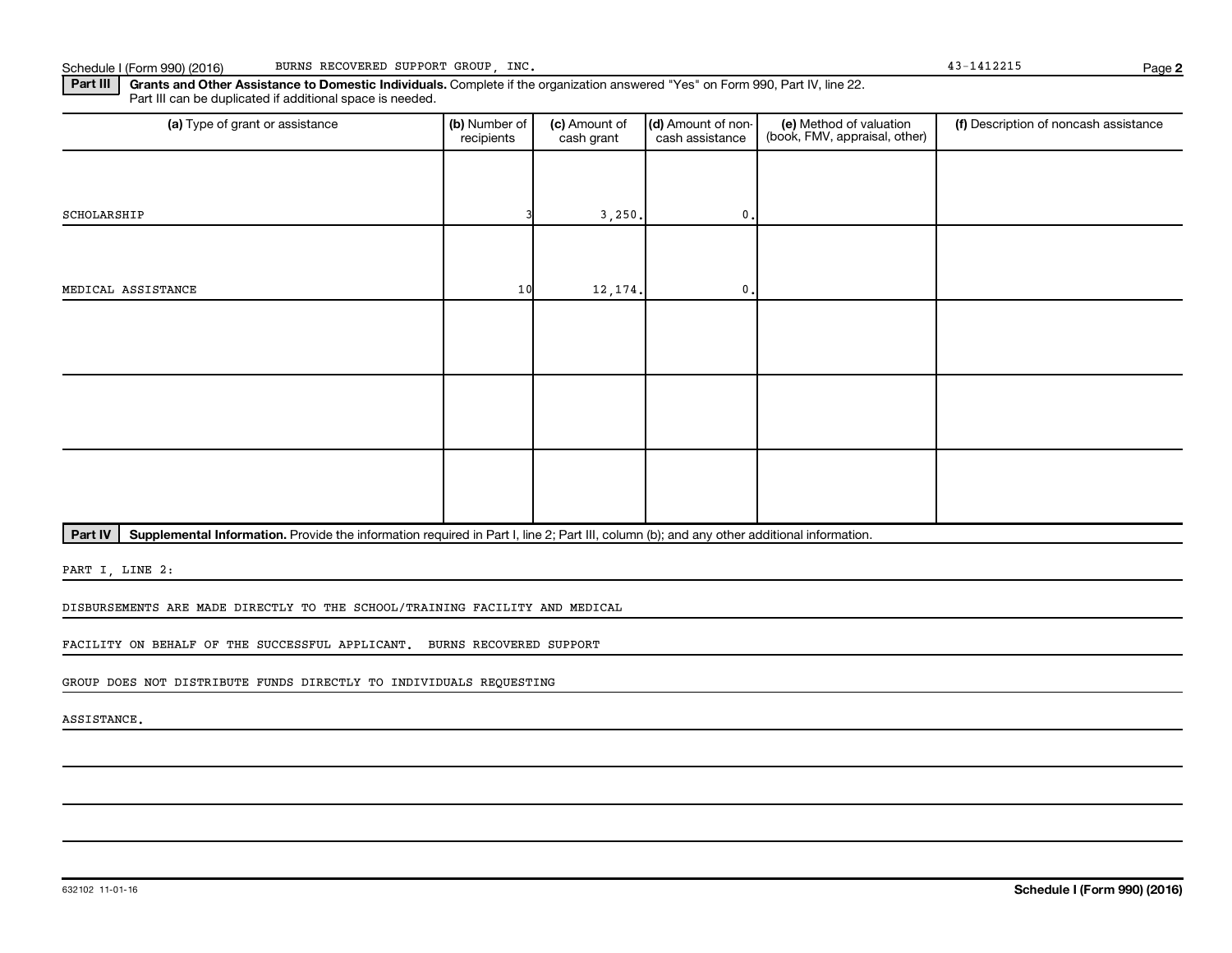| <b>SCHEDULE L</b>                                                                                                    |                                                                            | <b>Transactions With Interested Persons</b>                           |    |                            |                                    |                                                                                                                                    |     |                      |                                                                           | OMB No. 1545-0047                   |     |                           |
|----------------------------------------------------------------------------------------------------------------------|----------------------------------------------------------------------------|-----------------------------------------------------------------------|----|----------------------------|------------------------------------|------------------------------------------------------------------------------------------------------------------------------------|-----|----------------------|---------------------------------------------------------------------------|-------------------------------------|-----|---------------------------|
| (Form 990 or 990-EZ) ▶ Complete if the organization answered "Yes" on Form 990, Part IV, line 25a, 25b, 26, 27, 28a, |                                                                            | 28b, or 28c, or Form 990-EZ, Part V, line 38a or 40b.                 |    |                            |                                    |                                                                                                                                    |     |                      |                                                                           | 2016                                |     |                           |
| Department of the Treasury<br>Internal Revenue Service                                                               |                                                                            |                                                                       |    |                            | Attach to Form 990 or Form 990-EZ. | Information about Schedule L (Form 990 or 990-EZ) and its instructions is at www.irs.gov/form990.                                  |     |                      |                                                                           | <b>Open To Public</b><br>Inspection |     |                           |
| Name of the organization                                                                                             |                                                                            |                                                                       |    |                            |                                    |                                                                                                                                    |     |                      | <b>Employer identification number</b>                                     |                                     |     |                           |
|                                                                                                                      |                                                                            | BURNS RECOVERED SUPPORT GROUP, INC.                                   |    |                            |                                    |                                                                                                                                    |     | 43-1412215           |                                                                           |                                     |     |                           |
| Part I                                                                                                               |                                                                            |                                                                       |    |                            |                                    | <b>Excess Benefit Transactions</b> (section 501(c)(3), section 501(c)(4), and 501(c)(29) organizations only).                      |     |                      |                                                                           |                                     |     |                           |
|                                                                                                                      |                                                                            |                                                                       |    |                            |                                    | Complete if the organization answered "Yes" on Form 990, Part IV, line 25a or 25b, or Form 990-EZ, Part V, line 40b.               |     |                      |                                                                           |                                     |     |                           |
| 1.<br>(a) Name of disqualified person                                                                                |                                                                            | (b) Relationship between disqualified<br>person and organization      |    |                            |                                    | (c) Description of transaction                                                                                                     |     |                      |                                                                           |                                     | Yes | (d) Corrected?            |
|                                                                                                                      |                                                                            |                                                                       |    |                            |                                    |                                                                                                                                    |     |                      |                                                                           |                                     |     | No.                       |
|                                                                                                                      |                                                                            |                                                                       |    |                            |                                    |                                                                                                                                    |     |                      |                                                                           |                                     |     |                           |
|                                                                                                                      |                                                                            |                                                                       |    |                            |                                    |                                                                                                                                    |     |                      |                                                                           |                                     |     |                           |
|                                                                                                                      |                                                                            |                                                                       |    |                            |                                    |                                                                                                                                    |     |                      |                                                                           |                                     |     |                           |
|                                                                                                                      |                                                                            |                                                                       |    |                            |                                    |                                                                                                                                    |     |                      |                                                                           |                                     |     |                           |
|                                                                                                                      |                                                                            |                                                                       |    |                            |                                    |                                                                                                                                    |     |                      |                                                                           |                                     |     |                           |
| 2 Enter the amount of tax incurred by the organization managers or disqualified persons during the year under        |                                                                            |                                                                       |    |                            |                                    |                                                                                                                                    |     |                      |                                                                           |                                     |     |                           |
| section 4958                                                                                                         |                                                                            |                                                                       |    |                            |                                    |                                                                                                                                    |     |                      | $\begin{array}{c}\n\blacktriangleright \  \  \, \text{\AA}\n \end{array}$ |                                     |     |                           |
|                                                                                                                      |                                                                            |                                                                       |    |                            |                                    |                                                                                                                                    |     |                      |                                                                           |                                     |     |                           |
| Part II                                                                                                              | Loans to and/or From Interested Persons.                                   |                                                                       |    |                            |                                    |                                                                                                                                    |     |                      |                                                                           |                                     |     |                           |
|                                                                                                                      |                                                                            |                                                                       |    |                            |                                    | Complete if the organization answered "Yes" on Form 990-EZ, Part V, line 38a or Form 990, Part IV, line 26; or if the organization |     |                      |                                                                           |                                     |     |                           |
|                                                                                                                      | reported an amount on Form 990, Part X, line 5, 6, or 22.                  |                                                                       |    |                            |                                    |                                                                                                                                    |     |                      |                                                                           |                                     |     |                           |
| (a) Name of<br>interested person                                                                                     | (b) Relationship<br>with organization                                      | (c) Purpose<br>of loan                                                |    | (d) Loan to or<br>from the | (e) Original<br>principal amount   | (f) Balance due                                                                                                                    |     | $(g)$ In<br>default? | <b>(h)</b> Approved<br>by board or                                        |                                     |     | (i) Written<br>agreement? |
|                                                                                                                      |                                                                            |                                                                       |    | organization?              |                                    |                                                                                                                                    |     |                      | committee?                                                                |                                     |     |                           |
|                                                                                                                      |                                                                            |                                                                       | To | From                       |                                    |                                                                                                                                    | Yes | No                   | Yes I                                                                     | No.                                 | Yes | No.                       |
|                                                                                                                      |                                                                            |                                                                       |    |                            |                                    |                                                                                                                                    |     |                      |                                                                           |                                     |     |                           |
|                                                                                                                      |                                                                            |                                                                       |    |                            |                                    |                                                                                                                                    |     |                      |                                                                           |                                     |     |                           |
|                                                                                                                      |                                                                            |                                                                       |    |                            |                                    |                                                                                                                                    |     |                      |                                                                           |                                     |     |                           |
|                                                                                                                      |                                                                            |                                                                       |    |                            |                                    |                                                                                                                                    |     |                      |                                                                           |                                     |     |                           |
|                                                                                                                      |                                                                            |                                                                       |    |                            |                                    |                                                                                                                                    |     |                      |                                                                           |                                     |     |                           |
|                                                                                                                      |                                                                            |                                                                       |    |                            |                                    |                                                                                                                                    |     |                      |                                                                           |                                     |     |                           |
|                                                                                                                      |                                                                            |                                                                       |    |                            |                                    |                                                                                                                                    |     |                      |                                                                           |                                     |     |                           |
|                                                                                                                      |                                                                            |                                                                       |    |                            |                                    |                                                                                                                                    |     |                      |                                                                           |                                     |     |                           |
| <b>Total</b>                                                                                                         |                                                                            |                                                                       |    |                            | -\$                                |                                                                                                                                    |     |                      |                                                                           |                                     |     |                           |
| Part III                                                                                                             | <b>Grants or Assistance Benefiting Interested Persons.</b>                 |                                                                       |    |                            |                                    |                                                                                                                                    |     |                      |                                                                           |                                     |     |                           |
|                                                                                                                      | Complete if the organization answered "Yes" on Form 990, Part IV, line 27. |                                                                       |    |                            |                                    |                                                                                                                                    |     |                      |                                                                           |                                     |     |                           |
| (a) Name of interested person                                                                                        |                                                                            | (b) Relationship between<br>interested person and<br>the organization |    |                            | (c) Amount of<br>assistance        | (d) Type of<br>assistance                                                                                                          |     |                      |                                                                           | (e) Purpose of<br>assistance        |     |                           |
|                                                                                                                      |                                                                            |                                                                       |    |                            |                                    |                                                                                                                                    |     |                      |                                                                           |                                     |     |                           |
|                                                                                                                      |                                                                            |                                                                       |    |                            |                                    |                                                                                                                                    |     |                      |                                                                           |                                     |     |                           |
|                                                                                                                      |                                                                            |                                                                       |    |                            |                                    |                                                                                                                                    |     |                      |                                                                           |                                     |     |                           |
|                                                                                                                      |                                                                            |                                                                       |    |                            |                                    |                                                                                                                                    |     |                      |                                                                           |                                     |     |                           |
|                                                                                                                      |                                                                            |                                                                       |    |                            |                                    |                                                                                                                                    |     |                      |                                                                           |                                     |     |                           |
|                                                                                                                      |                                                                            |                                                                       |    |                            |                                    |                                                                                                                                    |     |                      |                                                                           |                                     |     |                           |
|                                                                                                                      |                                                                            |                                                                       |    |                            |                                    |                                                                                                                                    |     |                      |                                                                           |                                     |     |                           |
|                                                                                                                      |                                                                            |                                                                       |    |                            |                                    |                                                                                                                                    |     |                      |                                                                           |                                     |     |                           |
|                                                                                                                      |                                                                            |                                                                       |    |                            |                                    |                                                                                                                                    |     |                      |                                                                           |                                     |     |                           |

LHA For Paperwork Reduction Act Notice, see the Instructions for Form 990 or 990-EZ. Schedule L (Form 990 or 990-EZ) 2016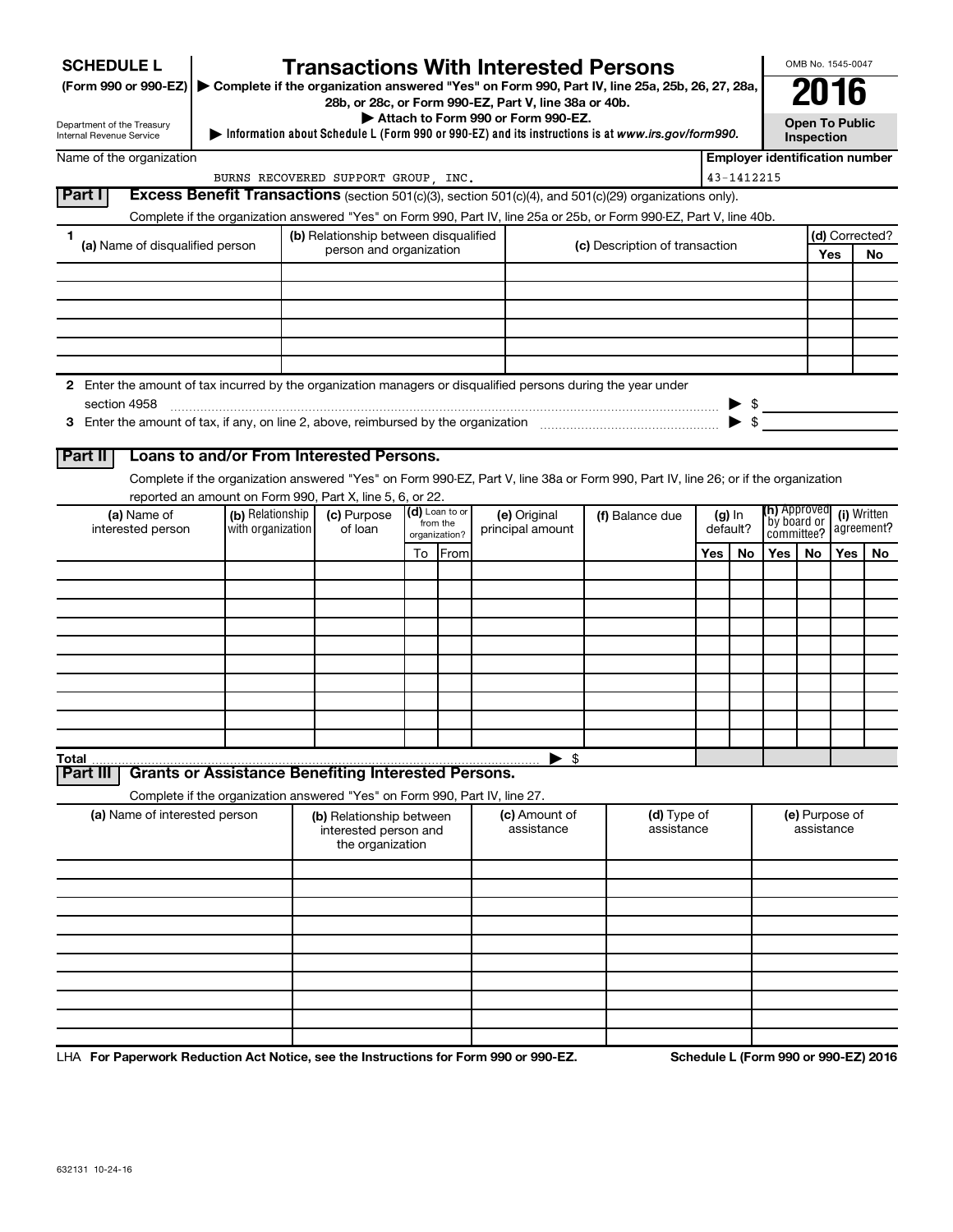|  | Schedule L (Form 990 or 990-EZ) 2016 BURNS RECOVERED SUPPORT GROUP, |  |  |  |  | INC. | $-141221!$ | Page |  |
|--|---------------------------------------------------------------------|--|--|--|--|------|------------|------|--|
|--|---------------------------------------------------------------------|--|--|--|--|------|------------|------|--|

### Complete if the organization answered "Yes" on Form 990, Part IV, line 28a, 28b, or 28c. **Part IV Business Transactions Involving Interested Persons.**

| (a) Name of interested person | (b) Relationship between interested<br>person and the organization | (c) Amount of<br>transaction | (d) Description of<br>transaction | revenues? | (e) Sharing of<br>organization's |
|-------------------------------|--------------------------------------------------------------------|------------------------------|-----------------------------------|-----------|----------------------------------|
|                               |                                                                    |                              |                                   | Yes       | No                               |
| <b>GARY HANSEN</b>            | FAMILY MEMBER OF GA                                                |                              | 41.000. EMPLOYMENT                |           | x                                |
|                               |                                                                    |                              |                                   |           |                                  |
|                               |                                                                    |                              |                                   |           |                                  |
|                               |                                                                    |                              |                                   |           |                                  |
|                               |                                                                    |                              |                                   |           |                                  |
|                               |                                                                    |                              |                                   |           |                                  |
|                               |                                                                    |                              |                                   |           |                                  |
|                               |                                                                    |                              |                                   |           |                                  |
|                               |                                                                    |                              |                                   |           |                                  |
|                               |                                                                    |                              |                                   |           |                                  |

### **Part V Supplemental Information**

Provide additional information for responses to questions on Schedule L (see instructions).

SCH L, PART IV, BUSINESS TRANSACTIONS INVOLVING INTERESTED PERSONS:

(A) NAME OF PERSON: GARY HANSEN

(B) RELATIONSHIP BETWEEN INTERESTED PERSON AND ORGANIZATION:

FAMILY MEMBER OF GARY HANSEN

(D) DESCRIPTION OF TRANSACTION: EMPLOYMENT - A FAMILY MEMBER OF MR.

HANSEN WAS THE EXECUTIVE DIRECTOR UNTIL RETIREMENT FEBRUARY 2015. FAMILY

MEMBERS OF A CURRENT DIRECTOR WITH COMPENSATION IN EXCESS OF \$10,000 MUST

BE REPORTED FOR THE ORGANIZATION. THE AMOUNT REFLECTED INCLUDES

RETIREMENT PACKAGE COMPENSATION.